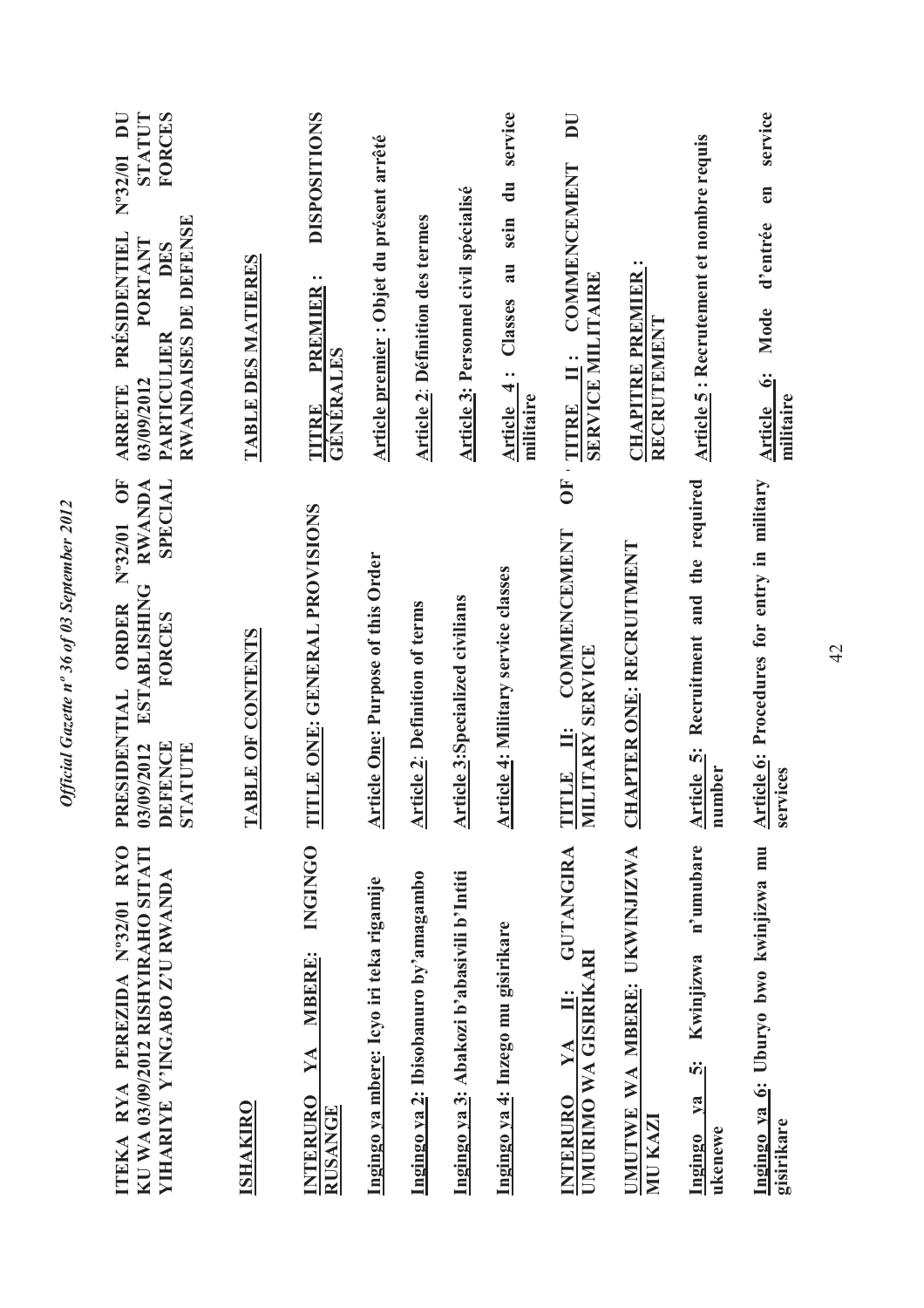| Ingingo ya 7: Ibisabwa mu iyinjizwa mu<br>gisirikare                  | <b>Article 7: Conditions for recruitment</b>               | Article 7: Conditions de recrutement                     |
|-----------------------------------------------------------------------|------------------------------------------------------------|----------------------------------------------------------|
| ku<br>asabwa<br><b>Amashuri</b><br>ထဲု<br>$Y$<br>kwinjizwa<br>Ingingo | <b>Article 8: Academic qualifications</b>                  | <b>Article 8: Niveau d'études requis</b>                 |
| UMUTWE WA II: IMYITOZO Y'IBANZE                                       | <b>CHAPTER II: BASIC TRAINING</b>                          | <b>CHAPITRE II: FORMATION DE BASE</b>                    |
| Ingingo ya 9: Ibyiciro                                                | <b>Article 9: Categories</b>                               | <b>Article 9: Catégories</b>                             |
| Ingingo ya 10: Gahunda y'amasomo                                      | Article 10: Determination of the curricula                 | programmes<br>des<br>Fixation<br>Article 10:<br>d'études |
| Ingingo ya 11: Amasezerano y'agateganyo                               | <b>Article 11: Provisional contract</b>                    | <b>Article 11: Contrat provisoire</b>                    |
| WA<br><b>UMURIMO</b><br>$\ddot{=}$<br>YA<br>GISIRIKARI<br>INTERURO    | TITLE III: UMURIMO WA GISIRIKARI                           | TITRE III : LE SERVICE MILITAIRE                         |
| UMUTWE WA MBERE: GUTANGIRA<br>UMURIMO                                 | <b>CHAPTER ONE: COMMENCEMENT OF</b><br>RVICE<br><b>SEI</b> | COMMENCEMENT DU SERVICE<br><b>CHAPITRE PREMIER:</b>      |
| Ingingo ya 12: Igihe cy'umurimo                                       | Article 12: Active service                                 | <b>Article 12: Service</b>                               |
| Ingingo ya 13: Ibyiciro by'umurimo wa<br>gisirikare                   | <b>Article 13: Service categories</b>                      | Article 13 : Catégories de service                       |
| Icyiciro cya mbere: Gukora amasezerano                                | <b>Section One: Service contract</b>                       | Section première : Contrat de service                    |
| Ingingo ya 14: Amasezerano ya burundu                                 | Article 14: Definitive contract                            | Article 14 : Contrat définitif                           |
| amasezerano<br>Igihe<br>$\frac{15}{1}$<br>$1$<br>Ingingo              | <b>Article 15: Duration of service contract</b>            | Article 15: Durée du contrat de service                  |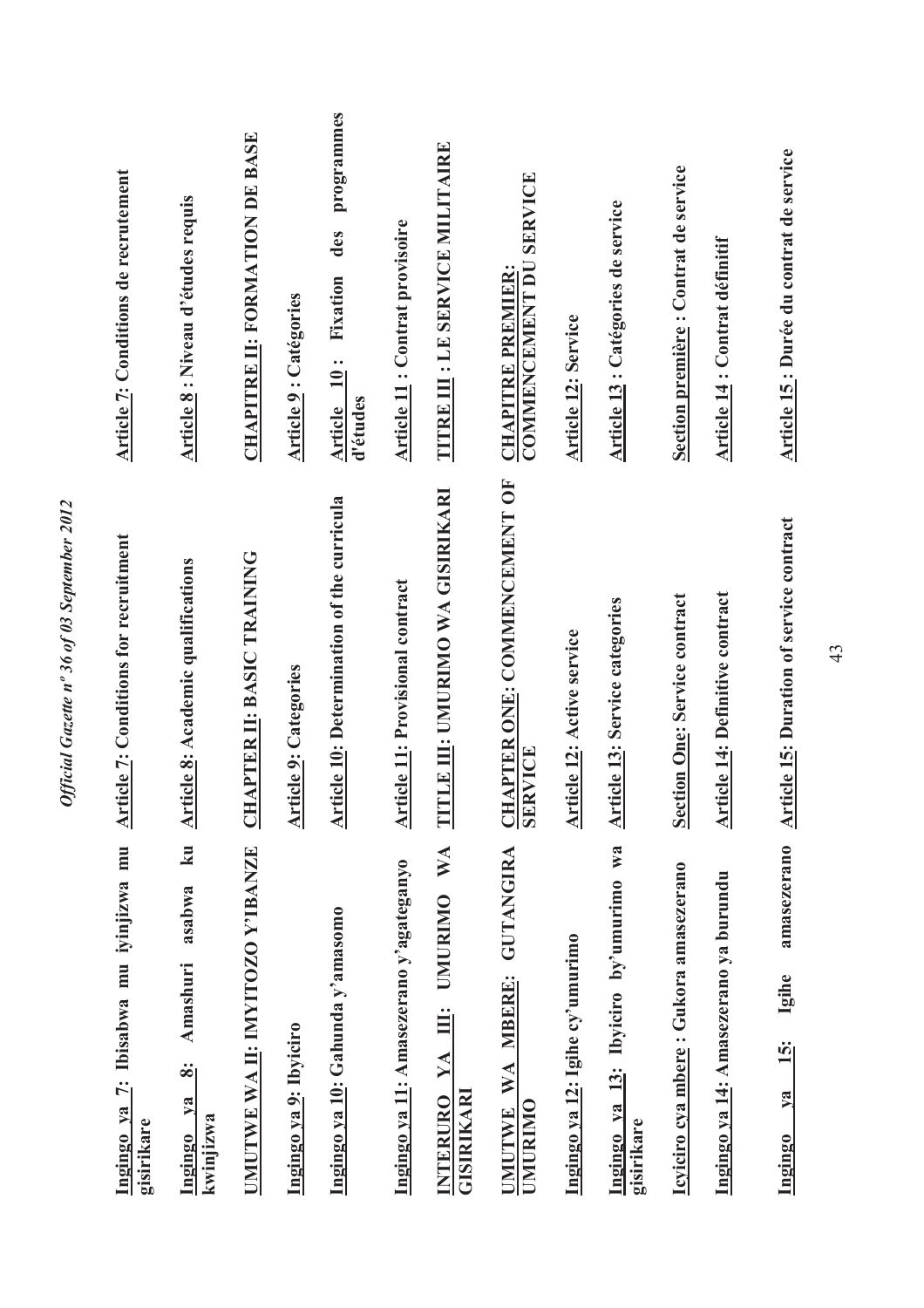| y umurino amara                                                               |                                                                       |                                                                         |
|-------------------------------------------------------------------------------|-----------------------------------------------------------------------|-------------------------------------------------------------------------|
| amasezerano<br>Kongera<br>$\frac{1}{6}$<br>$1$<br>$y'$ umurimo<br>Ingingo     | <b>Article 16: Renewal of service contract</b>                        | Article 16: Renouvellement du contrat de<br>service                     |
| Icyiciro cya 2: Indahiro                                                      | <b>Section 2: Oath</b>                                                | Section 2: Serment                                                      |
| Ingingo ya 17: Indahiro ya Ofisiye                                            | Article 17: Officer's oath                                            | Article 17: Le serment d'un Officier                                    |
| <b>AMAPETI</b><br>Ë<br>$\mathbf{W} \mathbf{A}$<br>N'UBURAMBE<br><b>UMUTWE</b> | <b>CHAPTER II: RANKS AND SENIORITY</b>                                | $E$ T<br>GRADES<br>$\ddot{\mathbf{u}}$<br>ANCIENNETE<br><b>CHAPITRE</b> |
| Icyiciro cya mbere: Amapeti n'inzego                                          | <b>Section One: Ranks and classes</b>                                 | Section première : Grades et classes                                    |
| Ingingo ya 18: Akamaro k'ipeti                                                | <b>Article 18: Role of ranks</b>                                      | Article 18 : Rôle des grades                                            |
| Ingingo ya 19: Inzegoz'amapeti                                                | <b>Article 19: Classes of ranks</b>                                   | <b>Article 19: Classes de grades</b>                                    |
| Ingingo ya 20: Ipeti ry'agateganyo                                            | <b>Article 20: Temporary rank</b>                                     | Article 20: Grade temporel                                              |
| <b>Icyiciro cya 2:</b> Uburambe n'ubusumbane                                  | $\mathbf{f}$<br>order<br>and<br>Seniority<br>Section 2:<br>precedence | Section 2 : Ancienneté et ordre de priorité                             |
| Ingingo ya 21: Uburambe                                                       | <b>Article 21: Seniority</b>                                          | <b>Article 21: Ancienneté</b>                                           |
| Ingingo ya 22: Ubusumbane                                                     | <b>Article 22: Order of Seniority</b>                                 | Article 22 : Ordre de priorité                                          |
| <b>NIV</b><br><b>ISHYIRWA</b><br>MWANYE N'ISUZUMA<br>UMUTWE WA III:           | <b>AND</b><br><b>APPOINTMENT</b><br><b>CHAPTER III:</b><br>EVALUATION | ET<br><b>AFFECTATION</b><br>CHAPITRE III:<br>EVALUATION                 |
| Icyiciro cya mbere: Ishyirwa mu mwanya                                        | <b>Section One: Appointment</b>                                       | <b>Section première: Affectation</b>                                    |

Official Gazette nº 36 of 03 September 2012 *Official Gazette nº 36 of 03 September 2012* 

> **y'umurimo amara**  J,  $\ddot{\phantom{0}}$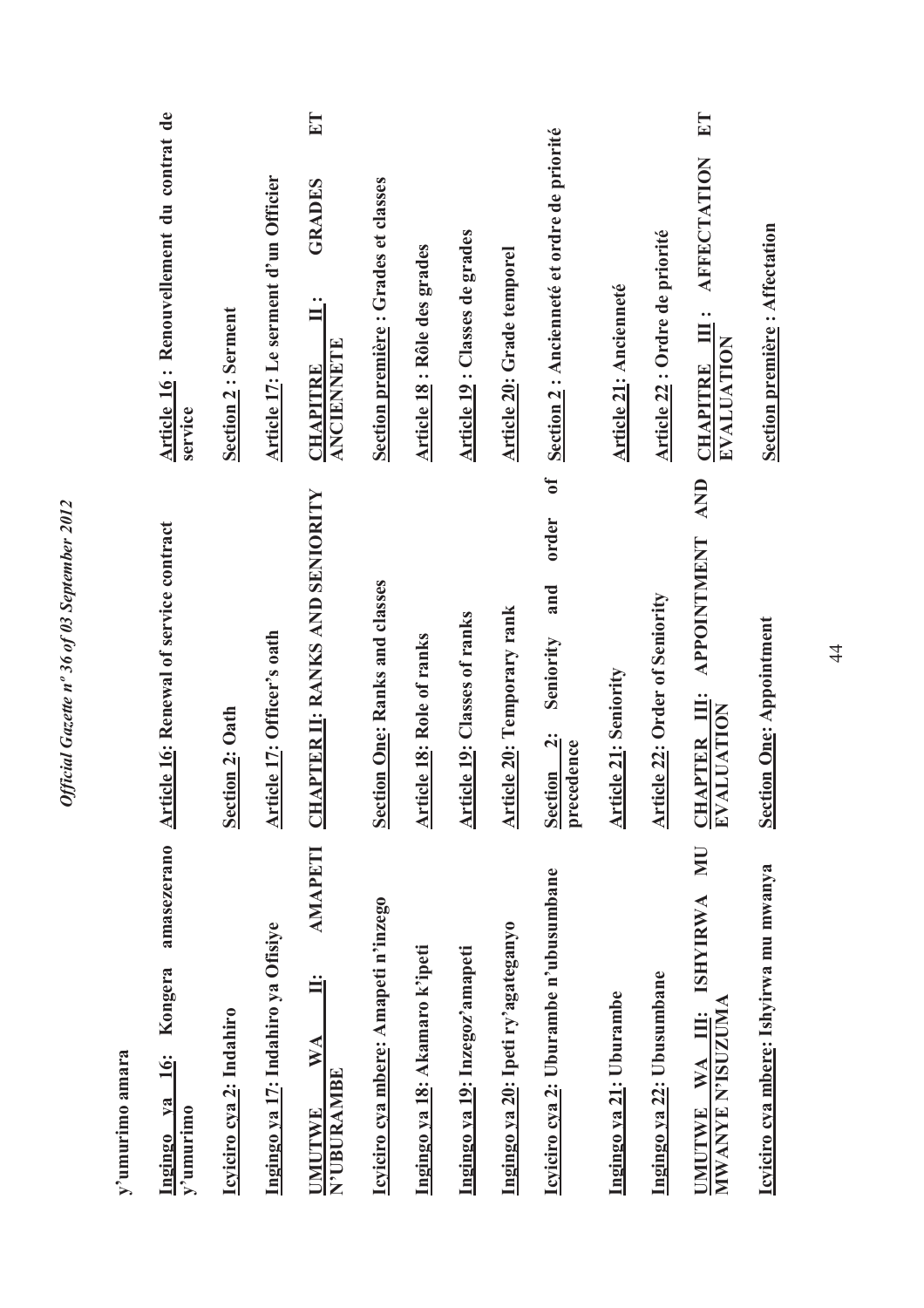| mwanya<br>mmu<br>Ishyirwa<br>Ingingo ya 23:<br>ry'umusirikari                                                      | <b>Article 23: Appointment of a soldier</b>                                                             | Article 23: Affectation d'un militaire                                                                                                                        |
|--------------------------------------------------------------------------------------------------------------------|---------------------------------------------------------------------------------------------------------|---------------------------------------------------------------------------------------------------------------------------------------------------------------|
| Icyiciro cya 2: Isuzuma                                                                                            | <b>Section 2: Evaluation</b>                                                                            | <b>Section 2: Evaluation</b>                                                                                                                                  |
| Ingingo ya 24: Intego z'isuzuma                                                                                    | <b>Article 24: Aim of evaluation</b>                                                                    | <b>Article 24: But de l'évaluation</b>                                                                                                                        |
| umusirikari<br>wakorewe isumwa ashyirwamo<br>Ibyiciro<br><b>25:</b><br>$ya$<br>Ingingo                             | after<br>of soldiers<br><b>Article 25: Categories</b><br>evaluation process                             | Article 25 : Catégories des militaires après<br>l'évaluation                                                                                                  |
| Ingingo ya 26: Dosiye y'umusirikare                                                                                | Article 26: Soldier's personal file                                                                     | Article 26: Dossier personnel d'un militaire                                                                                                                  |
| E<br><b>NN</b><br>IV: IZAMURWA<br>WA<br><b>UMUTWE</b><br>NTERA                                                     | <b>APTER IV: PROMOTION</b>                                                                              | <b>CHAPITRE IV : PROMOTION</b>                                                                                                                                |
| Ingingo ya 27: Uburyo izamurwa mu ntera<br>rikorwa                                                                 | <b>Article 27: Modalities of promotion</b>                                                              | Article 27: Modalités de promotion                                                                                                                            |
| Ingingo ya 28: Izamurwa mu ntera rya<br>ofisiye                                                                    | Ingingo ya 28: Officer's promotion                                                                      | $d'$ un<br>grade<br>Article 28: L'avancement en<br>officier                                                                                                   |
| Ingingo ya 29: Gushyira mu rwego rwa<br>baOfisiye abategurirwa kuba ba Ofisiye                                     | <b>Article 29: Commissioning Officer Cadets</b>                                                         | candidats<br>des<br>Officiers au grade d'Officier<br>Article 29: Nomination                                                                                   |
| bwihariye<br>mu<br>w'ikirenga w'Ingabo<br>30: Ububasha<br>kuzamura ba ofisiye mu ntera<br>bw'Umugaba<br>Ingingo ya | the<br>Commander in Chief to promote Officers<br>$\mathbf{d}$<br>powers<br>Special<br>Article 30:       | Rwandaises de Défense en ce qui concerne<br>particuliers du<br>Forces<br>des<br>Article 30: Les pouvoirs<br>Suprême<br>la promotion d'Officiers<br>Commandant |
| Ingingo ya 31: Izamurwa mu ntera rya Su-<br>ofisiye                                                                | Non<br>$\approx$<br>$\mathfrak{b}$<br>Promotion<br><b>Commissioned Officer</b><br>31:<br><b>Article</b> | sous-<br>$d'$ un<br>L'avancement<br>Article 31:<br><b>Officier</b>                                                                                            |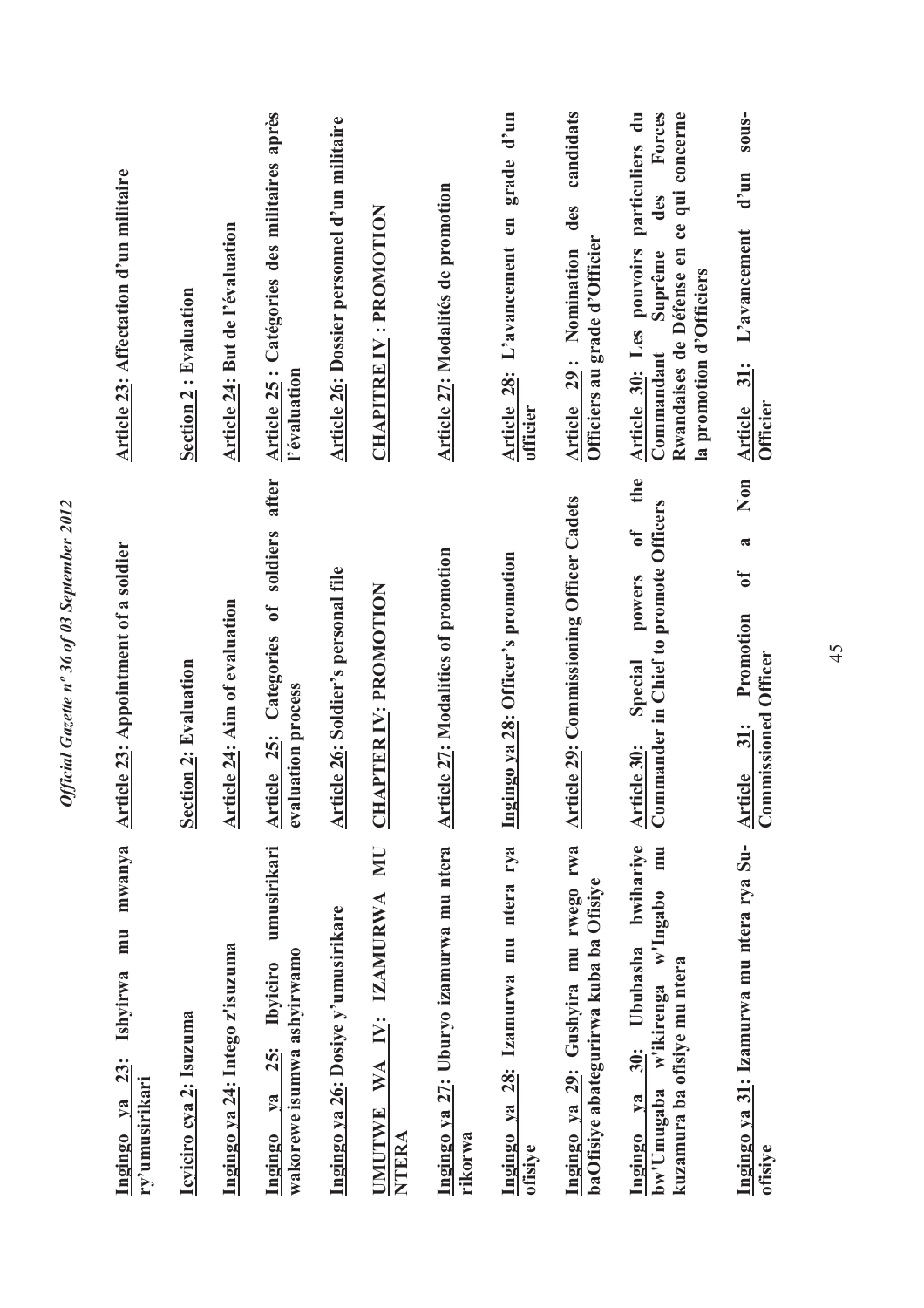| Articles 32: Les modalités d'avancement en<br>grade d'un Sous-Officier<br>Article 32: Promotion modalities for a Non | Article 33: Les conséquences de rater la<br>promotion trois (3) fois consécutives<br>Article 33: Consequences for failure to be<br>promoted for three (3) consecutive times | Article 34 : Promotion des militaires de la<br>classe des hommes de troupe à la<br>supérieure.<br>Article 34: Promotion of Troops class to | Article 35: Modalités d'avancement<br>grade des hommes de troupe<br>for<br>modalities<br>Promotion | TRANSFERT,<br>DETACHEMENT ET INTEGRATION<br>$\ddot{v}$ :<br><b>CHAPITRE</b><br>TRANSFER,<br><b>SECONDMENT AND INTEGRATION</b><br>$\dot{v}$ | <b>Section première: Transferts</b> | Article 36 : Transfert au sein d'une armée<br><b>Article 36:</b> Transfer within one service | aux<br>Transfert<br>institutions étatiques<br>37:<br><b>Article</b><br>public<br>other<br>$\mathbf{c}$<br>Transfer | <b>Section 2: Détachement</b> | <b>Article 38: Détachement</b> | Article 39 : Décision et sortie des effets du<br>détachement<br>Article 39: Decision on secondment and its |  |
|----------------------------------------------------------------------------------------------------------------------|-----------------------------------------------------------------------------------------------------------------------------------------------------------------------------|--------------------------------------------------------------------------------------------------------------------------------------------|----------------------------------------------------------------------------------------------------|--------------------------------------------------------------------------------------------------------------------------------------------|-------------------------------------|----------------------------------------------------------------------------------------------|--------------------------------------------------------------------------------------------------------------------|-------------------------------|--------------------------------|------------------------------------------------------------------------------------------------------------|--|
| <b>Commissioned Officer</b>                                                                                          |                                                                                                                                                                             | higher class                                                                                                                               | Troops class<br>Article 35:                                                                        | <b>CHAPTER</b>                                                                                                                             | <b>Section One: Transfers</b>       |                                                                                              | institutions<br>Article 37:                                                                                        | <b>Section 2: Secondment</b>  | <b>Article 38: Secondment</b>  | commencement                                                                                               |  |
| Su-ofisiye                                                                                                           | Ingingo ya 33: Ingaruka zo kutazamurwa                                                                                                                                      | rwego rwisumbuye ku basirikare bo mu                                                                                                       | Ingingo ya 35: Uburyo abasirikare bato                                                             | KWIMURWA,                                                                                                                                  |                                     | cyiciro<br>mu                                                                                | Ingingo ya 37: Kwimurirwa mu zindi nzego                                                                           |                               |                                | Ingingo ya 39: Iyemezwa ry'itizwa n'igihe                                                                  |  |
| Uburyo                                                                                                               | mu ntera inshuro eshatu (3) zikurikirana                                                                                                                                    | Ingingo va 34: Izamurwa mu ntera mu                                                                                                        |                                                                                                    | $\ddot{ }$                                                                                                                                 | Icyiciro cya mbere: Kwimurwa        |                                                                                              |                                                                                                                    |                               |                                |                                                                                                            |  |
| 32:                                                                                                                  |                                                                                                                                                                             | rwego rw'abasirikare bato                                                                                                                  |                                                                                                    | GUTIZWA NO KWINJIZWA<br>WA                                                                                                                 |                                     | Ingingo ya 36: Kwimurwa<br>kimwe cy'Ingabo z'u Rwanda                                        |                                                                                                                    | Icyiciro cya 2: Gutizwa       | Ingingo ya 38: Gutizwa         |                                                                                                            |  |
| azamurwa mu ntera<br>$\mathbf{v}$ a                                                                                  |                                                                                                                                                                             |                                                                                                                                            | bazamurwa mu ntera                                                                                 |                                                                                                                                            |                                     |                                                                                              |                                                                                                                    |                               |                                |                                                                                                            |  |
| <u>Ingingo</u>                                                                                                       |                                                                                                                                                                             |                                                                                                                                            |                                                                                                    | UMUTWE                                                                                                                                     |                                     |                                                                                              | za Leta                                                                                                            |                               |                                | ritangirira                                                                                                |  |

Official Gazette nº 36 of 03 September 2012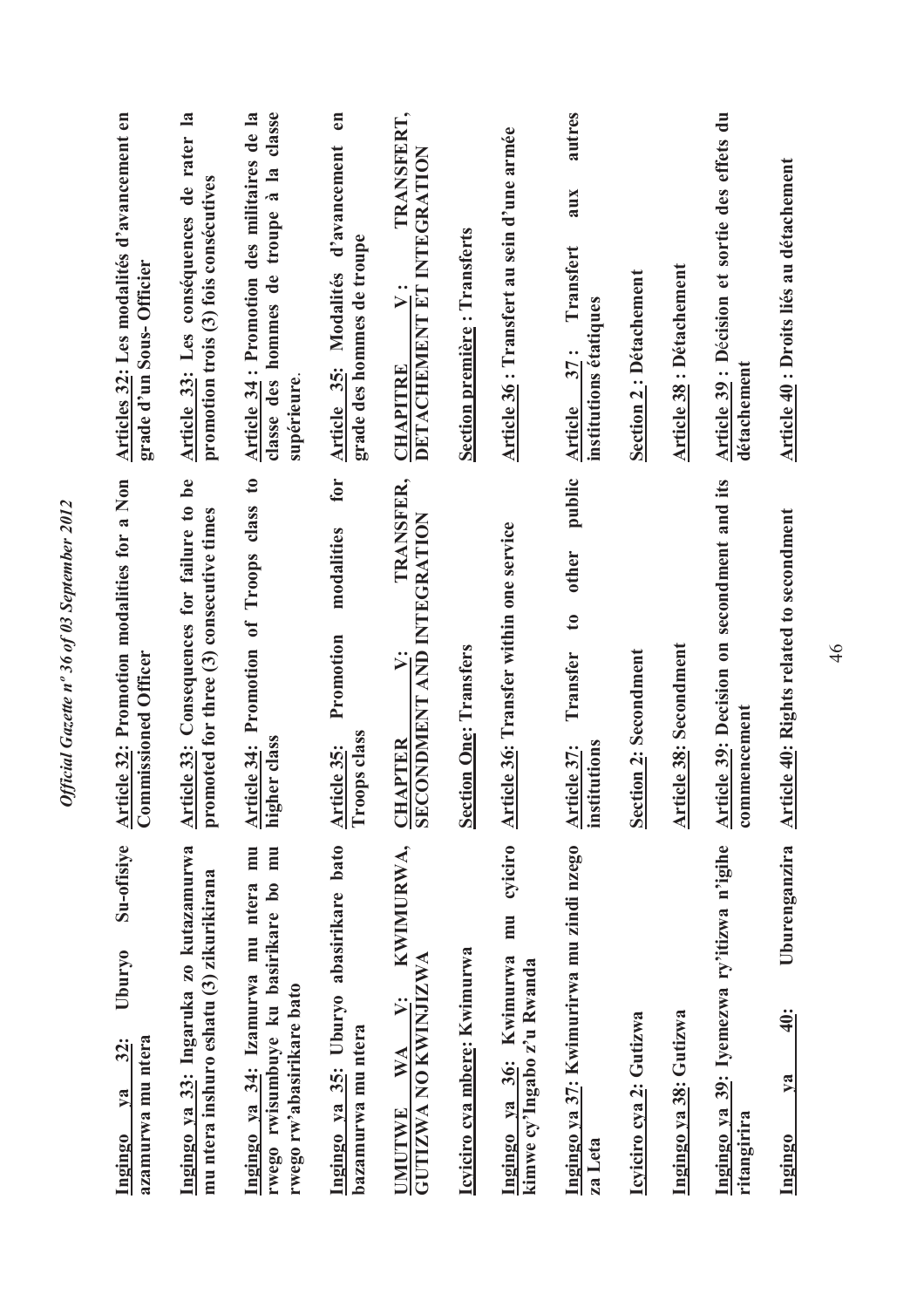| bw'umusirikare watijwe                                                                               |                                                                                                        |                                                                  |
|------------------------------------------------------------------------------------------------------|--------------------------------------------------------------------------------------------------------|------------------------------------------------------------------|
| Icyiciro cya 3: Ukwinjizwa                                                                           | Section 2: Integration                                                                                 | <b>Section 2: Intégration</b>                                    |
| ngingo ya 41: Ukwinjizwa                                                                             | <b>Article 41: Integration</b>                                                                         | <b>Article 41: Intégration</b>                                   |
| INSHINGANO,<br><b>BITABANGIKANYWA</b><br>YA IV:<br>N'UBURENGANZIRA<br>IBIBUJIJWE,<br><b>INTERURO</b> | IV: RESPONSIBILITIES,<br>OHIBITIONS, INCOMPATIBILITIES<br><b>AND RIGHTS</b><br>TITLE<br>P <sub>R</sub> | TITRE IV : DEVOIRS, INTERDICTIONS,<br>INCOMPATIBILITES ET DROITS |
| UMUTWE WA MBERE: INSHINGANO                                                                          | <b>CHAPTER ONE: RESPONSIBILITIES</b>                                                                   | <b>CHAPITRE PREMIER: DES DEVOIRS</b>                             |
| Ingingo ya 42: Ukubaha n'Inshingano                                                                  | <b>Article 42: Obedience and responsibility</b>                                                        | Article 42 : Obéissance et responsabilités                       |
| UMUTWE WA II: IBIBUJIJWE                                                                             | <b>CHAPTER II: PROHIBITIONS</b>                                                                        | <b>CHAPITRE II : INTERDICTIONS</b>                               |
| Ingingo ya 43: Ibyo umusirikare abujijwe                                                             | <b>Article 43: Prohibited actions</b>                                                                  | <b>Article 43: Actes interdits</b>                               |
| <b>IBITABANGIKANYWA</b><br>UMUTWE WA III:                                                            | <b>CHAPTER III : INCOMPATIBILITIES</b>                                                                 | <b>CHAPITRE III : INCOMPATIBILITÉS</b>                           |
| Ingingo ya 44: Ibitabangikanywa                                                                      | <b>Article 44: Incompatible actions</b>                                                                | <b>Article 44: Actions incompatible</b>                          |
| UMUTWE WA IY: UBURENGANZIRA                                                                          | <b>CHAPTER IV: RIGHTS</b>                                                                              | <b>CHAPITRE IV : DROITS</b>                                      |
| Ingingo ya 45: Uburenganzira bwo gusoma<br>dosiye                                                    | Article 45: Right to consult personal file                                                             | Article 45: Droit de consulter le dossier<br>personnel           |
| Ingingo ya 46: Uburengazira bwo kujurira                                                             | <b>Article 46: Right to appeal</b>                                                                     | Article 46 : Droit de recours                                    |
| <b>GUHAGARIKA</b><br>$\ddot{\ge}$<br>$\mathbb{N} \mathbb{A}$<br><b>UMUTWE</b>                        | $\overline{\bf 5}$<br>INTERRUPTION<br>$\ddot{ }$<br><b>CHAPTER</b>                                     | DU<br>INTERRUPTION<br>$\ddot{ }$<br><b>CHAPITRE</b>              |

Official Gazette nº 36 of 03 September 2012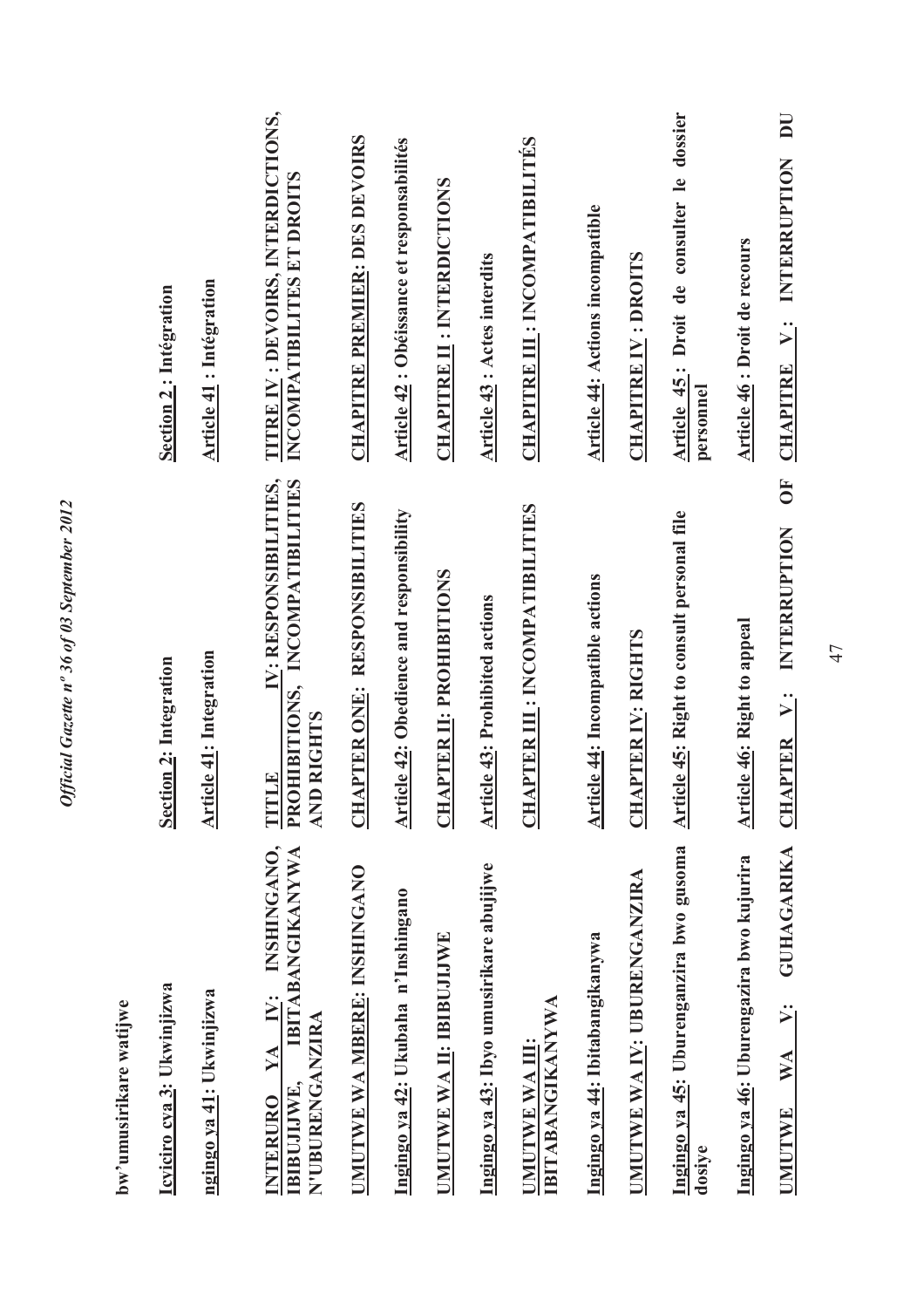| UMURIMO WA GISIRIKARI                                          | MILITARY ACTIVITY                                         | <b>SERVICE MILITAIRE</b>                                                       |
|----------------------------------------------------------------|-----------------------------------------------------------|--------------------------------------------------------------------------------|
| Icyiciro cya mbere: Guhagarika umurimo<br>igihe gito           | <b>Section One: Temporary interruption</b>                | Section première : Interruption temporaire                                     |
| Ingingo ya 47: Uguhagarika umurimo igihe<br>gito               | <b>Article 47: Interruption of active service</b>         | <b>Article 47</b> : Interruption d'activité                                    |
| Akiciro ka mbere: Ingendo z'ubutumwa<br>bwa Leta               | -section One: Official mission<br>Sub                     | Sous section première : Mission officielle                                     |
| Ingingo ya 48: Amategeko agenga ingendo<br>z'ubutumwa          | Regulations regarding official<br>Article 48:<br>missions | Article 48 : Textes réglementaires régissant<br>les missions officielles       |
| Z <sub>0</sub><br>Akiciro ka 2: Ibiruhuko n'impushya<br>gusiba | authorized<br>and<br>Leave<br>$Sub-section 2:$<br>absence | abscence<br>$\mathbf{d}$<br>$\mathbf{d}$<br>Sous section 2: Repos<br>autorisée |
| Ingingo ya 49: Ikiruhuko cy'umwaka                             | <b>Article 49: Annual leave</b>                           | Article 49 : Congé annuel                                                      |
| Ingingo ya 50: Ibiruhuko by'Ingoboka                           | Article 50: Circumstantial leave                          | Article 50: Congé de circonstance                                              |
| Ingingo ya 51: Ikiruhuko cyo kubyara                           | <b>Article 51: Maternity leave</b>                        | Article 51 : Congé de maternité                                                |
| Ingingo ya 52: Ikiruhuko cy'uburwayi                           | <b>Article 52: Sick leave</b>                             | Article 52 : Congé de maladie                                                  |
| Ingingo ya 53: Impushya zo gusiba zemewe                       | <b>Article 53:</b> Authorized absence                     | Article 53: Absence exceptionnelle autorisée                                   |
| Ingingo ya 54: Guhuriza hamwe ibiruhuko                        | <b>Article 54: Consolidation of leaves</b>                | Article 54: Cumul de congés                                                    |
| Ingingo ya 55: Uburenganzira bwo gutanga<br>impushya           | <b>Article 55: Right to issue authorisation</b>           | <b>Article 55: Autorisation</b>                                                |

Official Gazette nº 36 of 03 September 2012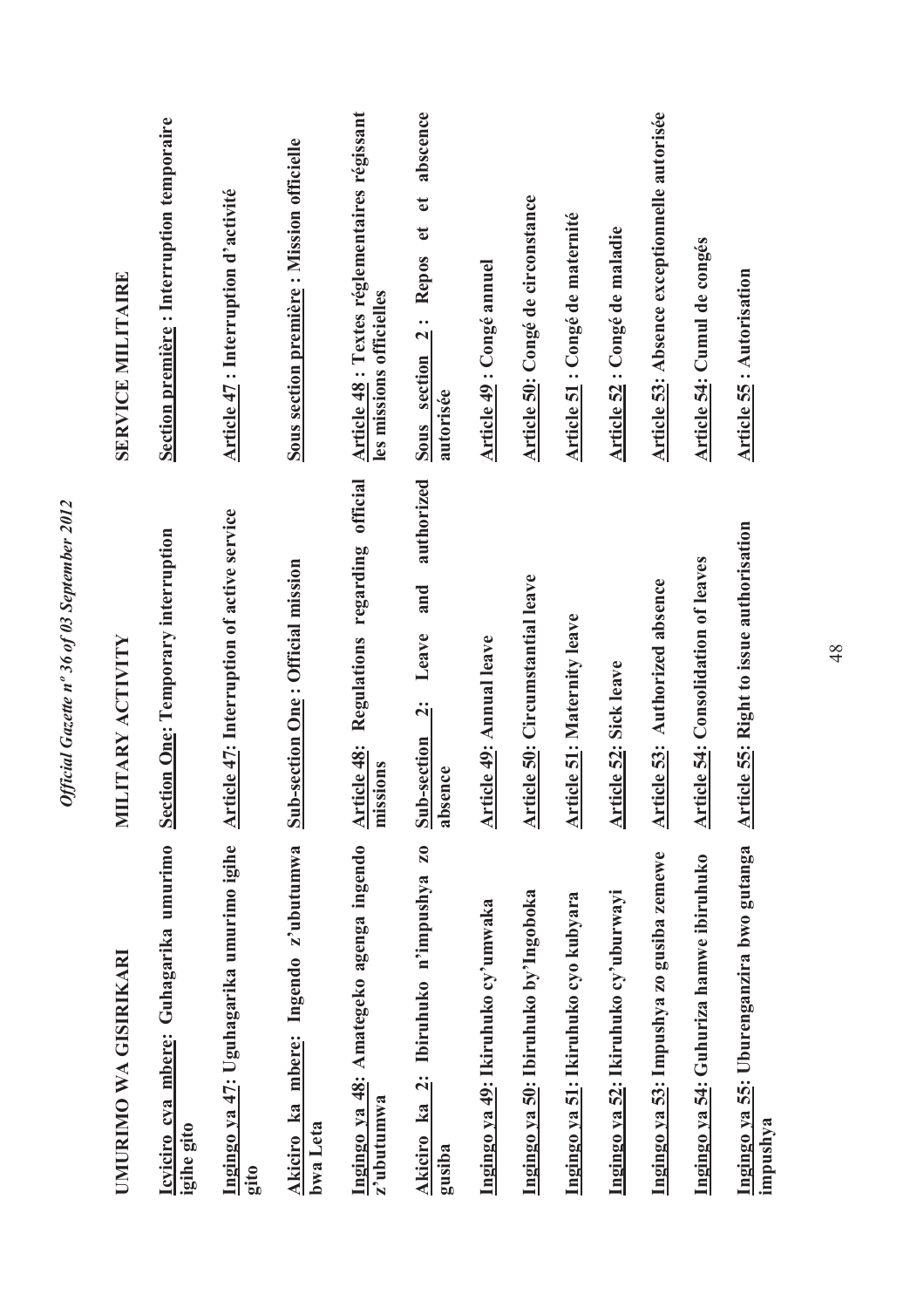| Akiciro ka 3: Amahugurwa                                                                                                | <b>Sub-section 3: Courses</b>                                                                                                | Sous section 3 : Stages de perfectionnement                                                                               |
|-------------------------------------------------------------------------------------------------------------------------|------------------------------------------------------------------------------------------------------------------------------|---------------------------------------------------------------------------------------------------------------------------|
| Ingingo ya 57: Ibyiciro                                                                                                 | <b>Article 57: Categories</b>                                                                                                | <b>Article 57: Catégories</b>                                                                                             |
| Ingingo ya 58: Amahugurwa ya gisirikare                                                                                 | <b>Article 58: Military course</b>                                                                                           | <b>Article 58: Stages de formation militaires</b>                                                                         |
| Article 59: Inyigisho zisanzwe                                                                                          | <b>Article 59: Formal education</b>                                                                                          | $\mathbf{e}$<br>scolaire<br>Enseignement<br>Article 59:<br>universitaire                                                  |
| k <b>u</b><br>abari<br><b>Ibigenerwa</b><br><u> śli</u><br>Ingingo ya<br>mahugurwa                                      | Article 60: Rights of soldiers undergoing<br>courses                                                                         | Article 60 : Droits des militaires en stage                                                                               |
| umurimo<br>impamvu<br>Guhagarika<br>kubera<br>$\ddot{ }$<br>Akiciro ka ka<br>by'agateganyo<br>z'uburwayi                | Sub-section 4: Suspension of activity of<br>activity due to sickness                                                         | Sous-section 5: Suspension d'activité pour<br>cause de maladie                                                            |
| umurimo<br>impamvu<br>Uguharika<br>kubera<br>z'uburwayi n'Igihe bimara<br>$\ddot{5}$<br>by'agateganyo<br>$1$<br>Ingingo | $\mathbf{f}$<br>activity due to sickness and the duration of<br>suspension<br>Temporary<br>suspension<br>Article 61:<br>the: | cette<br>Article 61 : La suspension d'activité pour<br>durée de<br>cause de maladie et la<br>suspension                   |
| Uburenganzira<br>wahagaritswe<br>by'agateganyo kubera uburwayi<br><u>62:</u><br>bw'umusirikari<br>V2<br>Ingingo         | Article 62: Rights of soldier in temporary<br>suspension due to sickness                                                     | en<br>$\mathbf{d}\mathbf{e}$<br>Article 62: Droits d'un militaire<br>cause<br>pour<br>temporaire<br>suspension<br>maladie |
| Ingingo ya 63: Kurangira ku ihagarika<br>ry'umurimo by'agateganyo                                                       | temporary<br>$\overline{\mathbf{f}}$<br>Termination<br>suspension of activity<br>Article 63:                                 | Article 63 : Fin de la suspension d'activité                                                                              |
| Ingingo 64: Umutegetsi ufite ububasha bwo<br>guharika by'agateganyo ku murimo kubera<br>uburwayi                        | for<br>deciding temporary suspension of activity<br>authority<br>Competent<br>sickness<br>Article 64:<br>for                 | cause<br>pour<br>décider la suspension d'activité pour<br>compétente<br>Article 64: Autorité<br>de maladie                |
| kazi<br>k <b>u</b><br>Uguhagarikwa<br>$\frac{1}{2}$<br>Icviciro cva                                                     | due to faults or<br>Suspension<br>Section <sub>2</sub> :                                                                     | Section 2: Suspension pour cause de fautes                                                                                |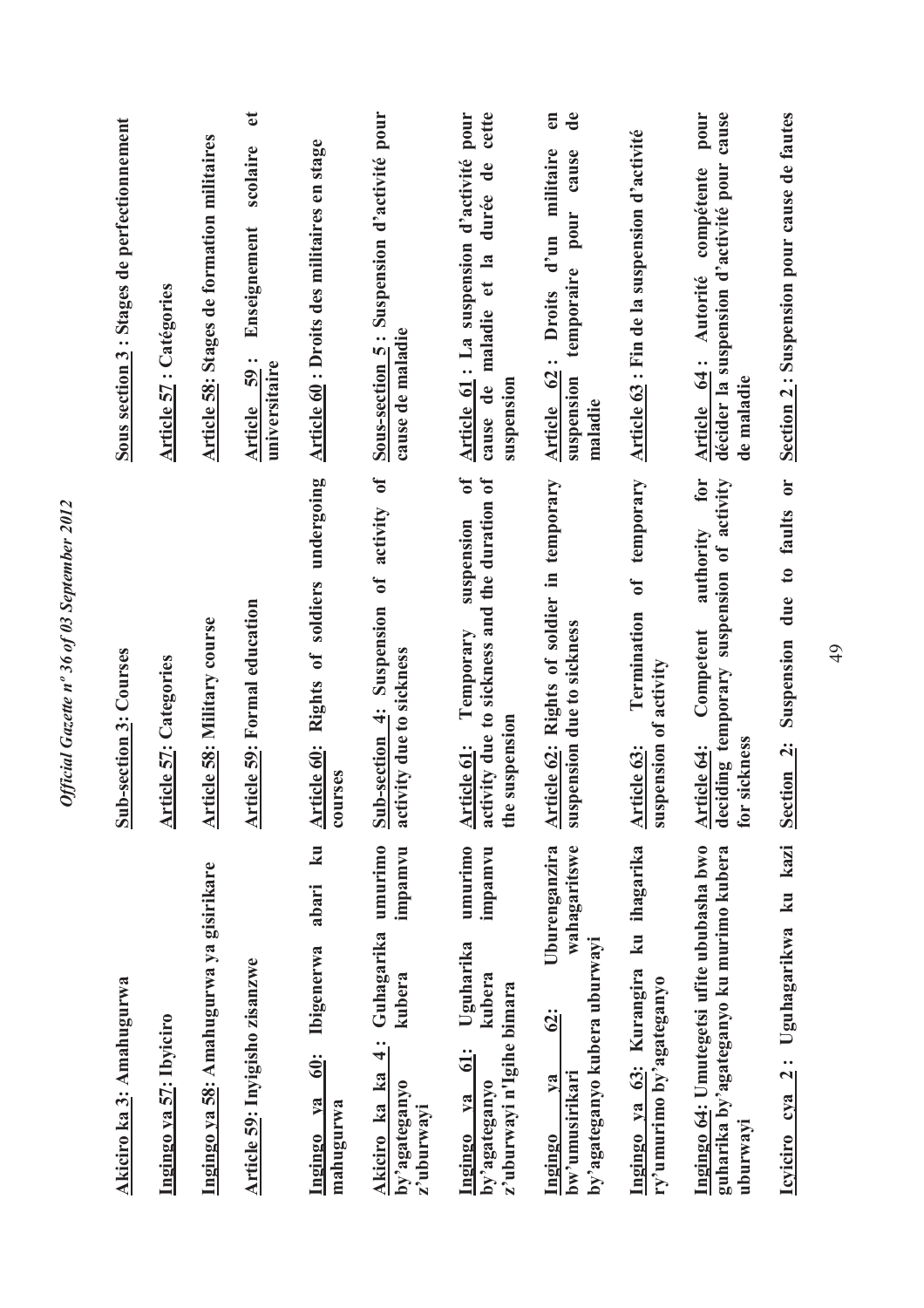| kubera amakosa cyangwa icyaha                                                                      | offenses committed                                                                            | or infractions commises                                                                      |
|----------------------------------------------------------------------------------------------------|-----------------------------------------------------------------------------------------------|----------------------------------------------------------------------------------------------|
| Ingingo ya 65: Guhagarikwa ku kazi bitewe<br>n'imyitwarire mibi                                    | <b>Article 65: Disciplinary suspension</b>                                                    | <b>Article 65: Suspension disciplinaire</b>                                                  |
| $\mathbf{n}$ 0<br>ritewe<br>Ihagarikwa<br>gukurikiranwaho icyaha<br>66:<br>Ingingo ya              | criminal<br>due to<br>Suspension<br>investation<br>Article 66:                                | d'une<br>suite<br>Suspension<br>investagation criminelle<br>66:<br>Article                   |
| Ingingo ya 67: Ingaruka zo guhagarikwa ku<br>kazi                                                  | <b>Article 67: Consequences of suspension</b>                                                 | Article 67 : Effets de suspension                                                            |
| Ingingo ya 68: Irangizwa ry'ihagarikwa ku<br>kazi by'agateganyo                                    | temporary<br>$\overline{\textbf{u}}$<br>Termination<br>Article 68:<br>suspension              | Article 68 : Fin de suspension                                                               |
| <b>UMUSHAHARA</b><br>N'IBINDI BIGENERWA ABASIRIKARI<br>$\ddot{v}$ :<br>YA<br><b>INTERURO</b>       | <b>FRINGE</b><br><b>AND</b><br><b>BENEFITS FOR A SOLDIER</b><br>SALARY<br>$\ddot{v}$<br>TITLE | AUTRE<br><b>AVANTAGES POUR UN MILITAIRE</b><br>ET<br><b>SALAIRE</b><br>$\ddot{v}$ :<br>TITRE |
| Icyiciro cya mbere: Umushahara                                                                     | <b>Section One: Salary</b>                                                                    | <b>Section première : Salaire</b>                                                            |
| Ingingo ya 69: Umushahara                                                                          | <b>Article 69: Salary</b>                                                                     | <b>Article 69: Salaire</b>                                                                   |
| Ingingo ya 70: Ibigize umushahara n'uko<br>utangwa                                                 | Components of the salary and<br>paiement<br>Article 70:<br>its                                | Article 70 : Les composantes du salaire et<br>son payement                                   |
| Ingingo ya 71: Umutegetsi ufite ububasha<br>bwo kwemeza ingereka ku mushahara                      | $\mathfrak{g}$<br>empowered<br>Authority<br>ermine allowances<br>Article 71:<br>det           | les<br>déterminant<br>L'autorité<br>Article 71:<br>indemnités                                |
| Umushahara<br>ofisiye<br>b <sub>a</sub><br>kuba<br>72:<br>w'abategurirwa<br>n'amakurutu<br>Ingingo | Article 72: Salary for Officer cadets and<br>recruits                                         | Article 72: Salaire des candidats officiers et<br>des recrues                                |
| $\mathbf{k}$ u<br>yongerwa<br>Ingereka<br>$\overline{13}$ :<br>Ingingo ya                          | Article 73: Annual increment to the salary                                                    | <b>Article 73: Augmentations annuelles</b>                                                   |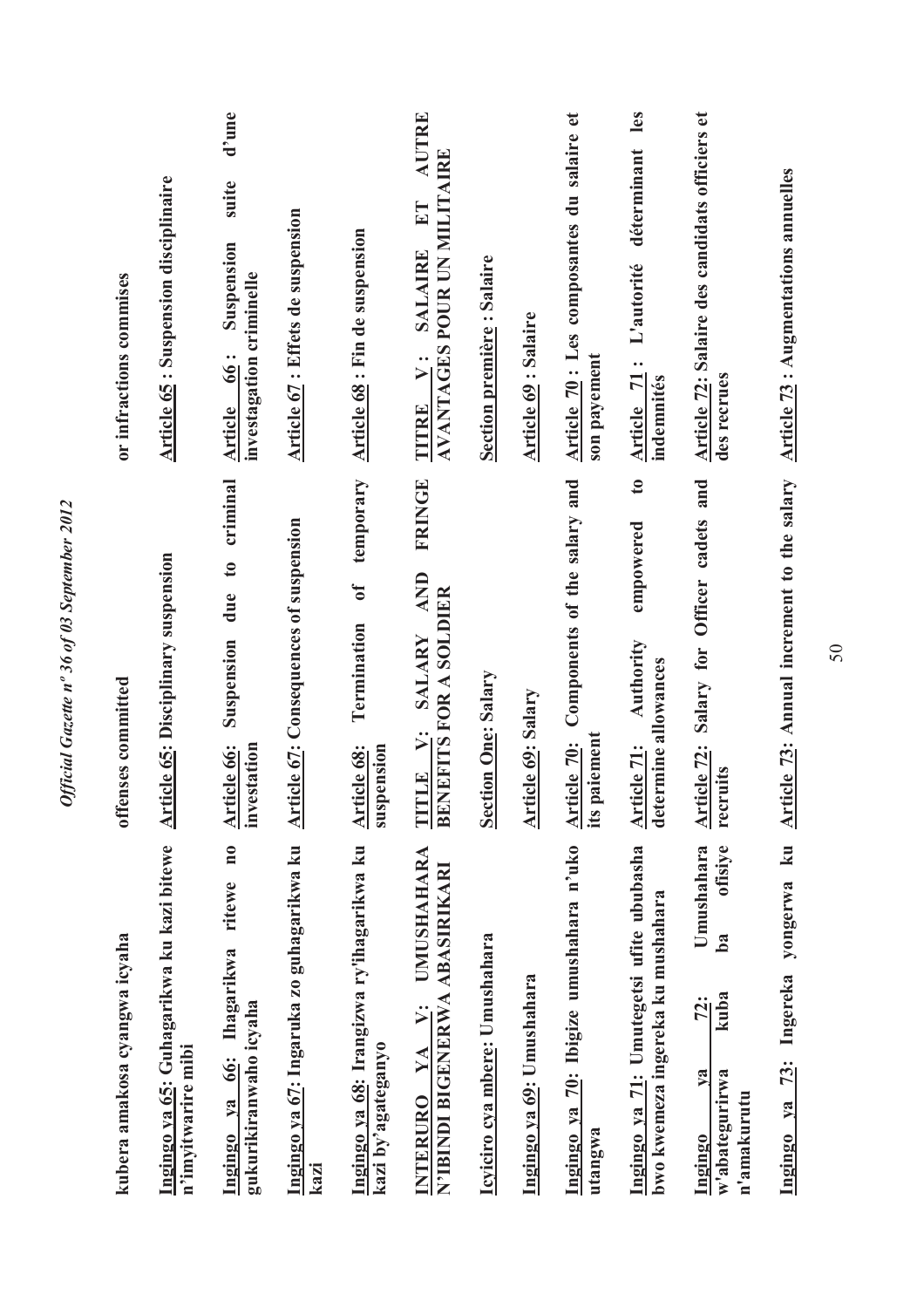| mushahara buri mwaka                                                                        | of military personnel                                                        |                                                                                           |
|---------------------------------------------------------------------------------------------|------------------------------------------------------------------------------|-------------------------------------------------------------------------------------------|
| abasirikari<br><b>Ibindi</b><br>$\ddot{\mathbf{q}}$<br>cya<br>bagenerwa<br><b>Icyiciro</b>  | Section 2: Fringe benefits                                                   | Section 2 : Autres avantages                                                              |
| abasirikare<br>Ibindi<br>74:<br>ya<br>bagenerwa<br>Ingingo                                  | military<br>$\mathfrak{b}$<br>benefits<br>Fringe<br>Article 74:<br>personnel | $\mathbf{d}\mathbf{u}$<br>avantages<br>D'autres<br>personnel militaire<br>74 :<br>Article |
| $\overline{\mathbf{k}}$ 0<br>Agahimbazamusyi<br>$\frac{75}{3}$<br>ya<br>kwinjira<br>Ingingo | <b>Article 75: Entry allowance</b>                                           | <b>Article 75: Frais d'incorporation</b>                                                  |
| ahabwa<br>Amafaranga<br>abarangije amasezerano<br>76:<br>$ya$<br>Ingingo                    | <b>Article 76: End of contract package</b>                                   | Article 76 : Indemnités de fin de contrat                                                 |
| ahabwa<br>Amafaranga<br>abagiye mu zabukuru<br><b>77:</b><br>$ya$<br>Ingingo                | <b>Article 77: Retirement package</b>                                        | Article 77: Indemnité de retraite                                                         |
| Amafaranga<br>$\frac{2}{3}$<br>$1$<br>y'impozamarira<br>Ingingo                             | <b>Article 78: Death allowances</b>                                          | Article 78 : Indemnité de décès                                                           |
| Ingingo ya 79: Amafaranga y'ishyingura                                                      | <b>Article 79: Funeral expenses</b>                                          | Article 79 : Frais funéraires                                                             |
| Ingingo ya 80: Imidari y'ishimwe n'ibindi<br>bimenyetso                                     | <b>Article 80: Medals and distinctions</b>                                   | <b>Article 80: Médailles et titres honorifiques</b>                                       |
| <b>IBIHANO</b><br>VI:<br>BW'IMYITWARIRE<br>$\bf{Y}$<br>INTERURO                             | TITLEVI: DISCIPLINARY MEASURES                                               | <b>TITRE VI : REGIME DISCIPLINAIRE</b>                                                    |
| Ingingo ya 81: Ikosa ry'imyitwarire                                                         | <b>Article 81: Disciplinary fault</b>                                        | <b>Article 81</b> : Faute disciplinaire                                                   |
| ry'ikosa<br>Ingaruka<br>82:<br>ry'imitwarire<br>$\mathbf{v}\mathbf{a}$<br><b>Ingingo</b>    | Article 82: Consequences of a disciplinary<br>fault                          | Article 82: Les Conséquences d'une faute<br>disciplinaire                                 |

Official Gazette nº 36 of 03 September 2012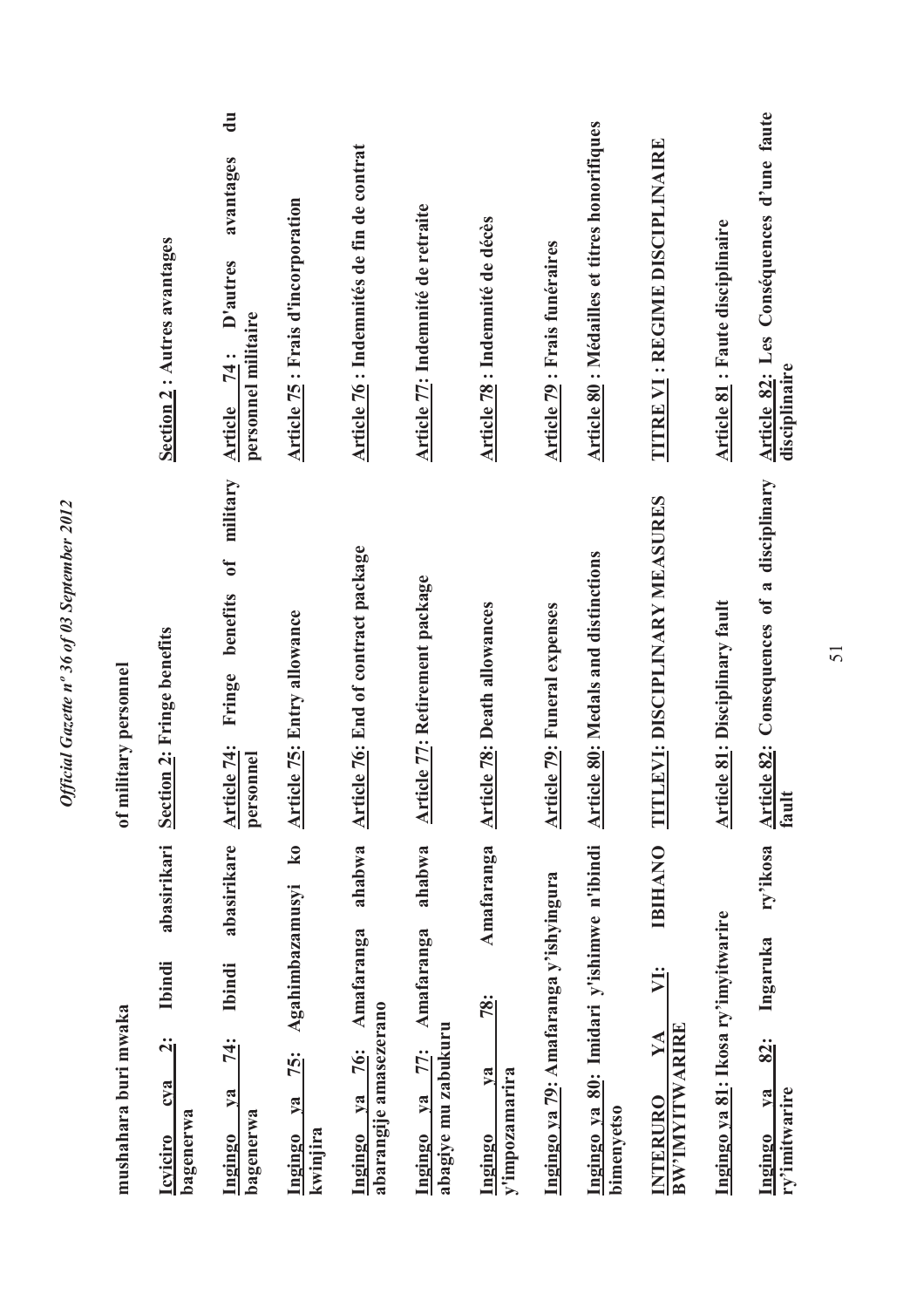| Ingingo ya 83: Ikurikiranwa mu rwego rwa<br>disipulini                                               | <b>Article 83: Disciplinary action</b>                                                | Article 83: L'action disciplinaire                                                                 |
|------------------------------------------------------------------------------------------------------|---------------------------------------------------------------------------------------|----------------------------------------------------------------------------------------------------|
| INTERURO YA VII: KUREKA AKAZI                                                                        | TITLE VII: CESSATION OF SERVICE                                                       | <b>SERVICE</b><br>$\overline{\mathbf{D}}$<br>EIN<br>VII:<br>MILITAIRE<br>TITRE                     |
| Ingingo ya 84: Impamvu zo kureka akazi                                                               | <b>Article 84: Causes of cessation of service</b>                                     | Article 84 : Les causes de la cessation de<br>service                                              |
| Ingingo ya 85: Ikiruhuko cy'izabukuru ku<br>musirikari w'umwuga                                      | <b>Article 85: Retirement for a career soldier</b>                                    | Article 85 : La retraite pour un militaire de<br>carrière                                          |
| Ingingo ya 86: Umuyobozi ufite ububasha<br>bwo kwemeze ikiruhuko cy'izabukuru                        | Article 86: Authority entrusted with the<br>power to decide the retirement            | $\mathbf{a}$<br>$\tilde{\mathbf{z}}$<br>d'admission<br>Autorité<br>86:<br>Article<br>retraite      |
| guhagarika<br>Gusaba<br><u>87:</u><br>ya<br>umurimo<br>Ingingo                                       | 0f<br>cessation<br>Application for<br>Article 87:<br>service                          | $\mathbf{d}\mathbf{e}$<br>Article 87: La demande de cessation<br>service                           |
| kazi<br>$\overline{\mathbf{k}}$ u<br>Gusezerera<br>umusirikare ufite ubumuga<br>88:<br>V2<br>Ingingo | soldier with<br>$\tilde{a}$<br>$\mathbf{d}$<br>Discharge<br>Article 88:<br>disability | Article 88 : La réforme                                                                            |
| Ingingo ya 89: Uburenganzira nyuma yo<br>gusezererwa mu kazi                                         | $\overline{\mathbf{d}}$<br>termination<br>after<br>Rights<br>Article 89:<br>service   | après<br>Article 89 : Droits d'un militaire<br>cessation définitive de service                     |
| <b>INTERURO YA VIII: INGINGO ZISOZA</b>                                                              | TITLE VIII: FINAL PROVISIONS                                                          | <b>TITRE VIII : DISPOSITIONS FINALES</b>                                                           |
| Abashizwe kubahiriza iri<br>Ingingo ya 90:<br>teka                                                   | Article 90: Authorities responsible for the<br>implementation of this Order           | de<br>chargées<br>l'exécution du présent arrêtêté<br><b>Authorités</b><br>$\frac{1}{2}$<br>Article |
| ry'ingingo<br>Ivanwaho<br>zinyuranije n'iri teka<br>91:<br>$y$ a<br><b>Ingingo</b>                   | <b>Article 91: Repealing provision</b>                                                | <b>Article 91: Disposition abrogatoire</b>                                                         |
| ritangirira<br>Igihe iteka<br>$\frac{5}{2}$<br>$\sqrt{a}$<br>gukurizwa<br>Ingingo                    | Article 92: Commencement                                                              | Article 92: Entrée en vigueur                                                                      |

Official Gazette nº 36 of 03 September 2012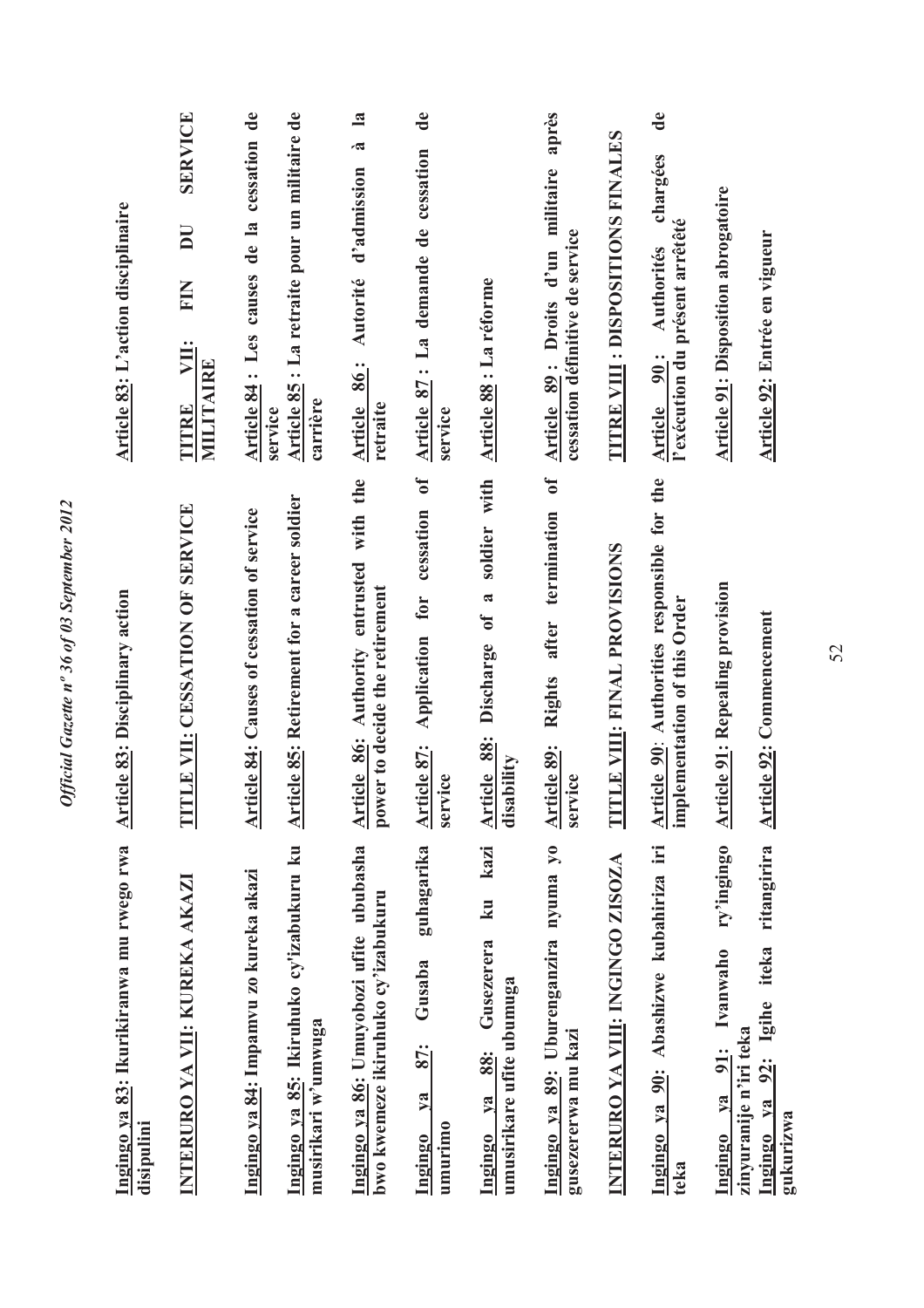| ITEKA RYA PEREZIDA Nº 32/01 RYO<br>KU WA 03/09/2012 RISHYIRAHO SITATI<br><b>YIHARIYE Y'INGABO Z'U RWANDA</b>                                                                                                                                | 32/01 OF<br>RWANDA<br>SPECIAL<br>$\sum_{i=1}^{6}$<br><b>ESTABLISHING</b><br>PRESIDENTIAL ORDER<br>FORCES<br><b>DEFENCE</b><br>03/09/2012<br>STATUTE                     | <b>STATUT</b><br>FORCES<br>32/01 DU<br>$\mathsf{S}^{\circ}$<br>RWANDAISES DE DEFENSE<br>ARRETE PRÉSIDENTIEL<br>PORTANT<br>DES<br><b>PARTICULIER</b><br>03/09/2012                 |
|---------------------------------------------------------------------------------------------------------------------------------------------------------------------------------------------------------------------------------------------|-------------------------------------------------------------------------------------------------------------------------------------------------------------------------|-----------------------------------------------------------------------------------------------------------------------------------------------------------------------------------|
| Twebwe, KAGAME Paul,<br>Perezida wa Repubulika;                                                                                                                                                                                             | President of the Republic;<br>We, Paul KAGAME,                                                                                                                          | Président de la République<br>Nous, Paul KAGAME,                                                                                                                                  |
| rya<br>Repubulika y'u Rwanda ryo kuwa 04 Kamena<br>2003 nk'uko ryavuguruwe kugeza ubu, cyane<br>cyane mu ngingo zaryo, iya110, iya112,<br>iya113, iya 120, iya121, iya173, iya174,<br>Nshinga<br>Dushingiye ku Itegeko<br>iya175 n'iya 201; | Pursuant to the Constitution of the Republic of<br>Rwanda of 04 June 2003 as amended to date,<br>especially in Articles 110,112,113,120, 121,<br>173, 174, 175 and 201; | $\ddot{a}$<br>Rwanda du 04 juin 2003 telle que révisée à ce<br>jour, spécialement en ses 110, 112, 113, 120,<br>Vu la Constitution de la République<br>121, 173, 174, 175 et 201; |
| Dushingiye ku Itegeko nº 22/2002 ryo kuwa<br>08//07/2002 rishyiraho Sitati Rusange igenga<br>Abakozi ba Leta n'Inzego z'Imirimo ya Leta,<br>cyane cyane mu ngingo yaryo ya 3;                                                               | Pursuant to Law n° 22/2002 of 09/07/2002 on<br>General Statutes for Rwanda Public Service as<br>amended to date especially in Article 3;                                | Vu la Loi nº 22/2002 du 09/07/2002 portant<br>Statut Général de la Fonction Publique<br>Rwandaise, spécialement en son article 3                                                  |
| Dushingiye ku Itegeko n° 10/2011 ryo kuwa<br>13/05/2011 rigena inshingano, imiterere<br>n'ububabasha by'Ingabo z'u Rwanda, cyane<br>cyane mu ngingo yaryo ya 7;                                                                             | and<br>powers of the Rwandan Defence Forces,<br>Pursuant to Law n° 10/2011 of 13/05/2011<br>organization<br>missions,<br>especially in Article 7;<br>determining        | déterminant les missions, l'organisation et les<br>$\theta$<br>Vu la Loi nº 10/2011 du 13/05/2011<br>compétences des Forces Rwandaises<br>Défence spécialement en son article 7;  |
| Dusubiye ku Iteka rya Perezida nº 72/01 ryo<br>rusange y'abasirikare nkuko ryavuguruwe<br>amategeko<br>kuwa 08/07/2002 rishyiraho<br>kugeza ubu ;                                                                                           | of 08/07/2002 establishing the Army general<br>Having reviewed Presidential Order nº 72/01<br>Statute as amended to date;                                               | des<br>$\vec{a}$<br>$n^{\circ}$ 72/01<br>Général<br><b>Statut</b><br>Revu l'Arrêté Présidentiel<br>portant<br>08/07/2002<br>Militaires                                            |
| vateranye kuwa<br>13/06/2012 imaze kubisuzuma no kubyemeza;<br>y'Abaminisitiri<br>Inama                                                                                                                                                     | the<br>$\overline{S}$<br>consideration and adoption<br>Cabinet in its session of 13/06/2012;<br>After                                                                   | Après examen et adoption par le Conseil des<br>Ministres, en sa séance du 13/06/2012;                                                                                             |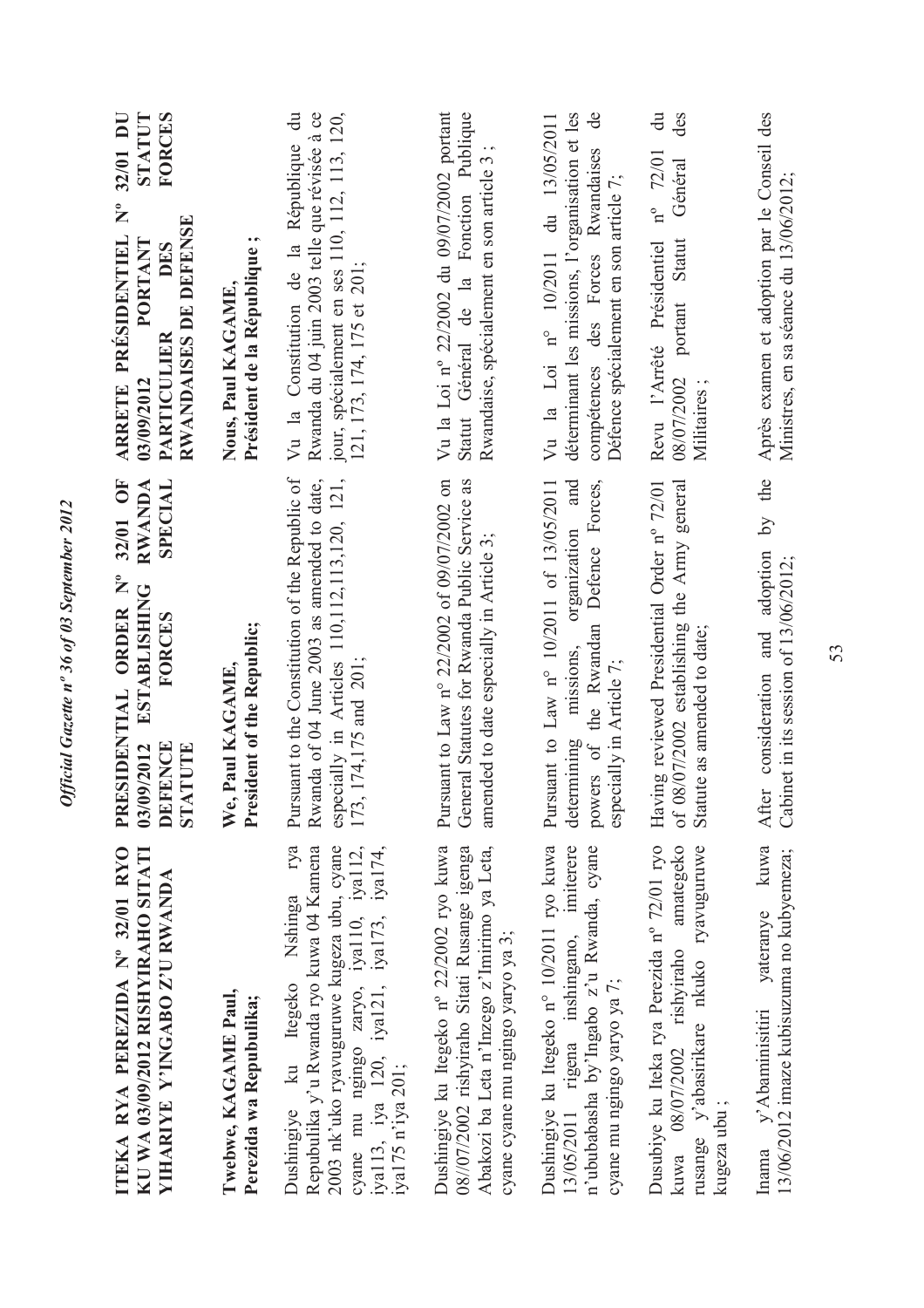| <b>TWATEGETSE KANDI DUTEGETSE:</b>                                                                                                                                                                                                                   | HEREBY<br>AND<br>ORDERED<br><b>ORDER</b><br><b>HAVE</b>                                                                                                                                                                           | AVONS ARRETE ET ARRETONS:                                                                                                                                                                                                                                        |
|------------------------------------------------------------------------------------------------------------------------------------------------------------------------------------------------------------------------------------------------------|-----------------------------------------------------------------------------------------------------------------------------------------------------------------------------------------------------------------------------------|------------------------------------------------------------------------------------------------------------------------------------------------------------------------------------------------------------------------------------------------------------------|
| <b>INGINGO</b><br>YA MBERE:<br><b>INTERURO</b><br><b>RUSANGE</b>                                                                                                                                                                                     | TITLE ONE: GENERAL PROVISIONS                                                                                                                                                                                                     | <b>DISPOSITIONS</b><br>$\bullet$ $\bullet$<br>TITRE PREMIER<br><b>GÉNÉRALES</b>                                                                                                                                                                                  |
| Ingingo ya mbere: Icyo iri teka rigamije                                                                                                                                                                                                             | <b>Article One: Purpose of this Order</b>                                                                                                                                                                                         | Article premier : Objet du présent arrêté                                                                                                                                                                                                                        |
| Ntirireba abagize Inkeragutabara uretse igihe<br>Iri teka rishyiraho amategeko rusange agenga<br>abasirikare bo mu Ngabo z'u Rwanda.<br>bahamagawe.                                                                                                  | is Order establishes the General Statute of<br>Rwanda Defence Forces. It shall not apply<br>to reservists except once called up<br>$\overline{\text{This}}$<br>the                                                                | Le présent arrêté porte Statut Général des<br>ne<br>s'applique pas aux réservistes, sauf en temps<br>Forces Rwandaises de Défense. Il<br>de mobilisation.                                                                                                        |
| Ingingo ya 2: Ibisobanuro by'amagambo                                                                                                                                                                                                                | Article 2: Definition of terms                                                                                                                                                                                                    | <b>Article 2: Définition des termes</b>                                                                                                                                                                                                                          |
| akurikira<br>amagambo<br>teka,<br>asobanura<br>Kubw'iri                                                                                                                                                                                              | the purpose of this Order the following<br>terms mean:<br>For                                                                                                                                                                     | Aux fins du présent arrêté, les termes repris<br>ci-après signifient                                                                                                                                                                                             |
| Amafaranga y'ishyingura: amafaranga<br>w'umusirikare<br>witabye Imana kugira ngo awufashe mu<br>Ayo<br>n'Ubuyobozi<br>rye.<br>1° RDF: Ingabo z'u Rwanda;<br>by'ishyingura<br>atangwa<br>umuryango<br>mafaranga<br>bikorwa<br>ahabwa<br>$\frac{1}{2}$ | Funeral expenses: amount of money<br>allotted by the Rwanda Defence Forces<br>competent authority to the family of a<br>burial<br>for<br>RDF: Rwanda Defence Forces;<br>deceased RDF personnel<br>related costs;<br>$\frac{1}{2}$ | somme d'argent<br>par l'autorité compétente des<br>Rwandaises de Défense à la<br>famille d'un militaire décédé pour des<br>1° RDF : Forces Rwandaises de Defense;<br>coûts relatifs à l'enterrement;<br>funéraires:<br>allouée<br>Forces<br>2 <sup>°</sup> Frais |
| amategeko,<br>hamwe<br>n'ay'abamukuriye mu gisirikare.<br>bw'lngabo bubifitiye ububasha;<br>gisirikare<br>kwubahiriza<br>ya<br>amabwiriza<br>3 <sup>°</sup> Dispulini:                                                                               | Discipline: obedience to laws, to military<br>regulations and to orders of one's military<br>superiors<br>$\frac{1}{3}$                                                                                                           | règlements militaires ainsi qu'aux ordres<br>aux<br>des supérieurs militaires hiérarchiques.<br>3° Discipline: obéissance aux lois,                                                                                                                              |
| <b>DWO</b><br>korohereza abasirikare b'Ingabo z'u<br>bagenwa<br>4° Igabanyirizwa ibiciro: uburyo<br>n'abandi bantu<br>Rwanda                                                                                                                         | Discount shopping: any privilege given<br>to RDF personnel and others persons<br>provided for by Law, for the reduction in<br>$\frac{4}{1}$                                                                                       | autres personnes prévus par la loi entant<br>4° Rabais : tout privilège donné au militaire<br>des Forces Rwandaises de Défense et                                                                                                                                |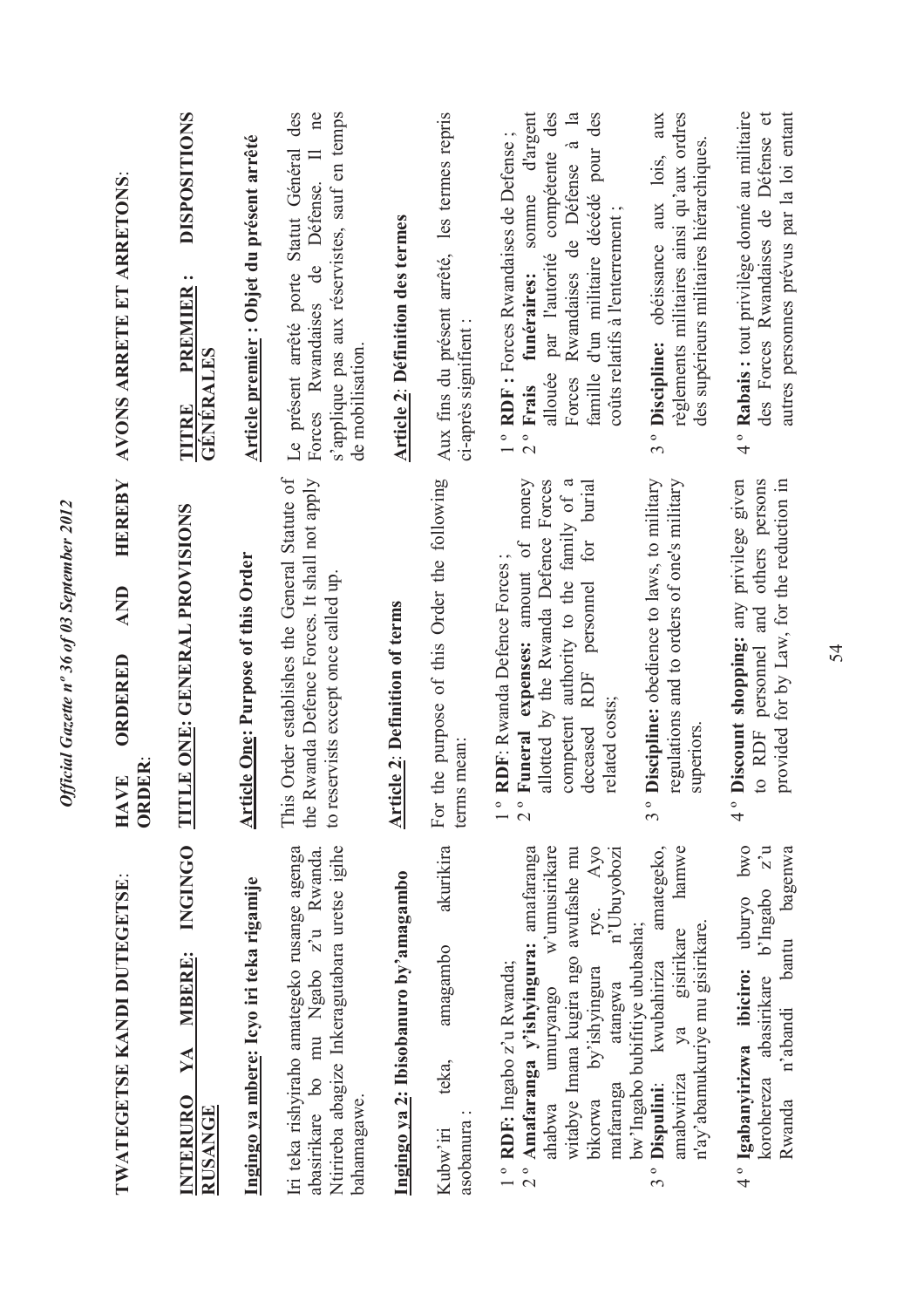| des<br>marchandises vendues par le magasin des<br>sur<br>$\overline{\text{prix}}$<br>$\ddot{a}$<br>réduction<br>forces armées<br>que | le service après avoir atteint un âge donné<br>5° Retraite: fait pour un militaire des<br>Forces Rwandaises de Défense d'arrêter<br>prévu par le présent arreté;                | 6° Fin du contrat : fait pour qu'un contrat<br>de service cesse d'exister parce que la<br>période pour laquelle il a été conclu est<br>venue à son terme | 7° Acte déshonorant: tout acte inacceptable<br>et honteux contraire à la doctrine des<br>Forces Rwandaises de Défense et aux lois<br>régissant l'institution; | Résiliation du contrat: fin d'un contrat<br>de service pour un militaire des Forces<br>l'autorité compétente, pour des raisons<br>Rwandaises de Défense décidée par<br>aux<br>justifiables et conformément<br>procédures déterminées par la loi ;<br>8 <sup>o</sup> | 9° Salaire brut : somme d'argent composée<br>avantage et diverses primes déterminés<br>du salaire de base majoré de tout autre<br>par le présent arrêté ou par des instruction<br>particulières;                                     |
|--------------------------------------------------------------------------------------------------------------------------------------|---------------------------------------------------------------------------------------------------------------------------------------------------------------------------------|----------------------------------------------------------------------------------------------------------------------------------------------------------|---------------------------------------------------------------------------------------------------------------------------------------------------------------|---------------------------------------------------------------------------------------------------------------------------------------------------------------------------------------------------------------------------------------------------------------------|--------------------------------------------------------------------------------------------------------------------------------------------------------------------------------------------------------------------------------------|
| price on goods provided for by the Armed<br>Forces Shop;                                                                             | to stop service after he/she has reached a<br>Retirement: the fact for RDF personnel<br>particular age provided for by this Order;<br>50                                        | Termination of contract: when a period<br>of a service contract elapses;<br>$6\degree$                                                                   | Disgraceful act: any unacceptable and<br>shameful action contrary to the RDF<br>doctrine and laws thereof;<br>$\overline{7}$ °                                | justifiable reasons and observance of<br>by the RDF competent authority due to<br>Rescission of contract: an end of an<br>RDF personnel service contract decided<br>procedures established by law;<br>$\circ$<br>$\infty$                                           | Gross salary: amount of money made of<br>various bonuses that are determined by<br>specific<br>the basic salary plus any other benefit and<br>$\overline{C}$<br>Order<br>this<br>$\sigma$<br>regulations;<br>terms<br>9 <sup>°</sup> |
| n'itegeko kugira ngo bagure ku giciro<br>gito ibikoresho baguze mw'ihahiro rya<br>gisirikare;                                        | igihe<br>guhagarika<br>imirimo ye, nyuma yo kugeza ku myaka<br>runaka mu kazi, iteganyijwe n'iri teka;<br>cy'izabukuru:<br>yemererwa<br>umusirikare<br>5 <sup>°</sup> Ikiruhuko | igihe<br>amasezerano y'umurimo arangira kubera<br>ry'amasezerano:<br>ko igihe yateganyirijwe kigeze;<br>6° Irangira                                      | igikorwa<br>cyose kitemewe kandi giteye ipfunwe<br>n'amategeko<br>7° Igikorwa cy'urukozasoni:<br>agenga Ingabo z'u Rwanda;<br>kinyuranye n'amahame            | 8° Iseswa ry'amasezano: igihe umusirikare<br>ubifitiye ububasha igihe cy'amasezerano<br>y'umurimo yagiranye n'umukoresha<br>kitaragera kubera impamvu zumvikana<br>ahagarikwa ku mirimo ye n'Umuyozi<br>kandi zikurikije amategeko;                                 | umushahara<br>wose uhabwa umusirikare ukubiyemo<br>umushahara fatizo, amashimwe cyangwa<br>duteganyywe<br>n'amabwiriza<br>mbumbe:<br>utundi duhimbazamusyi<br>cyangwa<br>9° Umushahara<br>teka<br>vihariye;<br>$n^{\prime}$ iri      |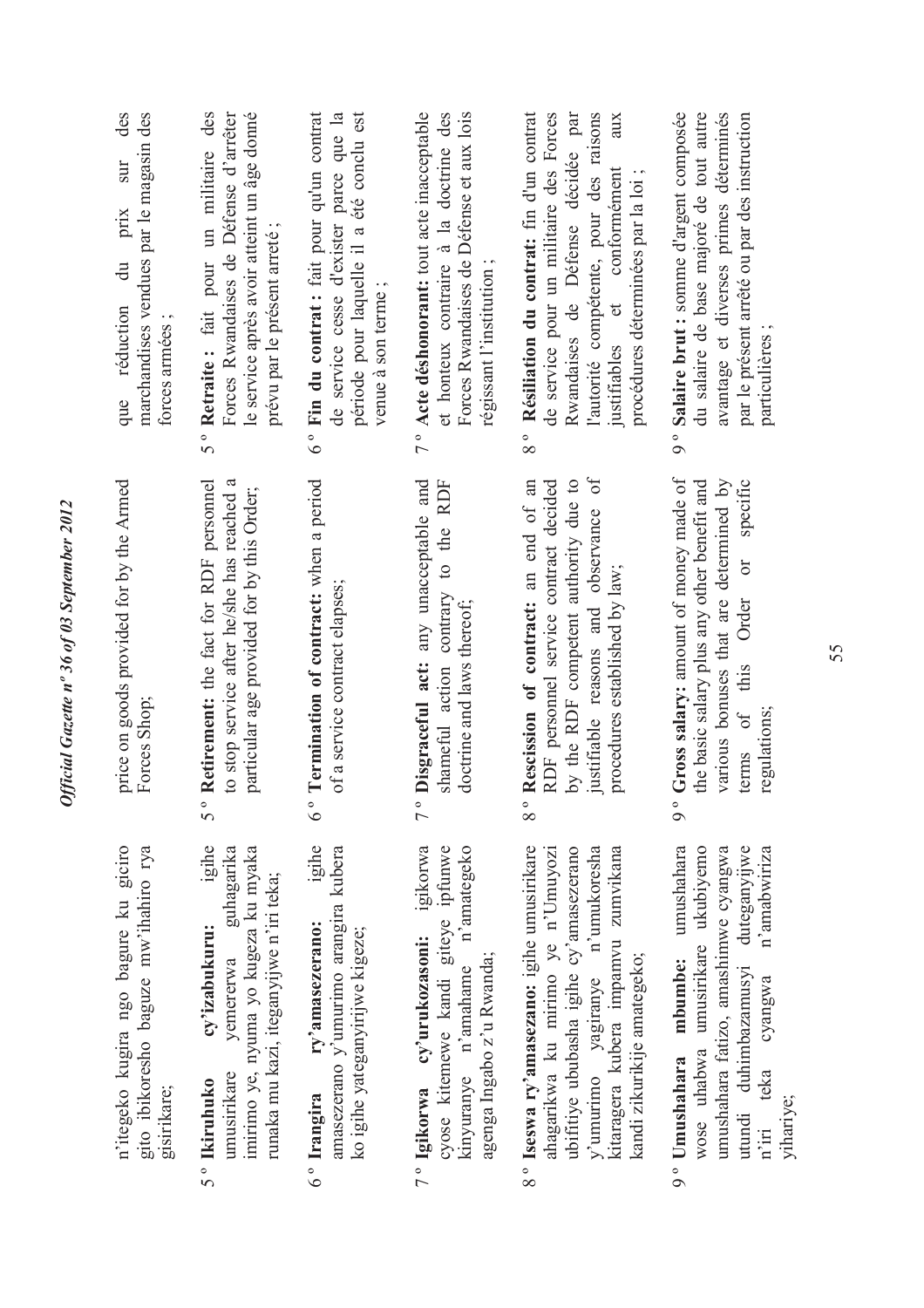| Gisirikare:<br>n'Umuyobozi<br>cyo<br>kwemerera kureka umurimo wa gisirikare<br>ububasha<br>mmu<br>umusirikare wabisabye;<br>gifatwa<br>ubifitiye<br>Ugusezererwa<br>w'Ingabo<br>ICVemezo<br>$10^{\circ}$ | Granted request: demand made by<br>any RDF personnel to cease his service<br>that has been approved by the RDF<br>competent authority;                                                                                             | Démission accordée: demande faite<br>par tout militaire des Forces Rwandaises<br>approuvée par l'autorité compétente des<br>de Défense pour cesser son service,<br>Forces Rwandaises de Défense;<br>10 <sup>°</sup>      |
|----------------------------------------------------------------------------------------------------------------------------------------------------------------------------------------------------------|------------------------------------------------------------------------------------------------------------------------------------------------------------------------------------------------------------------------------------|--------------------------------------------------------------------------------------------------------------------------------------------------------------------------------------------------------------------------|
| 11° Ukurekurwa: igikorwa cyo kurekura<br>mirimo<br>$\mathbb{Z}$<br>akava<br>umusirikare<br>gisirikare.                                                                                                   | <b>RDF</b><br>Discharge: form of releasing<br>personnel from military services.                                                                                                                                                    | Réforme: fait de libérer un militaire<br>Défense du<br>des Forces Rwandaises de<br>service militaire.<br>$11^{\circ}$                                                                                                    |
| Ingingo va 3: Inzego mu gisirikare                                                                                                                                                                       | Article 3: Military service classes                                                                                                                                                                                                | service<br>du<br>sein<br>au<br>Classes<br>Article 3:<br>militaire                                                                                                                                                        |
| Ibyiciro bya gisirikare bigizwe n'inzego<br>zitandukanye zikurikira:                                                                                                                                     | Classes within the two categories of military<br>service are as fallows                                                                                                                                                            | Les classes dans les deux catégories du service<br>militaire sont les suivantes                                                                                                                                          |
| 1° uva hasi ujyana hejuru mu cyiciro cya ba<br>Ofisiye, inzego zigizwe na ba Ofisiye<br>Ofisiye<br>Bato, ba Ofisiye Bakuru na ba<br>Jenerali;                                                            | in ascending order, within the officer<br>classes, there shall be junior officers,<br>senior officers and General Officers;                                                                                                        | par ordre croissant, au sein de la catégorie<br>d'Officiers, il existe la classe des Officiers<br>Subalternes, des Officiers Supérieurs et<br>des Officiers Généraux;<br>$\bullet$                                       |
| 2° uva hasi ujya hejuru, mu cyiciro cy'aba<br>Su-ofisiye n'abasirikare bato, inzego<br>zigizwe n'Abasirikare Bato, ba Su-<br>Ofisiye Bato na ba Su-Ofisiye Bakuru                                        | Non<br>and Troopers<br>category, there shall be troops, junior Non<br>Commissioned Officers and senior Non<br>within<br>Officers<br>order,<br>Commissioned Officers<br>ascending<br>Commissioned<br>$\mathbf{H}$<br>$\overline{C}$ | 2° par ordre croissant, au sein de la catégorie<br>des Sous Officiers et hommes de troupe,<br>il existe des classes des hommes de<br>troupe, des Sous-officiers subalternes,<br>ainsi que des Sous Officiers Supérieurs. |
| Ingingo ya 4: Abakozi b'abasivili b'Intiti                                                                                                                                                               | <b>Article 4: Specialized civilians</b>                                                                                                                                                                                            | Article 4: Personnel civil spécialisé                                                                                                                                                                                    |
| Bitanyuranyije n'ingingo ya mbere yiri teka,<br>bagengwa<br>n'amasezerano bashobora guhabwa umurimo<br>b'intiti<br>b'abasivili<br>abakozi                                                                | Without prejudice to Article One of this<br>contract to perform specialized non military<br>Order, specialized civilians may be hired on                                                                                           | Sans préjudice à l'article premier du présent<br>arrêté, des civils spécialisés peuvent être<br>des<br>engagés sur contrat pour effectuer                                                                                |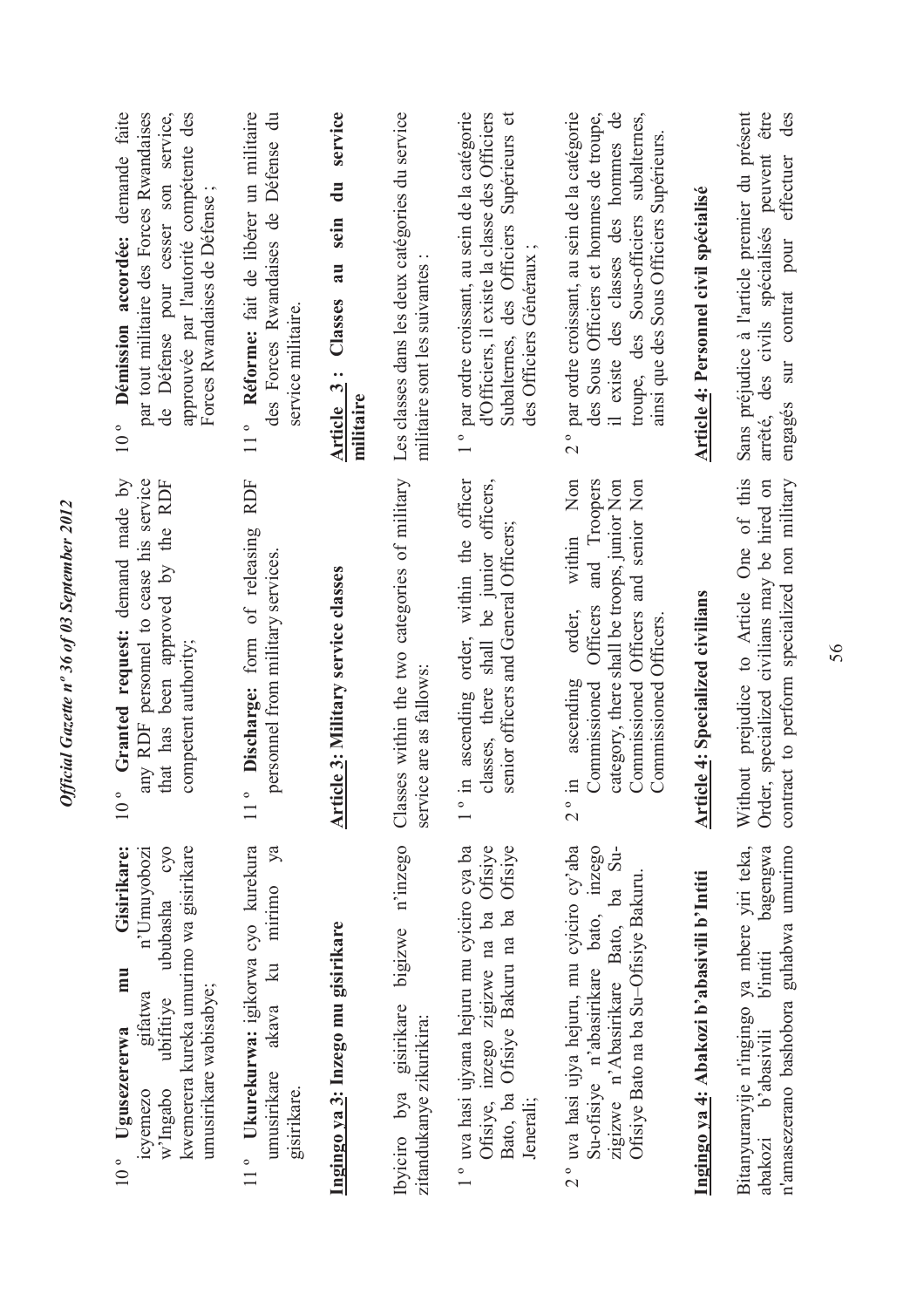| fonctions spécialisées non militaires.                      | Les employés civils sont sujets aux règles et<br>règlements militaires suivant les termes de<br>leur contrat. Les modalités de leur recrutement<br>et emploi sont déterminées par arrêté du<br>Ministre ayant les forces de défense dans ses<br>attributions.<br>employees referred to in<br>graph One of this Article shall be subject<br>to the military rules and regulations within the<br>their recruitment and employment shall be<br>framework of their contract. Modalities for<br>specified by on Order of the Minister in | TITRE II: COMMENCEMENT<br><b>SERVICE MILITAIRE</b><br>5<br><b>COMMENCEMENT</b> | <b>CHAPITRE PREMIER: RECRUTEMENT</b><br><b>CHAPTER ONE: RECRUITMENT</b> | <b>Article 5: Recrutement et nombre requis</b><br>Article 5: Recruitment and the required | Le recrutement au sein des Forces Rwandaises<br>de Défense dépend de l'effectif nécessaire des<br>militaires par catégorie.<br>Recruitment into the Rwanda Defence Forces<br>shall depend on the required number of | Le nombre requis des recrues dépend de la<br>structure militaire existant.<br>required number for recruitment shall<br>depend on existing military establishment. |
|-------------------------------------------------------------|-------------------------------------------------------------------------------------------------------------------------------------------------------------------------------------------------------------------------------------------------------------------------------------------------------------------------------------------------------------------------------------------------------------------------------------------------------------------------------------------------------------------------------------|--------------------------------------------------------------------------------|-------------------------------------------------------------------------|-------------------------------------------------------------------------------------------|---------------------------------------------------------------------------------------------------------------------------------------------------------------------------------------------------------------------|-------------------------------------------------------------------------------------------------------------------------------------------------------------------|
| duties.                                                     | ge of defence forces.<br>civilian<br>The<br>Para<br>char                                                                                                                                                                                                                                                                                                                                                                                                                                                                            | TITLE II: COMN<br>MILITARY SERVICE                                             |                                                                         | number                                                                                    | personnel per category.                                                                                                                                                                                             | The                                                                                                                                                               |
| kugira ngo bakore imirimo itari iya gisirikare<br>yihariye. | mbere cy'iyi ngingo bagengwa n'amategeko<br>Abakozi b'abasivili bavugwa mu gika cya<br>n'amabwiriza ya gisirikare hakurikijwe<br>ibiteganywa n'amasezerano y'akazi. Uburyo<br>batoranywa n'uko bakora bigenwa<br>n'amabwiriza ya Minisitiri ufite Ingabo<br>bigenwa<br>z'igihugu mu nshingano ze.                                                                                                                                                                                                                                   | <b>GUTANGIRA</b><br>UMURIMO WA GISIRIKARI<br>Ë<br>INTERURO YA                  | UMUTWE WA MBERE: UKWINJIZWA<br>MU KAZI                                  | n'umubare<br>Kwinjizwa<br><u>က်</u><br>Ingingo ya<br>ukenewe                              | Ukwinjizwa mu kazi mu Ngabo z'u Rwanda<br>biterwa n'umubare wa ngombwa w'abasirikare<br>ukenewe muri buri rwego.                                                                                                    | w'abasirikare<br>miterere<br>$\mathbb{E}$<br>ngombwa<br>hashingiwe<br>wa<br>y'igisirikare.<br>ushyirwaho<br>Umubare                                               |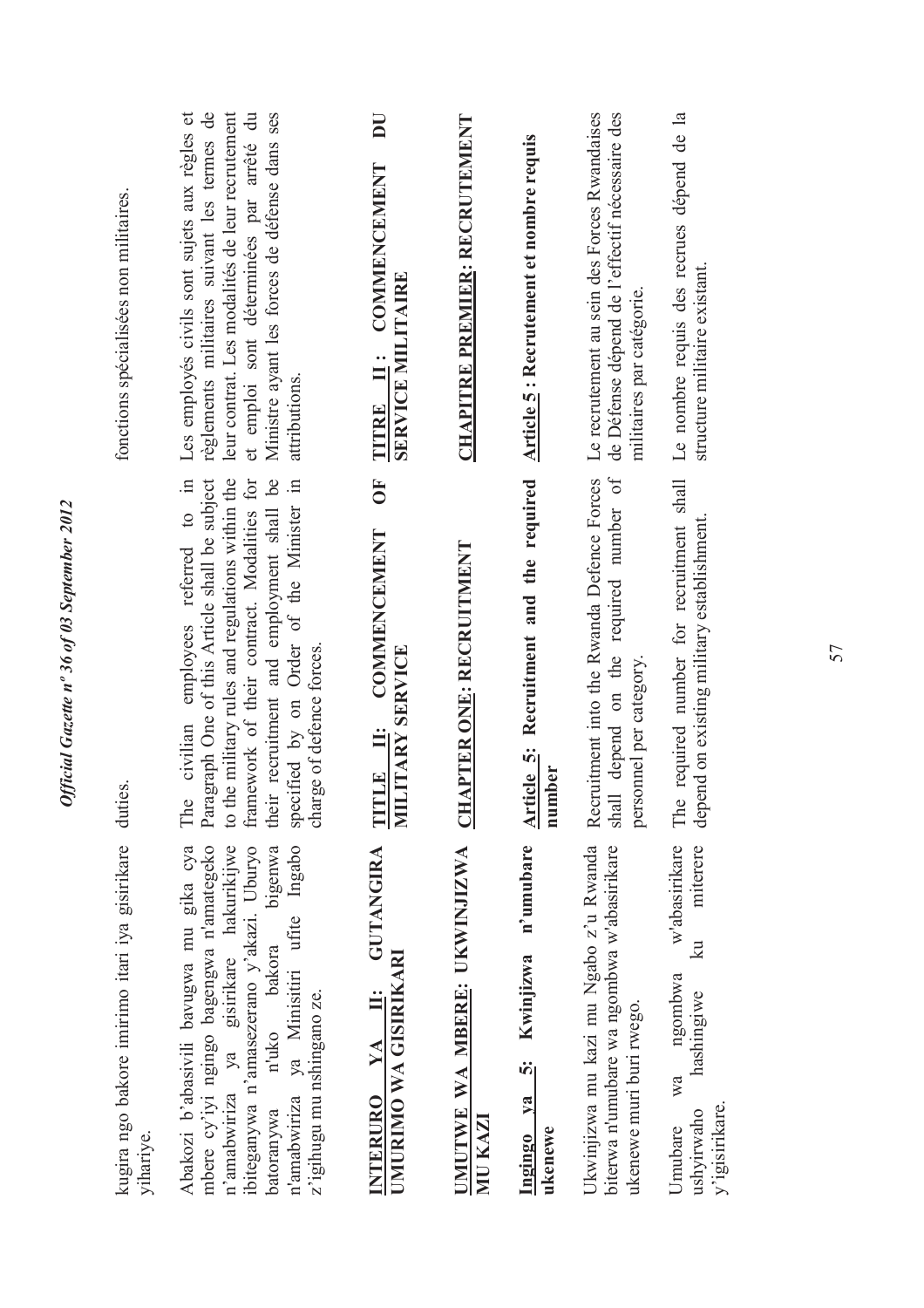| Ingingo ya 6: Uburyo bwo kwinjizwa mu                                                                                                                                                            | <b>Article 6: Procedures for entry in military</b>                                                                                                                          | service<br>en<br>Mode d'entrée<br>Article 6:                                                                                                                                                                                    |
|--------------------------------------------------------------------------------------------------------------------------------------------------------------------------------------------------|-----------------------------------------------------------------------------------------------------------------------------------------------------------------------------|---------------------------------------------------------------------------------------------------------------------------------------------------------------------------------------------------------------------------------|
| gisirikare: kwinjiramo ushyirwa mu cyiciro<br>cy'aba Su-ofisiye n'abasirikare bato no<br>mu<br>kwinjiramo ushyirwa mu cyicirocy'aba<br>Hari uburyo bubiri bwo kwinjira<br>gisirikare<br>Ofisiye. | There shall be two procedures for entry into<br>the Rwanda Defence Forces: the entry for Non<br>Commissioned Officers and Troops and the<br>entry for Officers.<br>services | officiers et l'entrée dans la catégorie des<br>L'entrée au sein des Forces Rwandaises de<br>Défense se fait de deux façons : entrée dans la<br>catégorie des hommes de troupes et Sous-<br>militaire<br>Officiers               |
| Umusirikare wo mu rwego rw'Abasirikare<br>mu<br>mahugurwa amushyira mu rwego rwa ba Su-<br>Bato umaze nibura imyaka ibiri mu kazi<br>gutoranywa mu bajya<br>ashobora<br>Ofisiye.                 | Within Troops class, a soldier may be eligible<br>promotional course, after at least two (2) years<br>Officer<br>Commissioned<br>Junior Non<br>of service<br>for            | Après au moins deux (2) ans de service, les<br>peuvent être soumis à la formation les<br>militaires de la classe des hommes de troupes<br>préparant pour la promotion aux grades de la<br>classe de Sous-officiers subalternes. |
| Ingingo ya 7: Ibisabwa mu iyinjizwa mu<br>gisirikare                                                                                                                                             | <b>Article 7: Conditions for recruitment</b>                                                                                                                                | Article 7: Conditions de recrutement                                                                                                                                                                                            |
| Kugira ngo yemererwe kujya mu ngabo,<br>ubisaba agomba kuba yujuje ibi bikurikira:                                                                                                               | qualify for recruitment into the Rwanda<br>Defence Forces, a candidate must fulfill the<br>following conditions:<br>$\Gamma$ o                                              | Forces<br>candidat doit<br>des<br>au sein<br>remplir les conditions suivantes<br>Rwandaises de Défense, le<br>admis<br>être<br>Pour                                                                                             |
| $1$ ° kuba ari umunyarwanda ;                                                                                                                                                                    | to be a Rwandan citizen;<br>$\overline{1}$                                                                                                                                  | $\cdot$ $\sim$<br>1° être de nationalité rwandaise                                                                                                                                                                              |
| 2° kuba abishaka                                                                                                                                                                                 | to join voluntarily;<br>$\frac{1}{2}$                                                                                                                                       | 2° être volontaire;                                                                                                                                                                                                             |
| 3° kuba afite ubuzima bwiza;                                                                                                                                                                     | to be physically and mentally fit;<br>$3^{\circ}$                                                                                                                           | 3° être physiquement et mentalement apte;                                                                                                                                                                                       |
| 4° kuba afite nibura imyaka 18                                                                                                                                                                   | to be at least eighteen (18);<br>$\degree$                                                                                                                                  | 4° avoir dix huit $(18)$ ans au moins;                                                                                                                                                                                          |
| 5° kuba atarigeze ahamwa n'icyaha;                                                                                                                                                               | any<br>for<br>convicted<br>been<br>not having<br>offense;<br>$5^{\circ}$                                                                                                    | 5° n'avoir pas été reconnu coupable d'une<br>quelconque infraction;                                                                                                                                                             |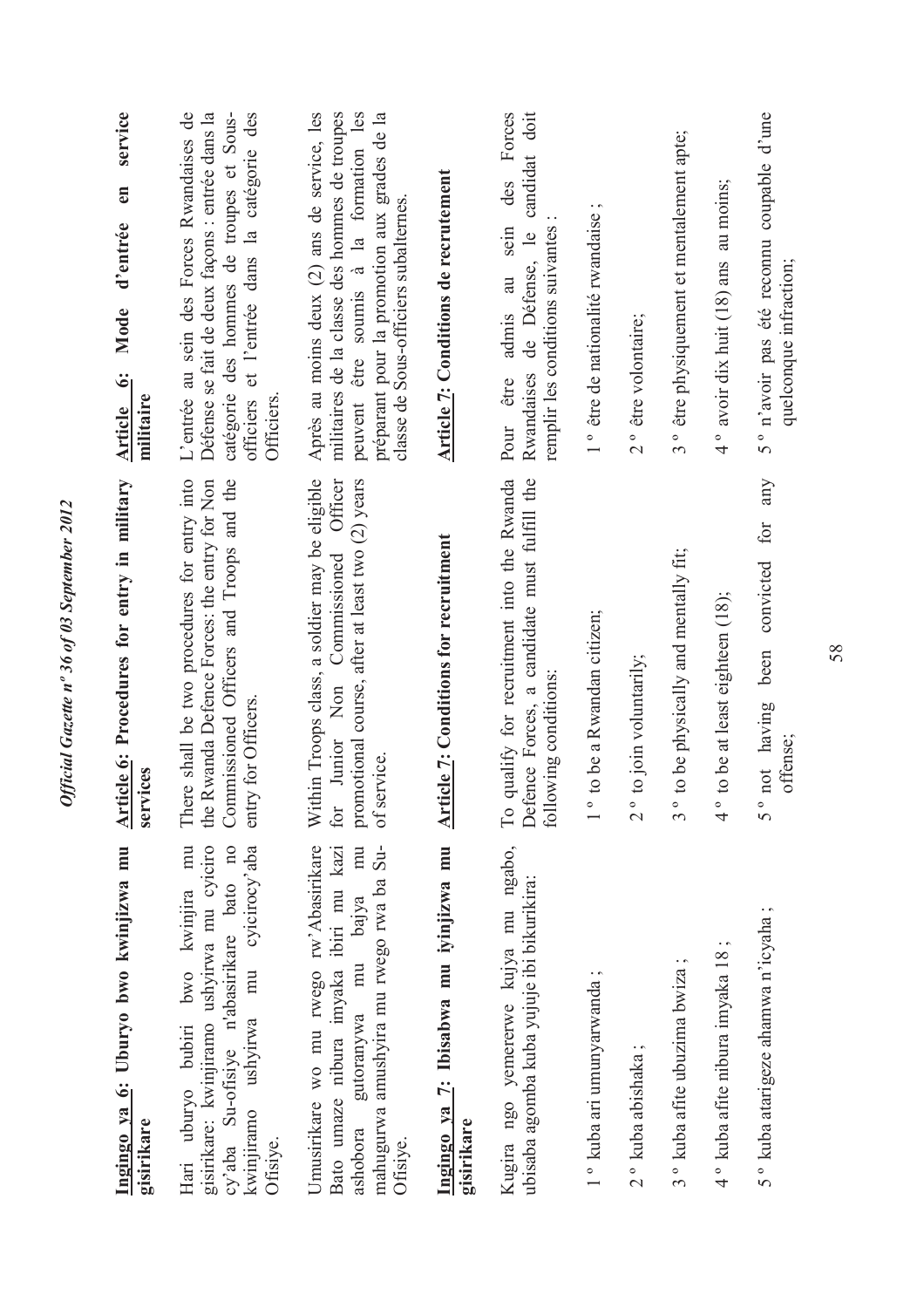| 6° avoir un niveau d'études correspondant à<br>la catégorie de recrutement;                                | de<br>tests<br>les<br>succès<br>avec<br>recrutement;<br>7° passer                           | avoir une intégrité morale et une bonne<br>conduite;<br>$\frac{1}{8}$ | Une considération particulière pourra être faite<br>pour le recrutement des professionnels et des<br>spécialistes. | <b>Article 8: Niveau d'études requis</b>                               | Le niveau d'études requis pour le recrutement<br>est le suivant           | 1° les candidats pour l'école des Officiers<br>doivent détenir au moins un diplôme<br>d'études secondaires ou son équivalent ; | 2° pour les Sous-officiers et hommes de<br>doivent avoir<br>terminé au moins neuf ans d'éducation de<br>troupes, les candidats<br>base ou équivalent.           |
|------------------------------------------------------------------------------------------------------------|---------------------------------------------------------------------------------------------|-----------------------------------------------------------------------|--------------------------------------------------------------------------------------------------------------------|------------------------------------------------------------------------|---------------------------------------------------------------------------|--------------------------------------------------------------------------------------------------------------------------------|-----------------------------------------------------------------------------------------------------------------------------------------------------------------|
| to hold relevant academic qualifications<br>corresponding to the level of recruitment;<br>$6\degree$       | the<br>passed<br>successfully<br>recruitment tests;<br>have<br>$\Omega$<br>$\overline{7}$ ° | to have moral integrity and good conduct;<br>$8\degree$               | for<br>recruitment of professionals and specialists<br>special consideration<br>shall be                           | <b>Article 8: Academic qualifications</b>                              | academic qualifications for recruitment<br>shall be as follows:<br>The    | candidates for Officer Cadet must hold at<br>least A level certificate or its equivalent;<br>$\overline{\phantom{0}}$          | for Non Commissioned Officers and<br>Troops, candidates must have completed<br>at least nine (9) years of basic education<br>or its equivalent<br>$\frac{1}{2}$ |
| 6° kuba afite impamya-bushobozi cyangwa<br>ahwanye<br>impamya-bumenyi y'amashuri<br>n'icyiciro yinjizwamo; | 7° kuba yaratsinze ikizamini cy'ukwinjizwa<br>mu kazi;                                      | 8° kuba ari indakemwa mu mico no mu<br>myifatire;                     | Abafite ubumenyi bwihariye n'abanyamyuga There<br>binjizwa mu buryo bwihariye.                                     | ku<br>asabwa<br>Amashuri<br>$\ddot{\infty}$<br>Ingingo ya<br>kwinjizwa | byiciro<br>Amashuri asabwa uwinjizwa mu<br>bitandukanye ni aya akurikira: | 1° abakandida ofisiye bagomba kuba bafite<br>y'amashuri<br>nibura impamyabushobozi<br>yisumbuye;                               | 2° abakandida ba su-Ofisiye n'abakandida<br>b'Abasirikare Bato bagomba kuba<br>bararangije nibura amashuri icyenda (9)<br>yibanze cyangwa andi ahwanye nayo.    |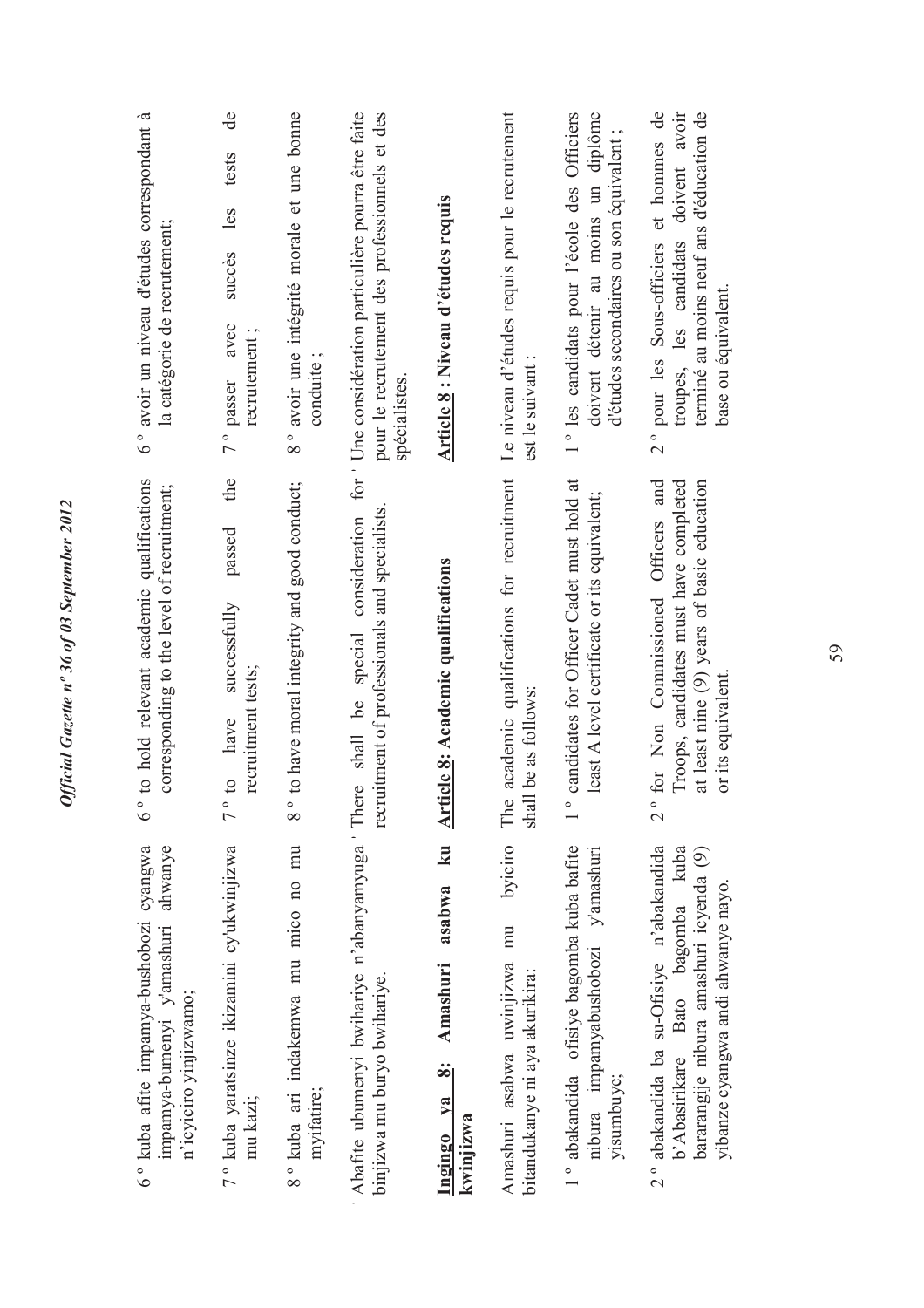| UMUTWE WA II: IMYITOZO Y'IBANZE                                                                                                                                                                                                                              | <b>APTER II: BASIC TRAINING</b><br><b>ER</b>                                                                                                                                                                                 | <b>CHAPITRE II: FORMATION DE BASE</b>                                                                                                                                                                                                                          |
|--------------------------------------------------------------------------------------------------------------------------------------------------------------------------------------------------------------------------------------------------------------|------------------------------------------------------------------------------------------------------------------------------------------------------------------------------------------------------------------------------|----------------------------------------------------------------------------------------------------------------------------------------------------------------------------------------------------------------------------------------------------------------|
| Ingingo ya 9: Ibyiciro                                                                                                                                                                                                                                       | <b>Article 9: Categories</b>                                                                                                                                                                                                 | <b>Article 9: Catégories</b>                                                                                                                                                                                                                                   |
| Mu gihe cyo kwiyandikisha, umukandida<br>ashobora gushyirwa mu rwego rw'amakurutu<br>cyangwa urwa ba kandida Ofisiye.                                                                                                                                        | be<br>classified either as recruit or Officer Cadet.<br>person shall<br>each<br>enrolment,<br>During                                                                                                                         | Au moment de l'inscription, chaque personne<br>sera classée soit comme recrue, ou comme<br>candidat Officier                                                                                                                                                   |
| Kugira ngo witwe umusirikare ugomba kuba<br>wararangije imyitozo y'ibanze ya gisirikare.                                                                                                                                                                     | To qualify as a soldier, one shall first undergo<br>the relevant basic military training.                                                                                                                                    | base<br>Pour être militaire, le candidat doit d'abord<br>de<br>militaire<br>formation<br>passer une<br>appropriée.                                                                                                                                             |
| Abari mu myitozo y'ibanze ya gisirikare<br>arebana<br>n'amabwiriza yihariye<br>n'amashuri cyangwa ibigo bigamo<br>bagengwa                                                                                                                                   | Trainees undergoing basic military training<br>shall abide by the rules and regulations of their<br>respective schools.                                                                                                      | Les stagiaires subissant la formation militaire<br>$\sigma$<br>lois<br>de base devront se soumettre aux<br>règlements de leurs écoles respectives                                                                                                              |
| Ingingo ya 10: Gahunda y'amasomo                                                                                                                                                                                                                             | <b>Article 10: Determination of the curricula</b>                                                                                                                                                                            | programmes<br>des<br>Fixation<br>Article 10:<br>d'études                                                                                                                                                                                                       |
| Integanyanyigisho z'amasomo y'ibanze ya ba<br>Ofisiye, aba Su-ofisiye n'iy'Abasirikare Bato,<br>igenwa n'Umugaba Mukuru w'Ingabo.                                                                                                                            | Curricula for the basic training of Officers,<br>Non Commissioned Officers and Troops shall<br>be determined by the Chief of Defence Staff.                                                                                  | hommes de troupe sont fixés par le Chef<br>Des programmes d'études pour la formation de<br>base des Officiers, des Sous-officiers et des<br>d'Etat Major Général                                                                                               |
| Ingingo ya 11: Amasezerano y'agateganyo                                                                                                                                                                                                                      | icle 11: Provisional contract<br>$\frac{\Delta r}{4}$                                                                                                                                                                        | <b>Article 11: Contrat provisoire</b>                                                                                                                                                                                                                          |
| gutangira imyitozo y'ibanze,<br>uwatoranyijwe wese agirana amasezerano<br>Minisitiri ufite ingabo z'lgihgu mu nshingano<br>na Leta ihagarariwe na<br>ze, akubiyemo ibimugenga n'ibyo agomba<br>kubahiriza mu gihe ari mu myitozo<br>y'agateganyo<br>Mbere yo | On recruitment, every candidate shall sign<br>charge of defence a provisional contract which<br>conditions<br>with the State represented by the Minister in<br>and<br>determines his/her terms<br>during the training period | Au moment du recrutement, chaque candidat<br>signe avec l'Etat représenté par le Ministre<br>détermine les modalités et conditions pendant<br>ses<br>qui<br>ayant les forces de défense dans<br>attributions un contrat provisoire<br>la période de formation. |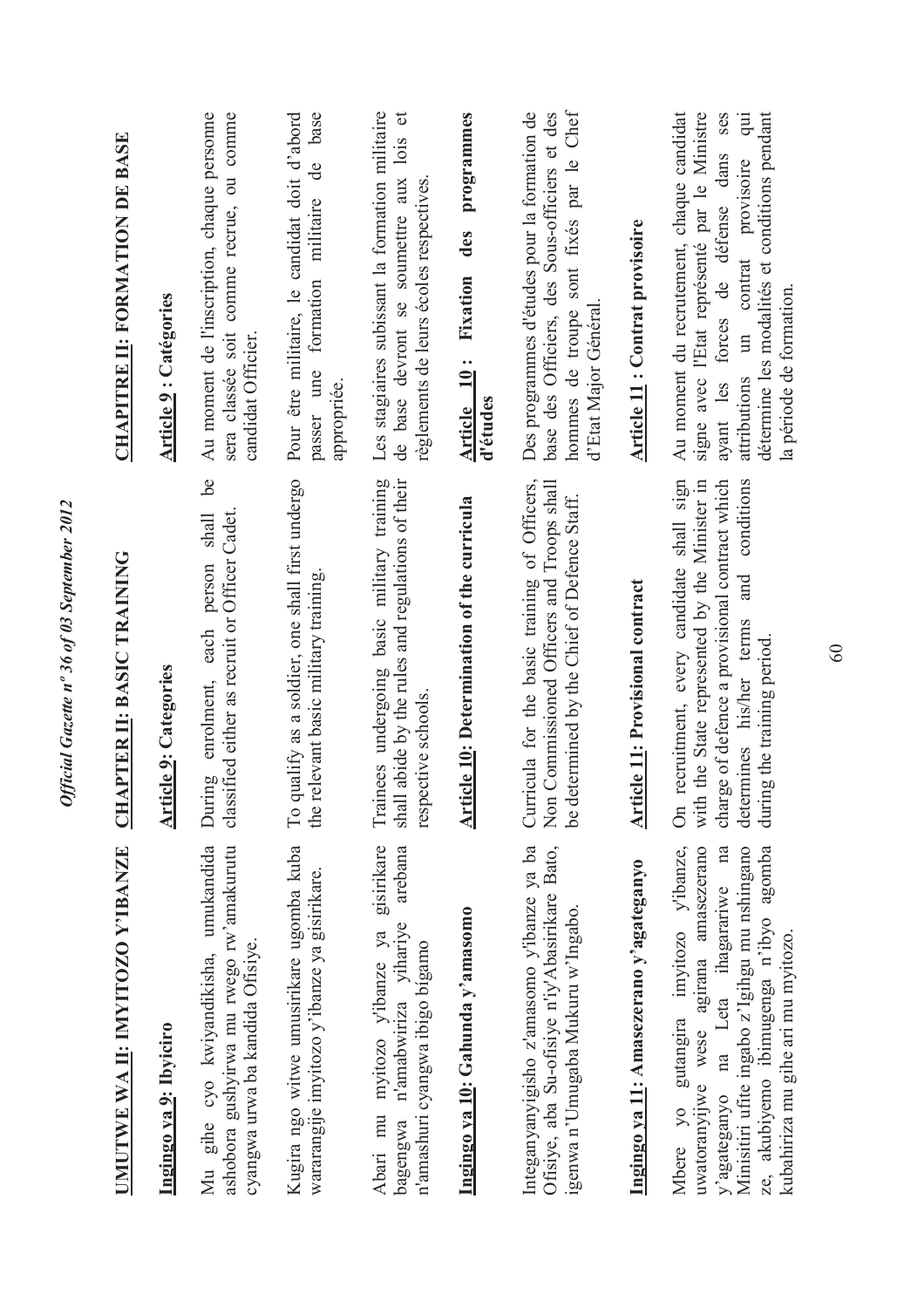| WA<br><b>UMURIMO</b><br>Ë<br>YA<br>GISIRIKARI<br><b>INTERURO</b>                                                                                                                                                                                                                                      | LE III: MILITARY SERVICE<br>E                                                                                                                                                                                                                                                                                         | TITRE III : LE SERVICE MILITAIRE                                                                                                                                                                                                                                                                                                                |
|-------------------------------------------------------------------------------------------------------------------------------------------------------------------------------------------------------------------------------------------------------------------------------------------------------|-----------------------------------------------------------------------------------------------------------------------------------------------------------------------------------------------------------------------------------------------------------------------------------------------------------------------|-------------------------------------------------------------------------------------------------------------------------------------------------------------------------------------------------------------------------------------------------------------------------------------------------------------------------------------------------|
| UMUTWE WA MBERE: GUTANGIRA<br>UMURIMO                                                                                                                                                                                                                                                                 | <b>CHAPTER ONE: COMMENCEMENT OF</b><br><b>SERVICE</b>                                                                                                                                                                                                                                                                 | <b>COMMENCEMENT DU SERVICE</b><br><b>CHAPITRE PREMIER:</b>                                                                                                                                                                                                                                                                                      |
| Ingingo ya 12: Igihe cy'umurimo                                                                                                                                                                                                                                                                       | Article 12: Active service                                                                                                                                                                                                                                                                                            | <b>Article 12: Service</b>                                                                                                                                                                                                                                                                                                                      |
| Ba Ofisiye, ba Su-Ofisiye n'Abasirikare Bato<br>bafatwa nk'abari ku murimo guhera itariki<br>barangirijeho imyitozo y'ibanze ya gisirikare<br>biteganyijwe mu ingingo ya 14, kugeza itariki<br>umurimo urangiriye hakurikijwe ibiteganya<br>no gushyira umukono ku masezerano nk'uko<br>n'iyi sitati. | Officers and Non Commissioned Officers and<br>Troopers shall be considered to be in active<br>training and signing the contract of service<br>of termination of service in conformity<br>service from the date of completing basic<br>pursuant to article 14 of this Order up to the<br>this Statute.<br>date<br>with | d'engagement comme prévu à l'article 14 du<br>présent arrêté, jusqu'à la date de fin de service<br>$\theta$<br>en<br>activité dès la date à laquelle la formation de<br>base est achevée, et après signature du contrat<br>Les Officiers, Sous-officiers et hommes<br>considérés comme étant<br>conformément au présent statut.<br>troupes sont |
| ibi<br>cy'umurimo<br>n'igihe<br>Bifatwa kimwe<br>bikurikira:                                                                                                                                                                                                                                          | following shall be considered as being<br>of active service:<br>The<br>part                                                                                                                                                                                                                                           | Sont assimilés à l'activité militaire:                                                                                                                                                                                                                                                                                                          |
| 1° ingendo z'ubutumwa bwa Leta;                                                                                                                                                                                                                                                                       | official mission;<br>$\frac{1}{\sqrt{2}}$                                                                                                                                                                                                                                                                             | 1° mission officielle;                                                                                                                                                                                                                                                                                                                          |
| 2° impushya zo gusiba zemewe;                                                                                                                                                                                                                                                                         | authorized absence;<br>$\frac{1}{2}$                                                                                                                                                                                                                                                                                  | 2° absence autorisée;                                                                                                                                                                                                                                                                                                                           |
| 3 <sup>°</sup> ibiruhuko;                                                                                                                                                                                                                                                                             | leave;<br>$\frac{1}{3}$                                                                                                                                                                                                                                                                                               | congé;<br>$3^{\circ}$                                                                                                                                                                                                                                                                                                                           |
| cyangwa<br>gisirikare<br>amashuri asanzwe.<br>ya<br>4° amahugurwa                                                                                                                                                                                                                                     | military and academic Courses.<br>$\frac{1}{4}$                                                                                                                                                                                                                                                                       | 4° formation militaire et académique.                                                                                                                                                                                                                                                                                                           |
| Ingingo ya 13: Ibyiciro by'umurimo wa<br>gisirikare                                                                                                                                                                                                                                                   | <b>Article 13: Service categories</b>                                                                                                                                                                                                                                                                                 | Article 13 : Catégories de service                                                                                                                                                                                                                                                                                                              |
| Igihe ari ku murimo mu ngabo z'u Rwanda,                                                                                                                                                                                                                                                              | Service in the Rwanda Defence Forces shall                                                                                                                                                                                                                                                                            | Au sein des Forces Rwandaises de Défense,                                                                                                                                                                                                                                                                                                       |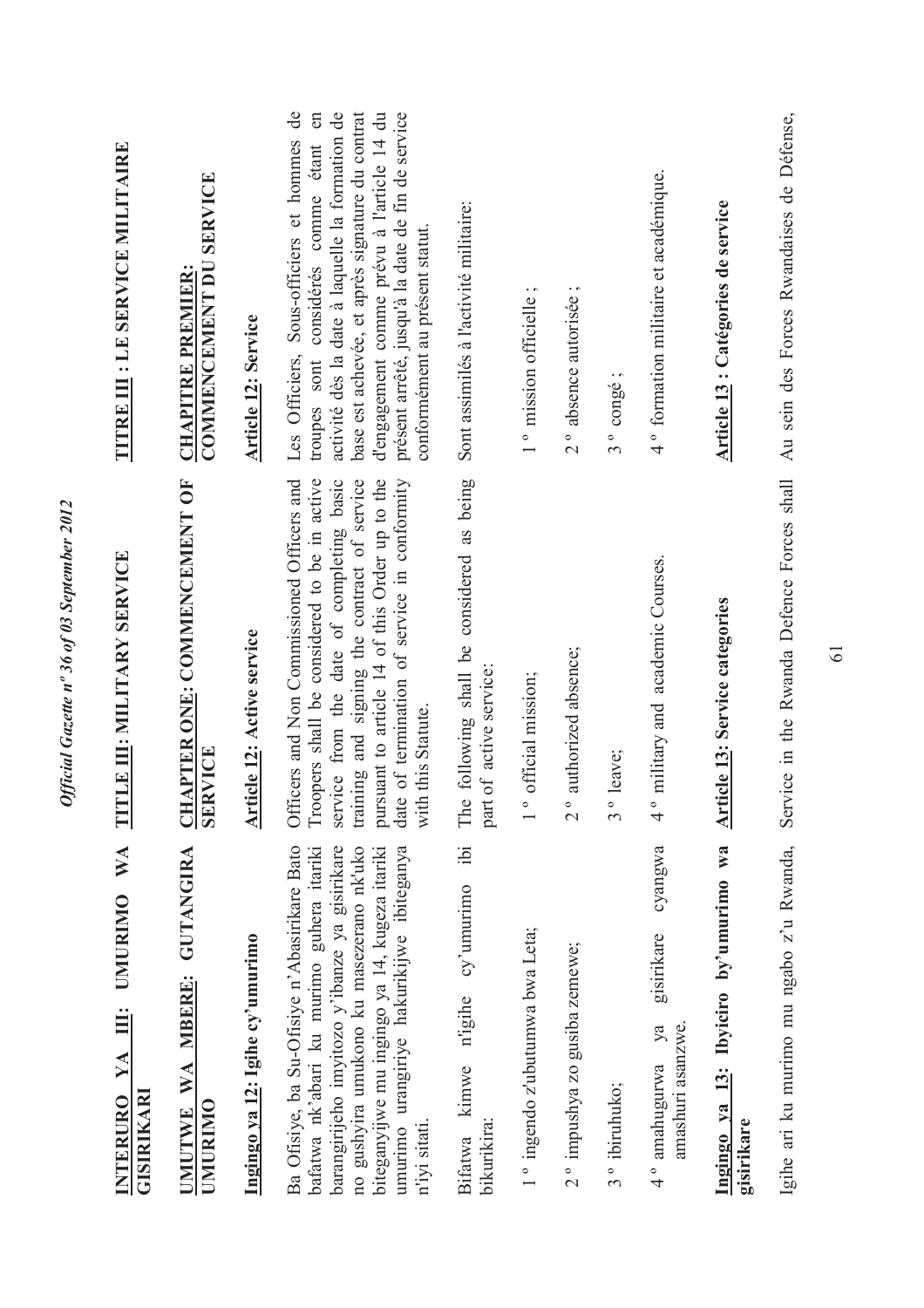| kugengwa<br>akagengwa<br>cyangwa<br>ashobora<br>n'amategeko y'umwuga.<br>n'amasezerano<br>umusirikare                                                                                     | either on contract or career basis.<br><u>ل</u> م                                                                                                                                                                  | un militaire est soit de carrière soit régi par un<br>contrat.                                                                                                                                                |
|-------------------------------------------------------------------------------------------------------------------------------------------------------------------------------------------|--------------------------------------------------------------------------------------------------------------------------------------------------------------------------------------------------------------------|---------------------------------------------------------------------------------------------------------------------------------------------------------------------------------------------------------------|
| <b>Bato</b><br>Su-Ofisiye<br>bagengwa n'amasezerano gusa.<br>bato n'aba<br>Abasirikare                                                                                                    | Non-Commissioned<br>Officers shall serve on contract terms only.<br>Junior<br>and<br>Troopers                                                                                                                      | Sous-officiers<br>subalternes servent uniquement sur base du<br>troupe et<br>de<br>Les hommes<br>contrat                                                                                                      |
| Ba Su-ofisiye Bakuru na ba Ofisiye bashobora<br>n'amategeko<br>gutoranya igihe bari ku murimo, ko bagengwa<br>y'umwuga kugeza mu za bukuru.<br>cyangwa<br>n'amasezerano                   | and<br>Commissioned Officers shall have the option<br>of serving either on contract or on career basis<br>Officers<br>Non-Commissioned<br>until retirement age.<br>Senior                                          | Les Sous-officiers supérieurs et les Officiers<br>ont l'option de servir sur base du contrat ou de<br>servir sur base de la carrière jusqu'à l'âge de<br>la retraite.                                         |
| Icyiciro cya mbere : Gukora amasezerano                                                                                                                                                   | <b>Section One: Service contract</b>                                                                                                                                                                               | Section première : Contrat de service                                                                                                                                                                         |
| Ingingo ya 14: Amasezerano ya burundu                                                                                                                                                     | Article 14: Definitive contract                                                                                                                                                                                    | Article 14 : Contrat définitif                                                                                                                                                                                |
| Urangije imyitozo y'ibanze ya gisirikare kandi<br>ayitsinze, agirana amasezerano y'umurimo wa<br>gisirikare na Leta, ihagarariwe na Minisitiri<br>ufite ingabo z'Igihugu mu nshingano ze. | soldier shall sign a contract with the State<br>$\mathfrak{h}_0$<br>successful completion of training, every<br>represented by the Minister in charge<br>defence forces, for his/her military service.<br>$\delta$ | militaire signe un contrat avec l'Etat représenté<br>Au terme de la formation réussie, chaque<br>par le Ministre ayant les forces de défense<br>service<br>son<br>attributions, pour<br>dans ses<br>militaire |
| amasezerano<br>Igihe<br><u>is:</u><br>y'umurimo amara<br>$1$<br><b>Ingingo</b>                                                                                                            | <b>Article 15: Duration of service contract</b>                                                                                                                                                                    | Article 15: Durée du contrat de service                                                                                                                                                                       |
| Igihe cy'amasezerano mu ngabo z'u Rwanda<br>ni imyaka itanu (5). Gishobora kongerwa<br>inshuro ebyiri (2) gusa                                                                            | Contract term of service in Rwanda Defence<br>Forces shall be five (5) years renewable only<br>two(2) times                                                                                                        | des<br>Forces Rwandaises de Défense est de cinq (5)<br>ans renouvelables seulement deux (2) fois.<br>La durée du contrat du service au sein                                                                   |
| z'umurimo<br>Su-Ofisiye<br>Ofisiye, ba<br>inyungu<br>amasezerano ya Ba<br>kubera<br>Ariko                                                                                                 | Officers or Non Commissioned Officers and<br>In the interest of the Rwanda Defence Forces,                                                                                                                         | $\mathbf{d}\mathbf{e}$<br>les<br>Dans l'intérêt des Forces Rwandaises<br>Défense, le contrat pour les Officiers,                                                                                              |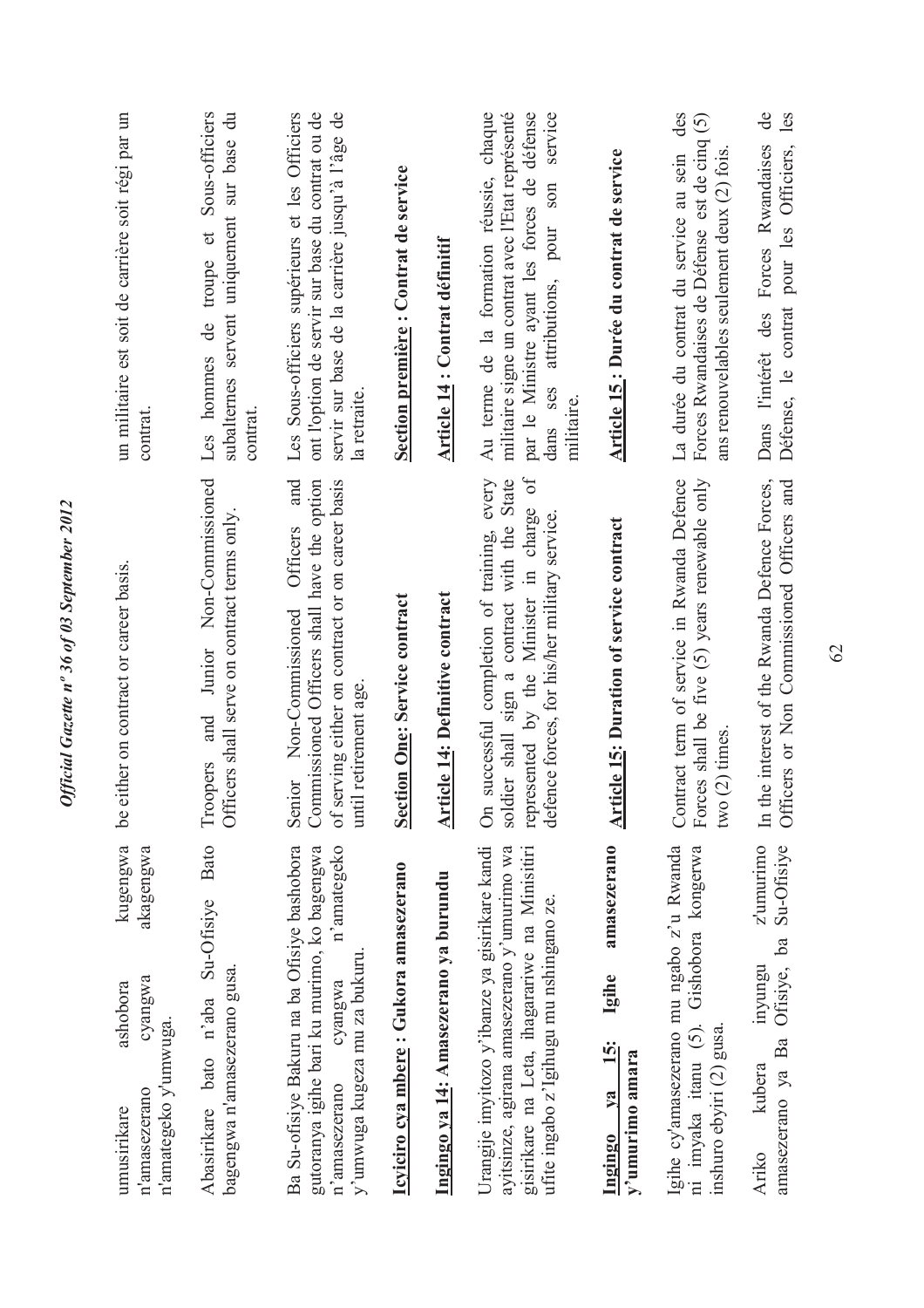| n'Abasirikare Bato bafite ubumenyi bwihariye<br>ashobora kongerwa inshuro zirenze ebyiri (2).                                                                                       | Troops with special skills may have their<br>contract renewed more than twice.                                                                                                                                                       | Sous-officiers et hommes de troupes ayant des<br>qualifications spéciales peut être renouvelé<br>plus de deux (2) fois.                                                             |
|-------------------------------------------------------------------------------------------------------------------------------------------------------------------------------------|--------------------------------------------------------------------------------------------------------------------------------------------------------------------------------------------------------------------------------------|-------------------------------------------------------------------------------------------------------------------------------------------------------------------------------------|
| amasezerano<br>Kongera<br>16:<br>Ingingo ya<br>$y^2$ umurimo                                                                                                                        | <b>Article 16: Renewal of service contract</b>                                                                                                                                                                                       | Article 16: Renouvellement du contrat de<br>service                                                                                                                                 |
| Ukongera amasezerano y'umurimo bikorwa na<br>Minisitiri ufite Ingabo z'Igihugu mu nshingano<br>Ze.                                                                                  | renewal of the service contract shall be<br>done by the Minister in charge of defence<br>forces.<br>The                                                                                                                              | Le renouvellement du contrat de service est<br>effectué par le Ministre ayant les forces de<br>défense dans ses attributions.                                                       |
| Icyiciro cya 2: Indahiro                                                                                                                                                            | <b>Section 2: Oath</b>                                                                                                                                                                                                               | <b>Section 2: Serment</b>                                                                                                                                                           |
| Ingingo ya 17: Indahiro ya Ofisiye                                                                                                                                                  | Article 17: Officer's oath                                                                                                                                                                                                           | Article 17: Le serment d'un Officier                                                                                                                                                |
| wese arahira indahiro iteganywa n'Itegeko<br>Mbere yo gutangira umurimo, buri Ofisiye<br>Nshinga.                                                                                   | provided for by the<br>every officer<br>service,<br>shall take the oath<br>Before commencing<br>Constitution                                                                                                                         | Officier<br>prête le serment prévu par la Constitution.<br>Avant d'entrer en service, chaque                                                                                        |
| <b>AMAPETI</b><br><b>WA</b><br><b>N'UBURAMBE</b><br><b>UMUTWE</b>                                                                                                                   | <b>CHAPTER II: RANKS AND SENIORITY</b>                                                                                                                                                                                               | ET<br><b>GRADES</b><br>$\ddot{=}$<br>ANCIENNETE<br><b>CHAPITRE</b>                                                                                                                  |
| Icyiciro cya mbere: Amapeti n'inzego                                                                                                                                                | Section One: Ranks and classes                                                                                                                                                                                                       | Section première : Grades et classes                                                                                                                                                |
| Ingingo ya 18: Akamaro k'ipeti                                                                                                                                                      | <b>Article 18: Role of ranks</b>                                                                                                                                                                                                     | <b>Article 18: Rôle des grades</b>                                                                                                                                                  |
| Ipeti rishyira Ofisiye, Su-Ofisiye cyangwa<br>gisirikare kandi rikamuha ububasha bwo<br>gukora umurimo wa gisirikare ukwiranye<br>Umusirikare muto mu rwego uru n'uru rwa<br>naryo. | Non<br>in the<br>$\overline{c}$<br>enables them<br>exercise a corresponding military function.<br>and Troops<br>Officers,<br>military hierarchy and<br>categorises<br>Commissioned Officers<br>$\mbox{rank}$<br>$\blacktriangleleft$ | Le grade catégorise des Officiers, des Sous-<br>officiers et des hommes de troupe dans la<br>hiérarchie militaire et leur permet d'exercer<br>une fonction militaire correspondante |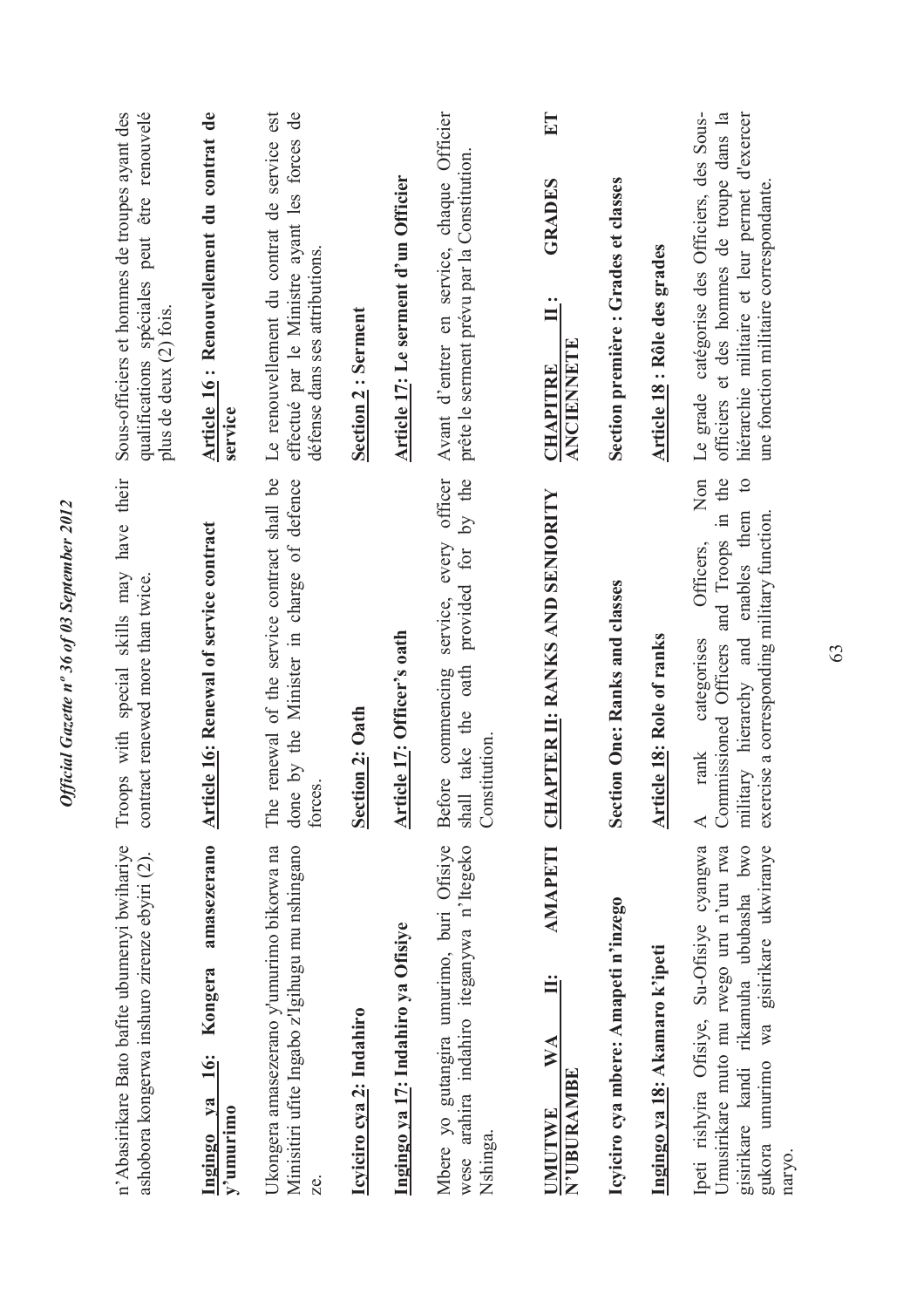| Ingingo ya 19: Inzegoz'amapeti                                                                                                                 | <b>Article 19: Classes of ranks</b>                                                                                                                                                                     | Article 19 : Classes de grades                                                                                                               |
|------------------------------------------------------------------------------------------------------------------------------------------------|---------------------------------------------------------------------------------------------------------------------------------------------------------------------------------------------------------|----------------------------------------------------------------------------------------------------------------------------------------------|
| mu<br>akurikiranye<br>vabasirikare<br>busumbane bukurikira:<br>Amapeti                                                                         | Ranks shall be in the following ascending<br>order:                                                                                                                                                     | Les grades sont dans l'ordre croissant suivant:                                                                                              |
| Soluda wo mu rwego rwa mbere<br>1° Urwego rw'abasirikare bato:<br>Soluda<br>$\widehat{\circ}$<br>$\widehat{a}$                                 | b) Lance Corporal<br><sup>o</sup> Troops class:<br>a) Private                                                                                                                                           | 1° La classe des hommes de troupes<br>Soldat de première class<br>Soldat;<br><u>ત્ર</u><br>$\widehat{a}$                                     |
| 1° Urwego rwa ba Su-Ofisiye bato:<br>Premier serija<br>Kapolari<br>Serija<br>$\widehat{\mathsf{d}}$<br>$\widehat{\mathbf{c}}$<br>$\widehat{a}$ | 2° Junior Non Commissioned Officers class:<br>Staff Sergeant.<br>Corporal;<br>Sergeant;<br>$\widehat{\mathsf{d}}$<br>$\widehat{a}$<br>$\widehat{\mathbf{c}}$                                            | 2° Classe des Sous-officiers subalternes:<br>Premier Sergent;<br>Caporal:<br>Sergent<br>$\hat{c}$<br>$\widehat{\mathbf{c}}$<br>$\widehat{a}$ |
| 2° Urwego rwa ba Su-ofisiye Bakuru:<br>Serija-Major<br>Ajida<br>Ajida-shefu<br>$\widehat{a}$<br>$\mathbf{\widehat{d}}$<br>$\widehat{\circ}$    | Senior Non Commissioned Officers class:<br>Warrant Officer Class I<br>Warrant officer class II<br>Sergeant Major<br>$\hat{d}$<br>$\widehat{a}$<br>$\circ$<br>$\widehat{\circ}$<br>$\tilde{\phantom{0}}$ | 3° Classe des Sous Officiers Supérieurs:<br>Adjudant Chef<br>Sergent Major<br>Adjudant<br>$\mathbf{c}$<br>6                                  |
| 3° Urwego rwa ba Ofisiye Bato:<br>Su-Liyetona;<br>Liyetona;<br>Kapiteni.<br>$\widehat{\mathsf{d}}$<br>බ<br>$\widehat{\circ}$                   | 4° Junior Officers class<br>Second Lieutenant<br>Lieutenant;<br>Captain.<br><u>ત</u><br>$\widehat{a}$<br>$\widehat{\circ}$                                                                              | 4° Classe des Officiers subalternes:<br>a) Sous - Lieutenant<br>b) Lieutenant;<br>c) Capitaine.                                              |
| 4° Urwegorwaba ofisiye Bakuru<br>Liyetona-Koloneri;<br>Koloneri.<br>Majoro;<br><u>ત્ર</u>                                                      | Senior Officers class:<br>Lieutenant-Colonel;<br>Colonel.<br>a) Major;<br><u>ત</u><br>$5^{\circ}$<br>$\widehat{\mathbf{c}}$                                                                             | 5° Classe d'Officiers Supérieurs:<br>b) Lieutenant-colonel;<br>c) Colonel.<br>a) Major;                                                      |
| 5° Urwego rwa ba Ofisiye Jenelari:<br>Burigadiye Jenerali;<br>Jenelari Majoro;<br><u>ત્ર</u>                                                   | 6° General Officers Class:<br>Brigadier-General;<br>Major General;<br>$\widehat{a}$<br><u>તિ</u>                                                                                                        | 6° La Classe des Officiers Généraux :<br>Général de Brigade;<br>Général Major;<br>6<br>$\widehat{a}$                                         |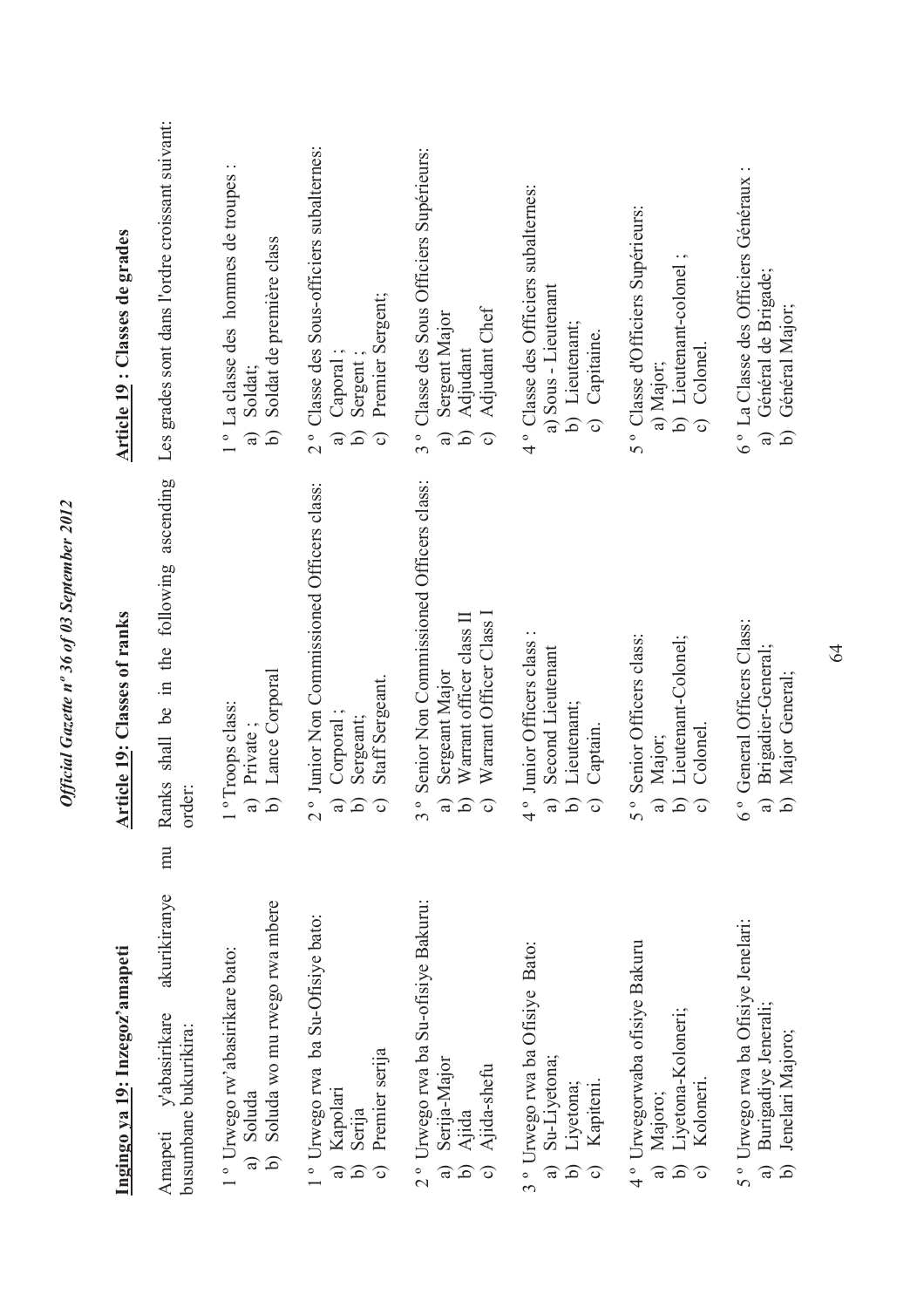| c) Lieutenant Général;<br>d) Général.                                          | Article 20: Grade temporel         | L'autorité nantie du pouvoir de promotion peut<br>accorder à tout militaire un grade temporel en<br>vue d'accomplir une mission correspondant au<br>poste plus élevé.<br>assignment<br>$\mathfrak{a}$<br>soldier | Le grade temporel est retiré à la fin de la<br>mission.                                                                        | Section 2 : Ancienneté et ordre de priorité<br>$\mathbf{d}$<br>order | <b>Article 21: Ancienneté</b> | Sans préjudices aux dispositions de l'article<br>hiérarchiquement supérieur à tout autre<br>Officier de grade inférieur ainsi qu'à tout<br>21, chaque Officier de grade supérieur est<br>Sous-officier et homme de troupes. | Chaque Sous-officier de grade supérieur est<br>officier de grade inférieur et à tout homme de<br>hiérarchiquement supérieur à tout autre Sous-<br>troupe. |  |
|--------------------------------------------------------------------------------|------------------------------------|------------------------------------------------------------------------------------------------------------------------------------------------------------------------------------------------------------------|--------------------------------------------------------------------------------------------------------------------------------|----------------------------------------------------------------------|-------------------------------|-----------------------------------------------------------------------------------------------------------------------------------------------------------------------------------------------------------------------------|-----------------------------------------------------------------------------------------------------------------------------------------------------------|--|
| Lieutenant General;<br>General<br>$\Omega$ ල                                   | <b>Article 20: Temporary rank</b>  | authority entrusted with the power of<br>temporary rank for the purpose of enabling<br>corresponding to a higher appointment.<br>promotion may grant to any<br>carring out an<br>him/her<br>The                  | Temporary rank shall be withdrawn at the end<br>of the assignment.                                                             | and<br>Seniority<br>Section 2:<br>precedence                         | <b>Article 21: Seniority</b>  | Without prejudices to Article 21 of this Order,<br>each Officer with a high rank shall have<br>seniority over any other Officer with a lower<br>rank and Non Commissioned Officers and<br>Troopers.                         | Each Non Commissioned Officer with high<br>rank shall have seniority over other Non<br>Commissioned Officer with a lower rank and<br>to private.          |  |
| Liyetona Jenerali;<br>Jenerali.<br>$\widehat{\circ}$<br>$\widehat{\mathbf{d}}$ | Ingingo ya 20: Ipeti ry'agateganyo | ntera umusirikare ashobora kumutiza ipeti<br>ryisumbuye kugirango akore imirimo ijyanye<br>Umutegetsi ufite ububasha bwo kuzamura mu<br>n'intera iri hejuru y'iyo asanganywe.                                    | Umusirikare wahawe ipeti by'agateganyo<br>asubirana ipeti rye rya mbere yari asanganywe<br>iyo icyo yari yariherewe kirangiye. | Icyiciro cya 2: Uburambe n'ubusumbane                                | Ingingo ya 21: Uburambe       | y'iye kimwe na ba Su-ofisiye n'Abasirikare<br>aba akuriye Ofisiye wundi ufite intera iri hasi<br>y'iri teka, buri Ofisiye ufite ipeti ryo hejuru<br>Bitabangamiye ibiteganyijwe mu ngingo ya 21<br>Bato.                    | Buri Su-Ofisiye ufite ipeti ryo hejuru aba<br>akuriye Su-ofisiye wundi ufite ipeti riri munsi<br>y'irye kimwe na ba Soluda.                               |  |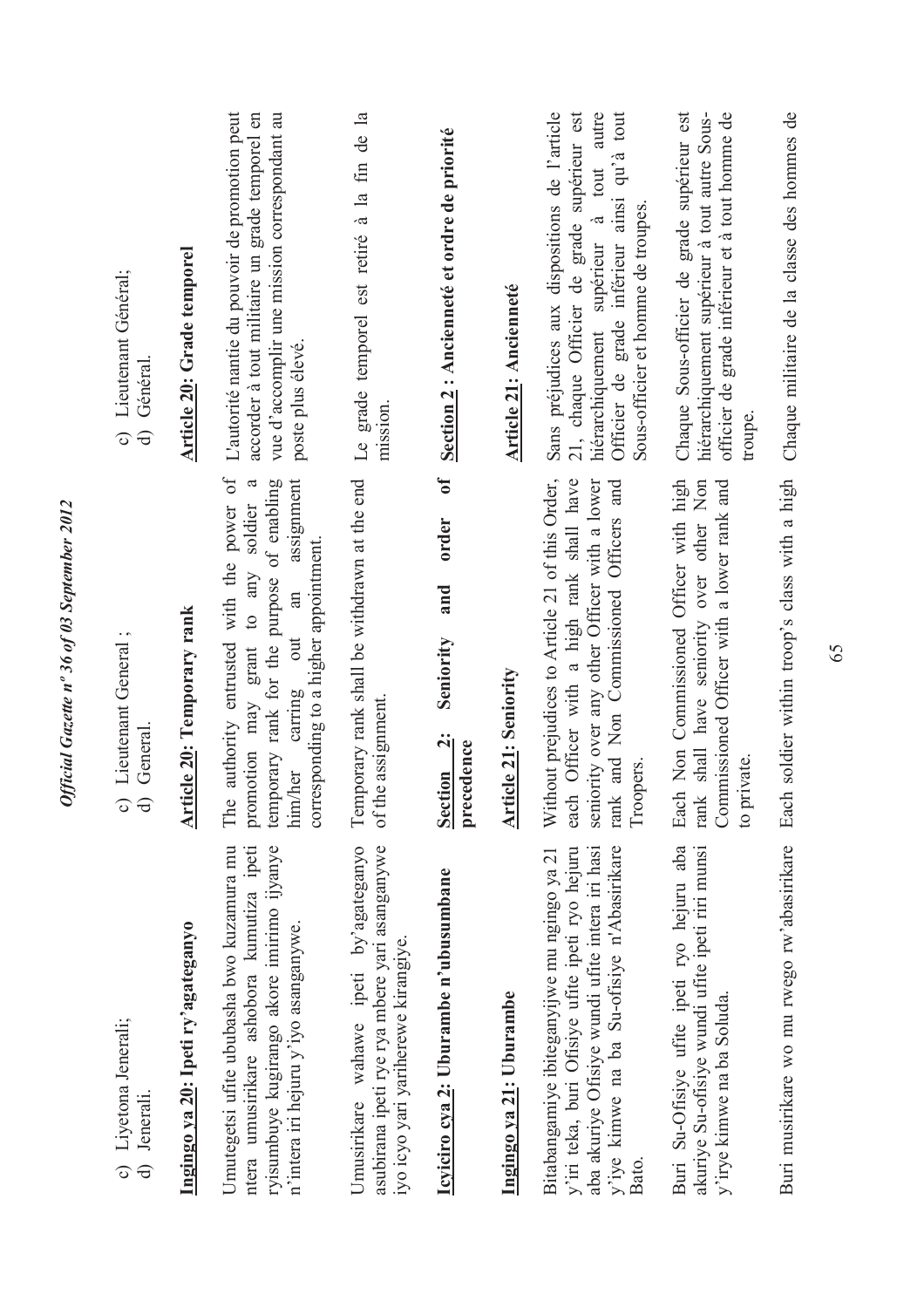| bato ufite ipeti ryo hejuru aba akuriye<br>umusirikare wundi ufite ipeti riri munsi y'irye.                                                                                                                                             | shall have seniority to any other soldier<br>a lower rank.<br>$\mbox{rank}$<br>with 3                                                                                                                                          | est<br>autre<br>à tout<br>supérieur<br>supérieur<br>militaire de grade inférieur.<br>grade<br>hiérarchiquement<br>de<br>troupes                                                                                                                                                             |
|-----------------------------------------------------------------------------------------------------------------------------------------------------------------------------------------------------------------------------------------|--------------------------------------------------------------------------------------------------------------------------------------------------------------------------------------------------------------------------------|---------------------------------------------------------------------------------------------------------------------------------------------------------------------------------------------------------------------------------------------------------------------------------------------|
| Ingingo ya 22: Ubusumbane                                                                                                                                                                                                               | <b>Article 22: Order of Seniority</b>                                                                                                                                                                                          | Article 22 : Ordre de priorité                                                                                                                                                                                                                                                              |
| Jbusumbane ku kazi kuri ba Ofisiye, ba Su-<br>ofisiye n'abasirikare bato bafite ipeti rimwe<br>bushingira kuri ibi bikurikira:                                                                                                          | Among Officers, Non Commissioned Officers<br>Troops holding the same rank, seniority<br>be in the following order of precedence:<br>shall<br>and                                                                               | Parmi les Officiers, Sous-officiers et hommes<br>de troupes de même grade, l'ordre de priorité<br>est déterminé de la façon suivante:                                                                                                                                                       |
| 1° akazi ashinzwe;                                                                                                                                                                                                                      | appointment held;<br>$\frac{1}{\sqrt{2}}$                                                                                                                                                                                      | 1° poste occupé;                                                                                                                                                                                                                                                                            |
| $2$ ° itariki yo kuzamurwa mu ntera;                                                                                                                                                                                                    | date of promotion;<br>$\frac{1}{2}$                                                                                                                                                                                            | 2° date de la promotion;                                                                                                                                                                                                                                                                    |
| 3 <sup>°</sup> nimero matirikire.                                                                                                                                                                                                       | service number.<br>$3^{\circ}$                                                                                                                                                                                                 | 3 <sup>°</sup> numéro matricule.                                                                                                                                                                                                                                                            |
| UMUTWE WA III: ISHYIRWA MU<br>MWANYE N'ISUZUMA                                                                                                                                                                                          | <b>AND</b><br><b>APPOINTMENT</b><br><b>CHAPTER III:</b><br>EVALUATION                                                                                                                                                          | ET<br>CHAPITRE III: AFFECTATION<br>EVALUATION                                                                                                                                                                                                                                               |
| Icyiciro cya mbere: Ishyirwa mu mwanya                                                                                                                                                                                                  | <b>Section One: Appointment</b>                                                                                                                                                                                                | <b>Section première: Affectation</b>                                                                                                                                                                                                                                                        |
| mwanya<br>Ingingo ya 23: Ishyirwa mu<br>ry'umusirikari                                                                                                                                                                                  | <b>Article 23: Appointment of a soldier</b>                                                                                                                                                                                    | Article 23: Affectation d'un militaire                                                                                                                                                                                                                                                      |
| Jmugaba Mukuru w'Ingabo n'Abagaba<br>w'Ingabo. Bashyirirwaho igihe cy'imyaka<br>b'Ingabo bashyirwa mu myanya na Perezida<br>wa Repubulika akaba n'Umugaba w'Ikirenga<br>itanu gishobora kongerwaho igihe kitarenze<br>imyaka ibiri (2). | be appointed by the President of the<br>Republic and Commander-in-Chief for a five-<br>The Chief of Defence Staff and Service Chiefs<br>year term, which may be extended for a period<br>not exceeding two (2) years.<br>shall | Le Chef d'Etat Major Général et les Chefs<br>d'Etat Major sont nommés par le Président de<br>la République et Commandant Suprême des<br>une<br>être<br>renouvelée pour une période n'excédant pas<br>Forces Rwandaise de Défense pour<br>période de cinq (5) ans pouvant<br>deux $(2)$ ans. |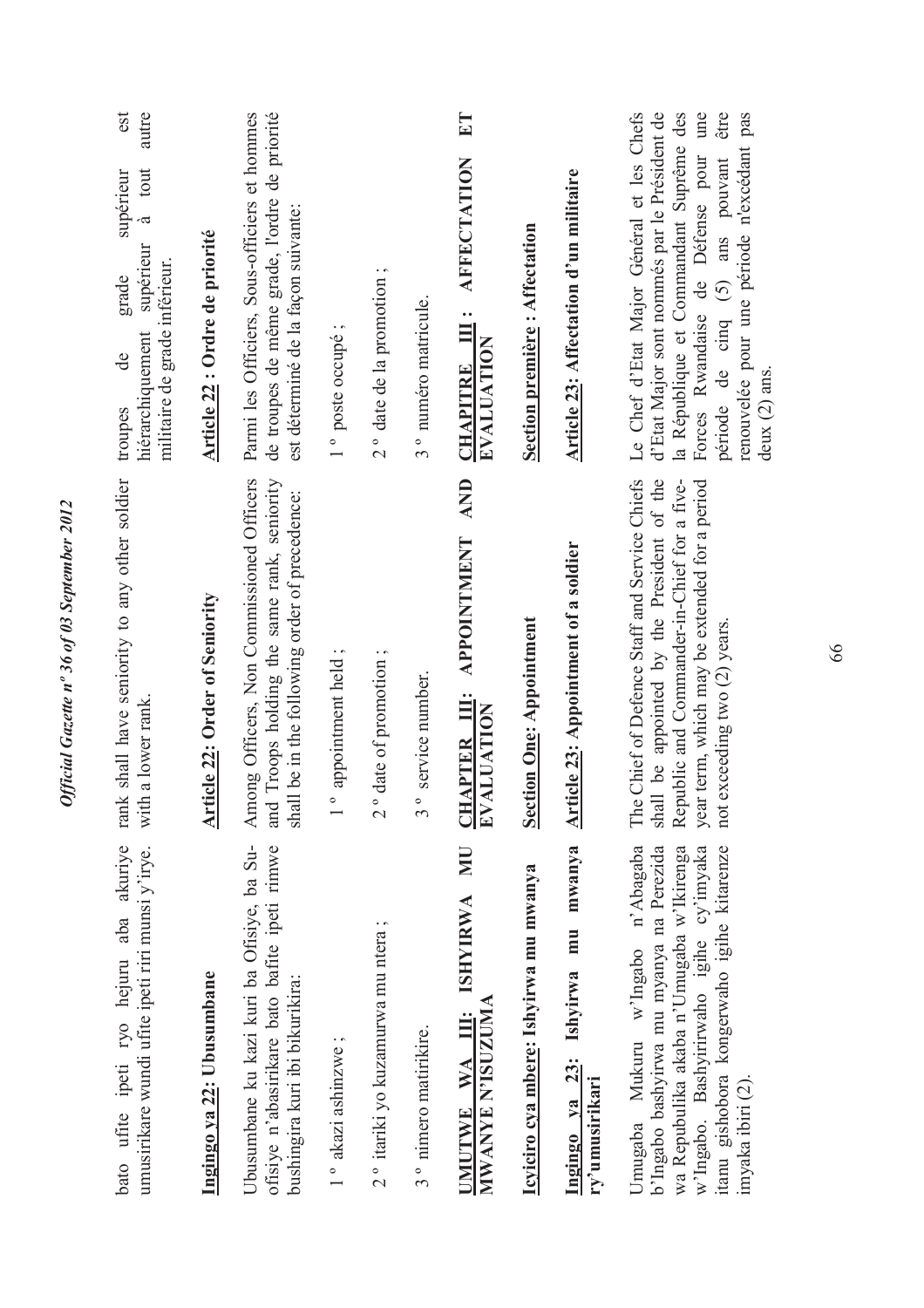| les Officiers<br>Subalternes sont<br>affectés par le Président de la République et<br>Généraux,<br>Supérieurs et les Officiers<br>Commandant Suprême.<br>Les Officiers | Les Sous-officiers et les hommes de troupes<br>sont nommés par le Chef d'Etat Major<br>Général sur recommandation des Chefs d'Etat<br>Major concernés. | <b>Section 2: Evaluation</b> | Article 24: But de l'évaluation      | L'évaluation est obligatoire pour tous les<br>Il a pour but de guider le commandement sur<br>la valeur morale et disciplinaire des Officiers,<br>Sous-officiers et Hommes de troupes, sur leurs<br>aptitudes et leur manière de servir dans tous<br>Officiers, Sous-officiers et hommes de troupe.<br>les domaines de service. | Tous les Officiers, Sous-officiers ainsi que<br>tous les hommes de troupe font l'objet d'une<br>appréciation annuelle portant sur leur mérite et<br>leurs aptitudes. | Article 25 : Catégories des militaires après<br>l'évaluation                   | Après l'évaluation, un militaire peut être placé<br>dans l'une des catégories suivantes       |
|------------------------------------------------------------------------------------------------------------------------------------------------------------------------|--------------------------------------------------------------------------------------------------------------------------------------------------------|------------------------------|--------------------------------------|--------------------------------------------------------------------------------------------------------------------------------------------------------------------------------------------------------------------------------------------------------------------------------------------------------------------------------|----------------------------------------------------------------------------------------------------------------------------------------------------------------------|--------------------------------------------------------------------------------|-----------------------------------------------------------------------------------------------|
| General, Senior and Junior Officers shall be<br>appointed by the President of the Republic and<br>Commander-in-Chief                                                   | appointed by the Chief of Defence Staff<br>Non Commissioned Officers and Troops shall<br>upon recommendation of the concerned<br>Service Chief.<br>ತಿ  | <b>Section 2: Evaluation</b> | <b>Article 24: Aim of evaluation</b> | Troopers. Its aim shall be to guide the<br>leadership on the moral and disciplinary status<br>of an officer or Non-Commissioned Officer<br>and Troops, his/her abilities and performance<br>and<br>$\overline{a}$<br>Evaluation shall be compulsory for<br>Officers, Non Commissioned Officers<br>in all fields of service.    | All Officers, Non Commissioned Officers and<br>Troops shall be subjected to an annual<br>evaluation concerning their merit and abilities.                            | soldiers after<br>$\mathbf{f}$<br>Article 25: Categories<br>evaluation process | a soldier<br>following<br>Following the evaluation process,<br>of the<br>may be placed in one |
| Ba Ofisiye Jenelari, ba Ofisiye Bakuru n'aba<br>Ofisiye bato bashyirwa mu myanya na<br>Perezida wa Repubulika akaba n'Umugaba<br>w'Ikirenga w'Ingabo.                  | myanya<br>bisabwe<br>bato bashyirwa mu<br>Mukuru w'Ingabo<br>n'Umugaba w'Ingabo bireba.<br>Abasirikare<br>n'Umugaba                                    | Icyiciro cya 2: Isuzuma      | Ingingo ya 24: Intego z'isuzuma      | $Su-$<br>Ofisiye n'Abasirikare Bato bose. Rigamije<br>gufasha ubuyobozi kumenya uko imyitwarire<br>ya ofisiye cyangwa umusirikare muto imeze,<br>ubushobozi bwe n'uko arangiza inshingano<br>Isuzuma rikorwa kuri Ba Ofisiye, ba<br>zose zijyanye n'akazi ashinzwe.                                                            | Aba Ofisiye, ba Su-Ofisiye n'Abasirikare Bato<br>bose bakorerwa isuzuma buri mwaka ku<br>birebana n'ubushobozi bwabo.                                                | umusirikari<br>wakorewe isumwa ashyirwamo<br><b>Ibyiciro</b><br>Ingingo ya 25: | ashyirwa<br>Nyuma y'isuzumwa umusirikari<br>muri kimwe mu byiciro bikurikira:                 |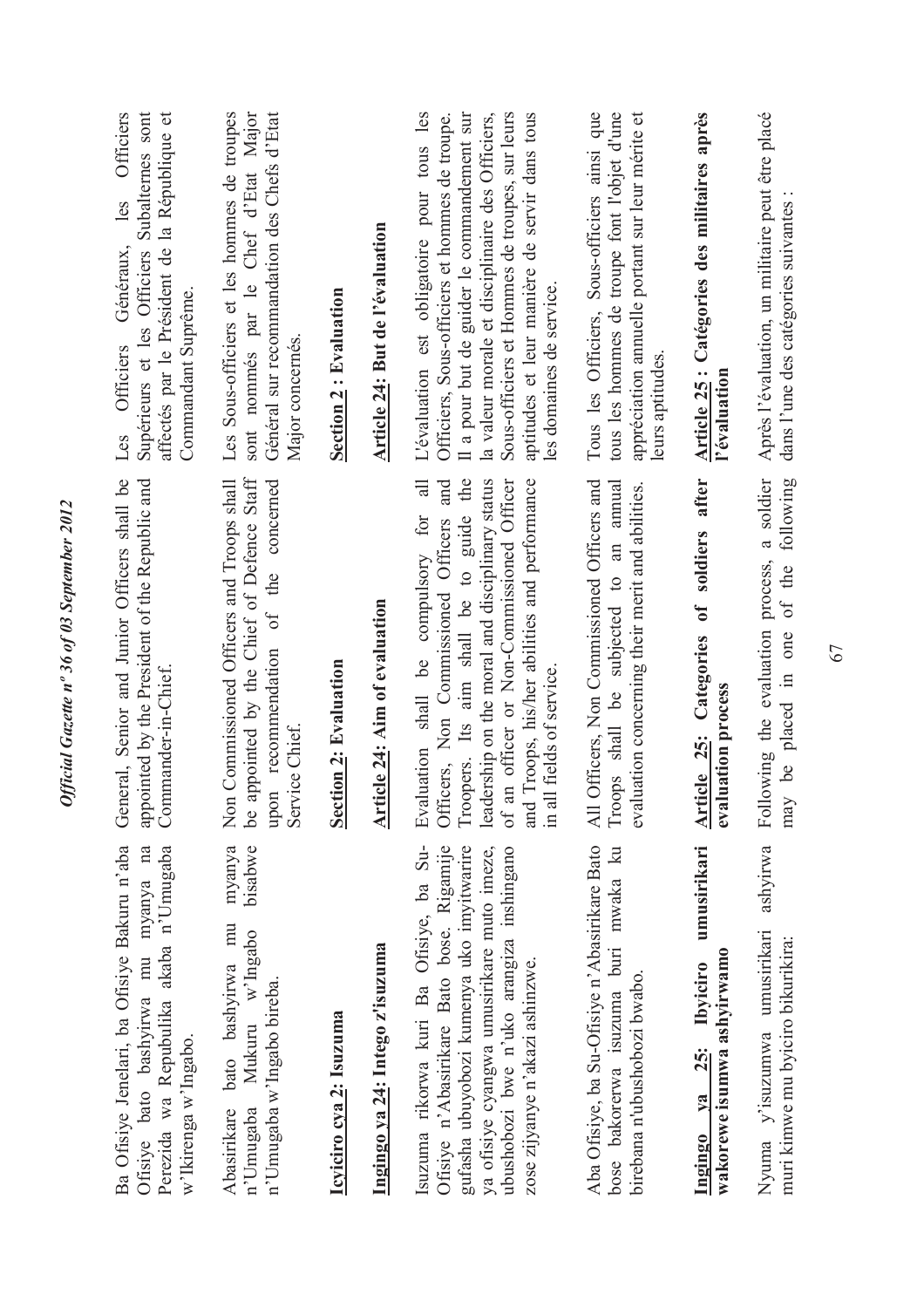| 201             |
|-----------------|
| í               |
| $\zeta$         |
|                 |
| $\mathscr{S}$   |
|                 |
| T               |
|                 |
|                 |
|                 |
| $n^{\circ}36$   |
| azette          |
|                 |
|                 |
|                 |
|                 |
|                 |
|                 |
| <b>Official</b> |

| 1° Elite;                    | $2^{\circ}$ très bon; | $3°$ Bon;   | $4^{\circ}$ assez bon; | 5° médiocre. |                                                                                                                                                                                                                                |
|------------------------------|-----------------------|-------------|------------------------|--------------|--------------------------------------------------------------------------------------------------------------------------------------------------------------------------------------------------------------------------------|
| 1° Excellent;<br>categories: | 2° Very good;         | 3° Good;    | 4° Fair;               | 5° Mediocre. |                                                                                                                                                                                                                                |
| 1° Ingenzi;                  | 2° Nyamwete;          | 3° Arakora; | 4° Ntamwete;           | 5° Ikigwari. | I me an afterno announcement and an announcement of the community of the contract of the contract of the contract of the contract of the contract of the contract of the contract of the contract of the contract of the contr |

n'uko ari umusirikare w'umwuga cyangwa Umu ofisiye, su-ofisiye cyangwa umusirikare cyangwa Ntamwete inshuro ebyiri bituma yirukanwa cyangwa amasezerano ye agaseswa, bitewe Umu ofisiye, su-ofisiye cyangwa umusirikare muto wese wiswe ikigwari cyangwa Ntamwete inshuro ebyiri bituma yirukanwa cyangwa amasezerano ye agaseswa, bitewe n'uko ari umusirikare w'umwuga cyangwa ikigwari ugengwa n'amasezerano. ugengwa n'amasezerano. wiswe wese muto

Uburyo ibivugwa muri iyi ngingo bishyirwa mu bikorwa bigenwa n<sup>T</sup>iteka rya Minisitiri mu bikorwa bigenwa n'Iteka rya Minisitiri Uburyo ibivugwa muri iyi ngingo bishyirwa ufite ingabo z'Igihugu mu nshingano ze. ufite ingabo z'Igihugu mu nshingano ze.

## Ingingo ya 26: Dosiye y'umusirikare **Ingingo ya 26: Dosiye y'umusirikare**

Umu ofisiye, Su-ofisiye cyangwa umusirikare dosiye ikubiyemo ibimureba n'andi makuru yose amureba Umu ofisiye, Su-ofisiye cyangwa umusirikare muto wese akorerwa dosiye ikubiyemo ibimureba n'andi makuru yose amureba yafasha mw'igenzura rye. yafasha mw'igenzura rye. muto wese akorerwa

whether he is a career officer, Nonor twice Commissioned Officer or Troops or under Any officer, Non-commissioned Officer or Troopers rated as "Mediocre"; or twice consecutively as "Fair" may be discharged consecutively as "Fair" may be discharged from duties or have his/her contract terminated from duties or have his/her contract terminated Commissioned Officer or Troops or under Any officer, Non-commissioned Ufficer or whether he is a career officer, Non-Troopers rated as "Mediocre"; contract.

provisions of this Article shall be determined dispositions du présent by an Order of the Minister in charge of The modalities for the implementation of provisions of this Article shall be determined by an Order of the Minister in charge of defence forces. defence forces.

## Article 26: Soldier's personal file **Article 26: Soldier's personal file**

Any Officer, Non-Commissioned Officer or Troopers shall have a personal file containing<br>any relevant information that may help in Any Officer, Non-Commissioned Officer or Troopers shall have a personal file containing any relevant information that may help in his/her evaluation. his/her evaluation.

Tout Officier ou Sous-officier ou Homme de troupe côté «médiocre» ou deux (2) fois consécutives «assez bon» pourra etre révoqué, ou avoir son contrat résilié, selon qu'il s'agit d'un militaire de carrière ou d'un etre Tout Officier ou Sous-officier ou Homme de troupe côté «médiocre» ou deux (2) fois révoqué, ou avoir son contrat résilié, selon qu'il s'agit d'un militaire de carrière ou d'un consécutives «assez bon» pourra contractuel.

Les modalités de mise en application des dispositions du présent article sont déterminées par l'arrêté du Ministre ayant les sont The modalities for the implementation of Les modalités de mise en application des déterminées par l'arrêté du Ministre ayant les article forces de défense dans ses attributions. forces de défense dans ses attributions.

## Article 26: Dossier personnel d'un militaire **Article 26: Dossier personnel d'un militaire**

II est tenu pour chaque Officier, Sous-officier et Homme de troupe un dossier personnel où sont réunis tous les bulletins de signalement, toutes les pièces ainsi que tous les documents de nature à servir d'éléments d'appréciation toutes les pièces ainsi que tous les documents II est tenu pour chaque Officier, Sous-officier et Homme de troupe un dossier personnel où sont réunis tous les bulletins de signalement, de nature à servir d'éléments d'appréciation dans son évaluation. dans son évaluation.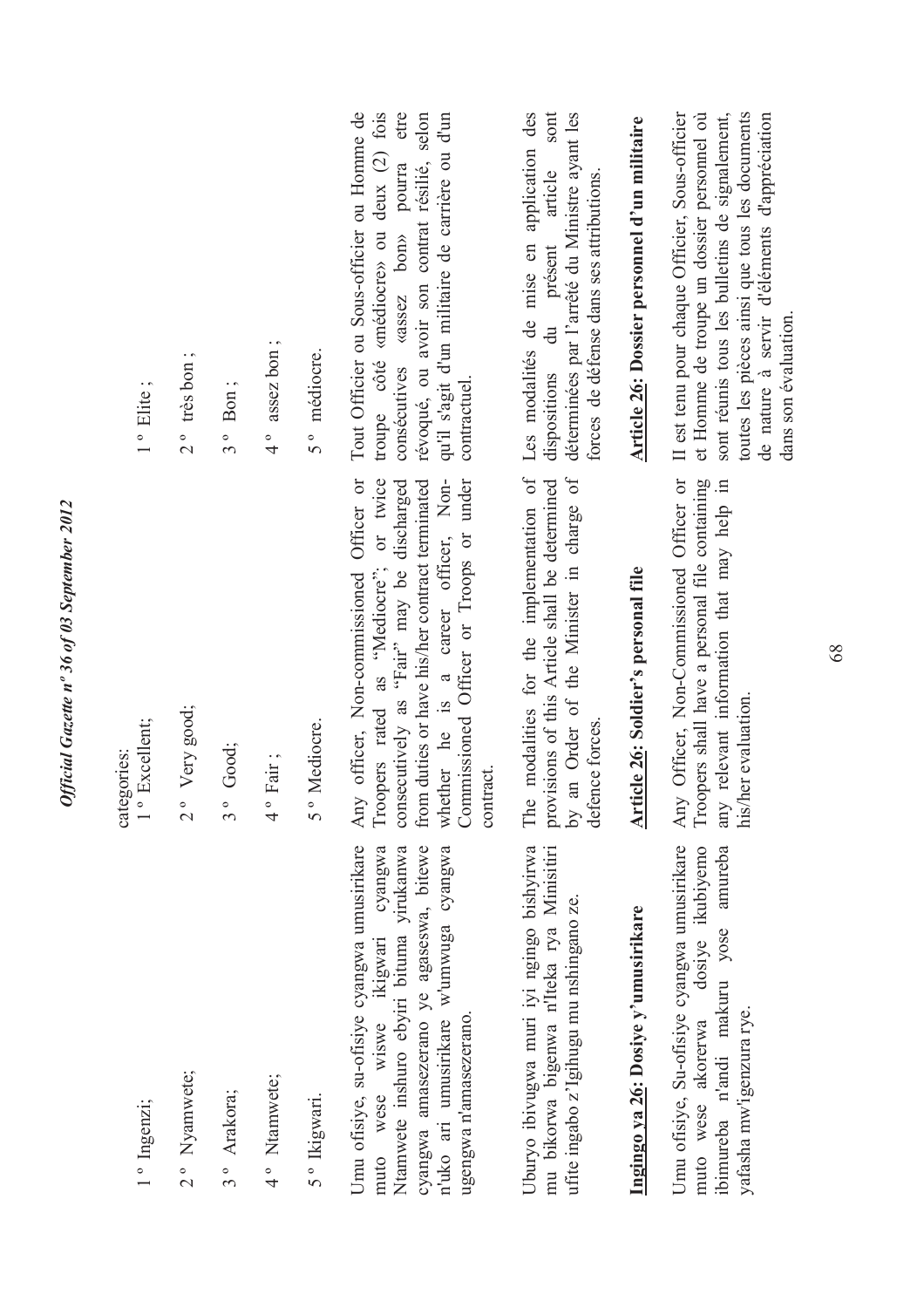| WA IV: IZAMURWA MU<br><b>UMUTWE</b><br>NTERA                                                                                                                                                                            | <b>CHAPTER IV: PROMOTION</b>                                                                                                                                                      | <b>CHAPITRE IV: PROMOTION</b>                                                                                                                                                                                                                              |
|-------------------------------------------------------------------------------------------------------------------------------------------------------------------------------------------------------------------------|-----------------------------------------------------------------------------------------------------------------------------------------------------------------------------------|------------------------------------------------------------------------------------------------------------------------------------------------------------------------------------------------------------------------------------------------------------|
| Ingingo ya 27: Uburyo izamurwa mu ntera<br>rikorwa                                                                                                                                                                      | <b>Article 27: Modalities of promotion</b>                                                                                                                                        | Article 27: Modalités de promotion                                                                                                                                                                                                                         |
| ntera rikorwa hakurikijwe<br>igenzura riba ryakozwe hamwe n'imyanya<br>mu<br>Izamurwa<br>ihari.                                                                                                                         | Promotion shall be carried out in accordance<br>with the evaluation status and the available<br>posts.                                                                            | qu'après<br>nombre<br>d'emplois militaires vacants correspondants.<br>concurrence du<br>sont conférés<br>ne<br>$\approx$<br>évaluation et<br>grades<br>Les                                                                                                 |
| mu ntera rikorwa n'umutegetsi<br>аgaciro<br>kandi rigira<br>ububasha<br>k'impitagihe.<br>Izamurwa<br>ubifitiye                                                                                                          | competent authority and have retrospective<br>$\boldsymbol{\beta}$<br>carried out by<br>promotion shall be<br>effect.<br>The                                                      | l'autorité<br>La promotion est conférée par<br>compétente et a un effet rétroactif.                                                                                                                                                                        |
| Ingingo ya 28: Izamurwa mu ntera rya<br>ofisiye                                                                                                                                                                         | Ingingo ya 28: Officer's promotion                                                                                                                                                | Article 28: L'avancement en grade d'un<br>officier                                                                                                                                                                                                         |
| Izamurwa mu ntera rya ofisiye rishingira ku<br>bushobozi bwe bwo guhabwa inshingano<br>zisumbuye, hashingiye kuri raporo y'isuzuma,<br>imyanya ihari no gutsinda ikizamini gituma<br>azamurwa mu ntera iyo ari ngombwa. | Officer' promotion shall depend on ability to<br>exercise higher functions, in accordance with<br>and<br>evaluation report, available posts<br>promotional exam where applicable. | signalement, des postes disponibles ainsi que<br>L'avancement en grade d'un officier dépend<br>exercer les fonctions<br>$\overline{a}$<br>qu'elle résulte<br>éventuellemet, d'un test de promotion.<br>telle<br>$\vec{z}$<br>de l'aptitude<br>supérieures, |
| Igihe gisanzwe umusirikare agomba kuba<br>amaze kw'ipeti kugirango habeho izamurwa<br>mu ntera ni:                                                                                                                      | standard period required to be promoted<br>to higher rank shall be:<br>The                                                                                                        | Le délai ordinaire pour pouvoir être promu à<br>un grade supérieur est fixé comme suit :                                                                                                                                                                   |
| rya<br>suliyetona kugera ku ipeti rya liyetona;<br>1° imyaka ibiri (2) kuva ku ipeti                                                                                                                                    | 1° two (2) years from the rank of Second<br>Lieutenant to the rank of Lieutenant;                                                                                                 | 1° deux (2) ans du grade de Sous-lieutenant<br>au grade de Lieutenant;                                                                                                                                                                                     |
| гуа<br>Liyetona kugera ku ipeti rya Kapiteni;<br>2° imyaka itatu (3) kuva ku ipeti                                                                                                                                      | $\sigma f$<br>$2^{\circ}$ three (3) years from the rank<br>Lieutenant to the rank of Captain;                                                                                     | ans du grade de Lieutenant au<br>grade de Capitaine;<br>$2°$ trois $(3)$                                                                                                                                                                                   |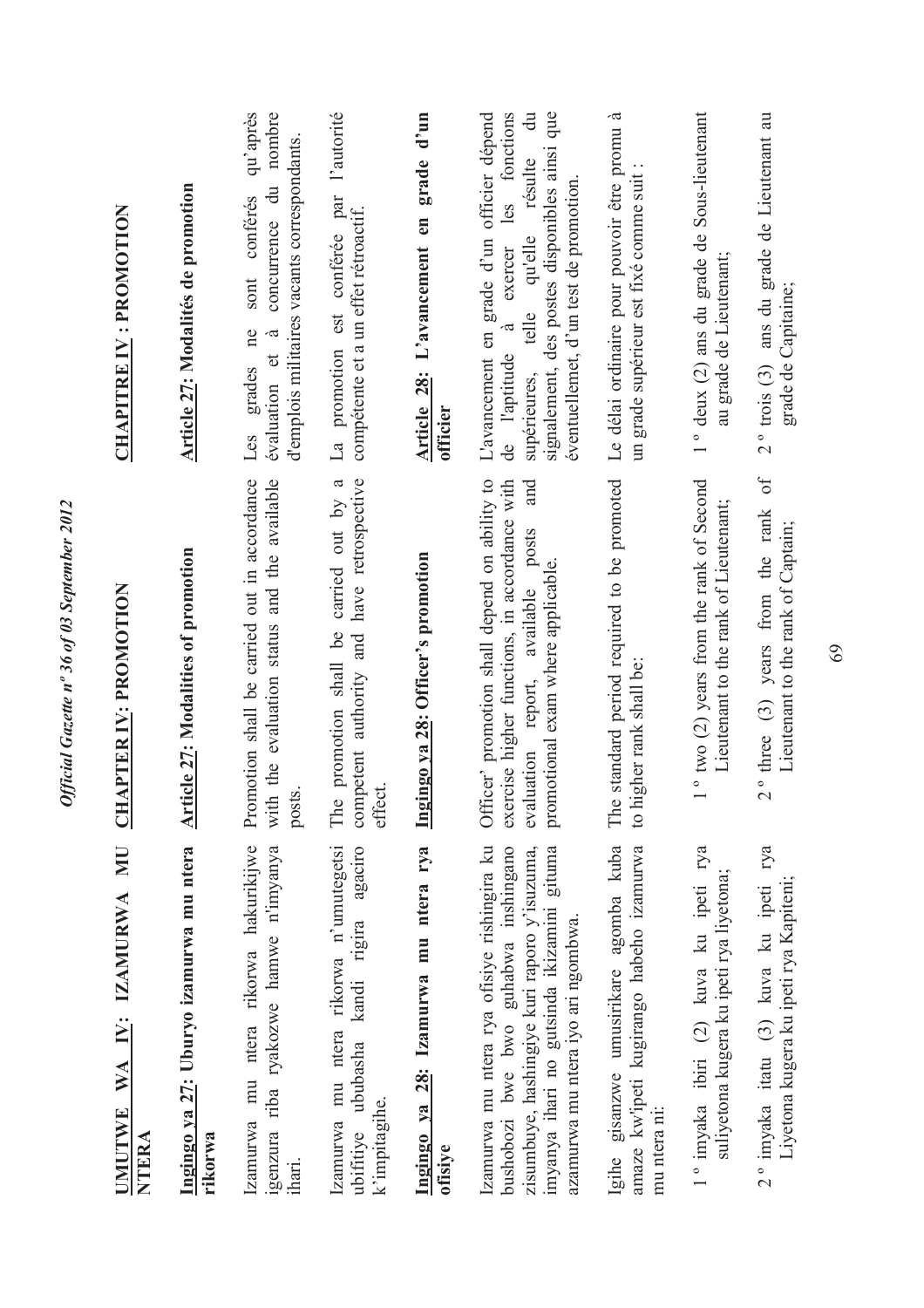| 3° trois (3) ans du grade de Capitaine au<br>grade de Major;<br>rank of          | ° quatre (4) ans du grade de Major au grade<br>de Lieutenant-colonel;<br>4        | 5° quatre (4) ans du grade de Lieutenant-<br>colonel au Grade de Colonel<br>$\overline{\mathrm{d}}$<br>$\delta$ | 6° quatre (4) ans du grade de Colonel au<br>Grade de Brigadier Général.                  | trois (3) ans du grade de Brigadier<br>Général au grade Général Major;<br>$\overline{7}$ °           | 8° trois (3) ans du grade de Général Major<br>au grade Lieutenant Général;<br>to the rank of Lieutenant | Lieutenant<br>Général au grade de Généra<br>9° trois (3) ans du grade de<br>$\delta$<br>General to the rank | La promotion des Officiers est faite par le<br>Président de la République et Commandant<br>du Conseil des<br>sur approbation<br>Suprême<br>Ministres |
|----------------------------------------------------------------------------------|-----------------------------------------------------------------------------------|-----------------------------------------------------------------------------------------------------------------|------------------------------------------------------------------------------------------|------------------------------------------------------------------------------------------------------|---------------------------------------------------------------------------------------------------------|-------------------------------------------------------------------------------------------------------------|------------------------------------------------------------------------------------------------------------------------------------------------------|
| $3°$ three $(3)$ years from the<br>Captain to the rank of Major;                 | 4° four (4) years from the rank of Major<br>to the rank of Lieutenant Colonel;    | 5° four (4) years from the rank<br>Lieutenant Colonel to the rank<br>Colonel;                                   | 6° four (4) years from the rank of Colonel<br>to the rank of Brigadier General;          | $7°$ three (3) years from the rank of<br>Brigadier General to the rank of Major<br>General;          | 8° three (3) years from the rank of Major<br>General<br>General:                                        | $9°$ three (3) years from the rank of<br>Lieutenant<br>General                                              | Promotion of Officers shall be made by the<br>President of the Republic and Commander-in-<br>Chief on the approval of the Cabinet.                   |
| rya<br>3° imyaka itatu (3) kuva ku ipeti<br>Kapiteni kugera ku ipeti rya Majoro; | 4° imyaka ine (4) kuva ku ipeti rya Majoro<br>kugera ipeti rya Liyetona Koloneli; | 5° imyaka ine (4) kuva ku ipeti rya Liyetona<br>Koloneli kugera ku ipeti rya Koloneli;                          | 6° imyaka ine (4) kuva ku ipeti rya Koloneli<br>kugera ku ipeti rya Burigadiye Jenerali; | 7° imyaka itatu (3) kuva ku ipeti rya<br>Burigadiye Jenerali kugera ku ipeti rya<br>Jenerali Majoro; | 8° imyaka itatu (3) kuva ku ipeti rya Jenerali<br>Majoro kugera ku ipeti rya Liyetona<br>Jenerali;      | 9° imyaka itatu (3) kuva ku ipeti rya<br>Liyetona Jenerali kugera ku ipeti rya<br>Jenerali.                 | Ba Ofisiye bazamurwa mu ntera na Perezida<br>wa Repubulika akaba n'Umugaba w'Ikirenga<br>w'Ingabo byemejwe n'Inama y'Abaminisitiri.                  |

Official Gazette nº 36 of 03 September 2012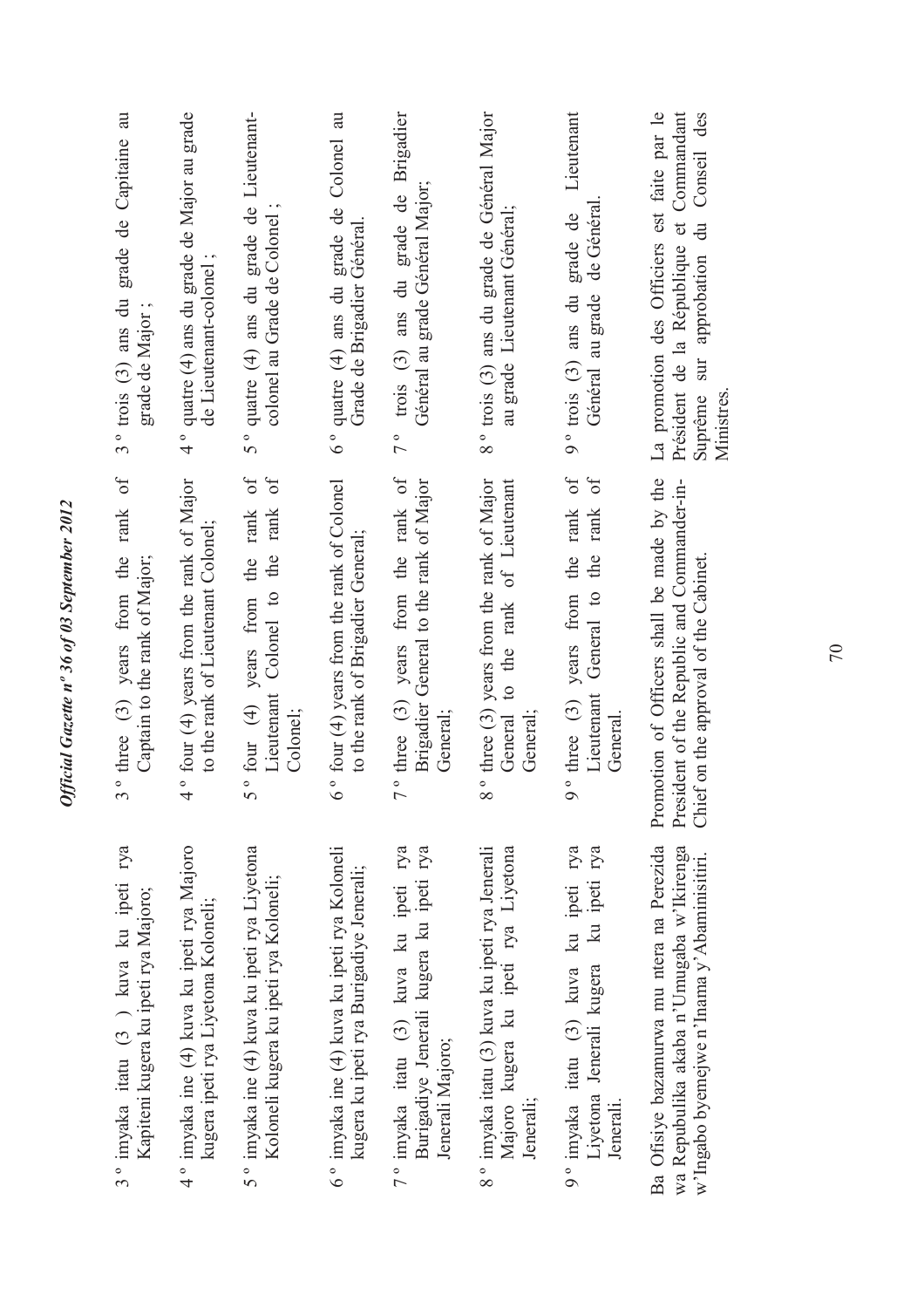| Ingingo ya 29: Gushyira mu rwego rwa ba<br>Ofisiye abategurirwa kuba ba Ofisiye                                                                                                                                                   | <b>Article 29: Commissioning Officer Cadets</b>                                                                                                                                        | candidats<br>des<br>Officiers au grade d'Officier<br><b>Article 29: Nomination</b>                                                                                                                              |
|-----------------------------------------------------------------------------------------------------------------------------------------------------------------------------------------------------------------------------------|----------------------------------------------------------------------------------------------------------------------------------------------------------------------------------------|-----------------------------------------------------------------------------------------------------------------------------------------------------------------------------------------------------------------|
| Abategurirwa kuba ba Ofisiye bashyirwa mu<br>rwego rwa ba Ofisiye n'Iteka rya Perezida                                                                                                                                            | Commissioning of Cadet Officers shall be<br>made by a Presidential Order                                                                                                               | Officiers au<br>arrêté<br>par<br>La nomination des candidats<br>faite<br>est<br>grade d'Officier<br>présidentiel.                                                                                               |
| bwihariye<br>mmu<br>w'ikirenga w'Ingabo<br>30: Ububasha<br>kuzamura ba ofisiye mu ntera<br>bw'Umugaba<br>Ingingo ya                                                                                                               | the<br>Commander in Chief to promote Officers<br>$\mathfrak{b}$<br>powers<br>Special<br>Article 30:                                                                                    | particuliers du<br>Rwandaises de Défense en ce qui concerne<br>Forces<br>des<br>pouvoirs<br>Suprême<br>la promotion d'Officiers<br>Article 30: Les<br>Commandant                                                |
| Bitabangamiye ibivugwa mu ngingo ya 28<br>afite<br>ububasha bwo kuzamura mu ntera ofisiye uwo<br>akaba<br>Repubulika<br>w'Ingabo<br>ariwe wese, igihe icyo aricyo cyose.<br>Perezida wa<br>w'Ikirenga<br>n'Umugaba<br>y'iri teka, | of this Order, the President of the Republic<br>and Commander-in-Chief may promote any<br>Notwithstanding the provisions of Article 28<br>officer at anytime.                          | Commandant Suprême des Forces<br>Sans préjudice à l'article 28 du présent arrêté,<br>Rwandaises de Défense peut conférer des<br>grades supérieurs à tout Officier à n'importe<br>quel moment.<br>$\overline{0}$ |
| Ingingo ya 31: Izamurwa mu ntera rya Su-<br>ofisiye                                                                                                                                                                               | Non<br>$\approx$<br>$\mathbf{d}$<br>Promotion<br><b>Commissioned Officer</b><br>Article 31:                                                                                            | sous-<br>$d'$ un<br>L'avancement<br>Article 31:<br><b>Officier</b>                                                                                                                                              |
| Izamurwa mu ntera rya su-ofisiye rishingira<br>hashingiye kuri raporo y'isuzuma no gutsinda<br>ikizame gituma azamurwa mu ntera iyo bibaye<br>ku bushobozi bwo gukora imirimo yisumbuye,<br>ngombwa.                              | Promotion of a Non Commissioned Officer<br>depend on ability to exercise higher<br>functions, as a result of evaluation report and<br>eventual promotional exam if applicable<br>shall | grade d'un Sous-Officier<br>les fonctions<br>résulte du<br>professionnel<br>dépend de l'aptitude à exercer<br>et d'un test<br>qu'elle<br>telle<br>L'avancement en<br>signalement<br>supérieures,<br>éventuel.   |
| Igihe gisanzwe umusirikare agomba kuba<br>amaze kw'ipeti kugirango habeho izamurwa<br>mu ntera ni:                                                                                                                                | standard period required to be promoted<br>gher rank shall be:<br>The<br>to hi                                                                                                         | Le délai ordinaire pour pouvoir être promu au<br>grade supérieur est de                                                                                                                                         |
| 1° imyaka (5) kuva ku ipeti rya kaporali                                                                                                                                                                                          | five (5) years from the rank of Corporal<br>$\frac{1}{\sqrt{2}}$                                                                                                                       | 1° cinq (5) ans du grade de caporal au grade                                                                                                                                                                    |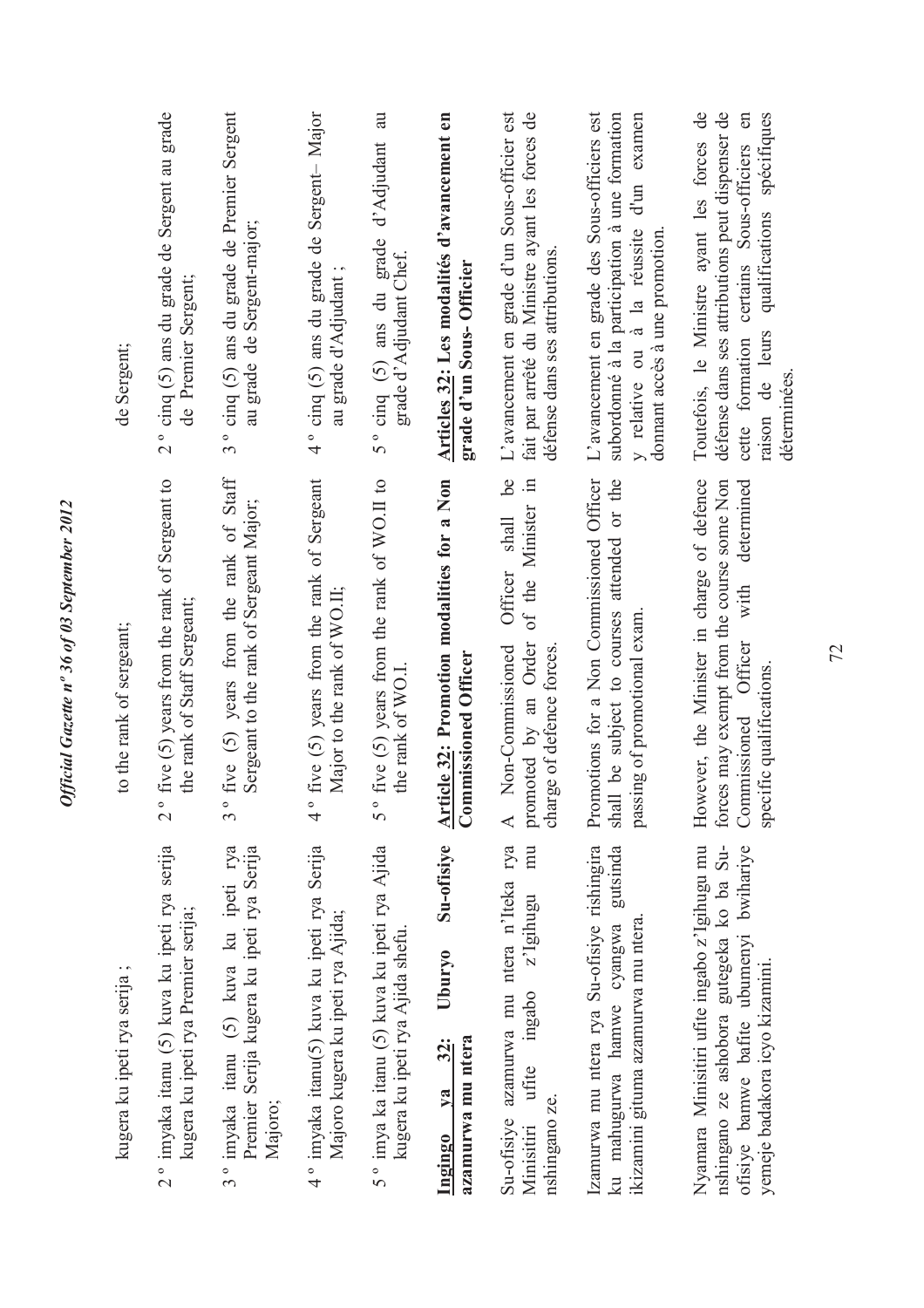Official Gazette nº 36 of 03 September 2012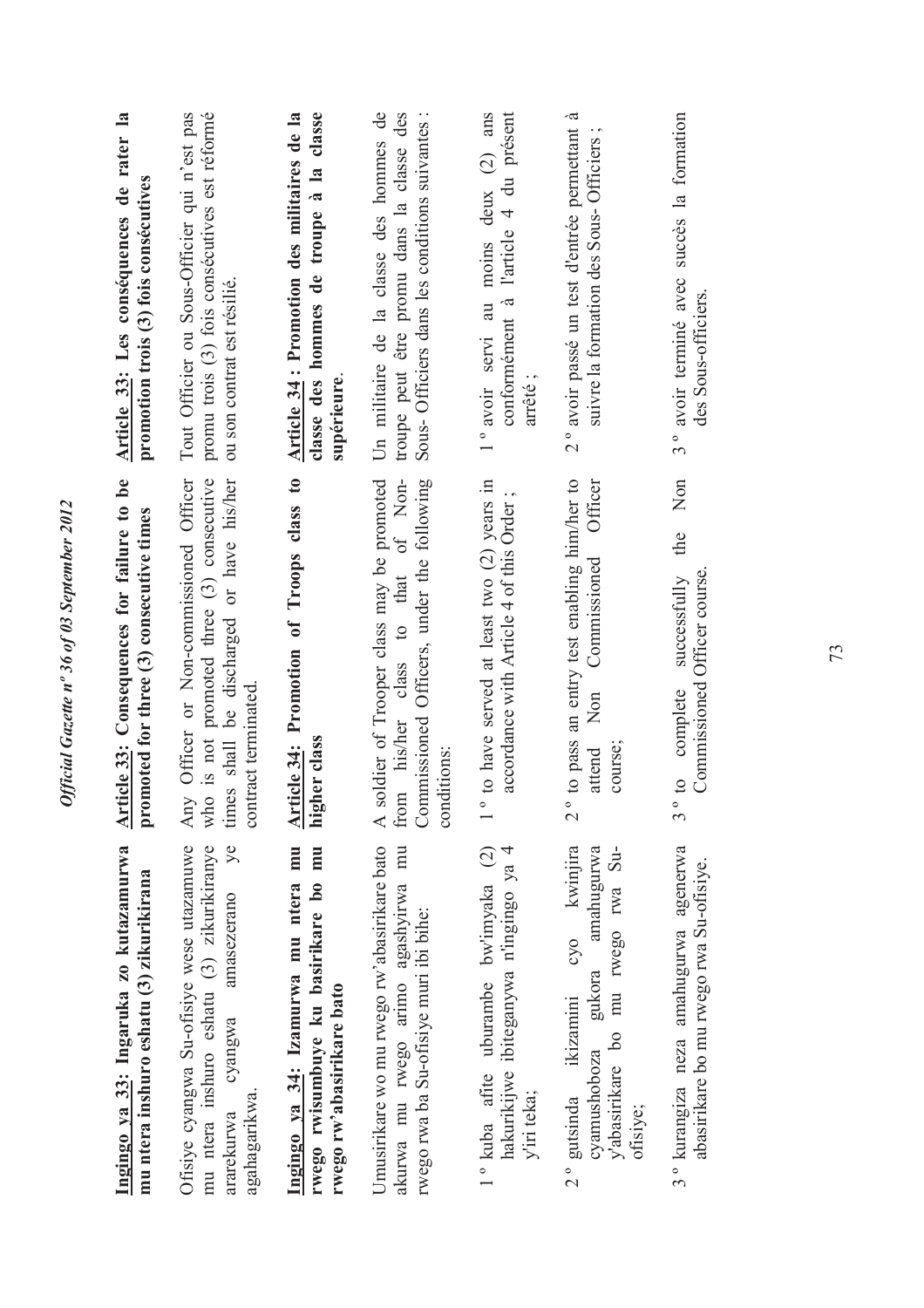| Ingingo ya 35: Uburyo abasirikare bato<br>bazamurwa mu ntera                                                                                                                                                                           | for<br>modalities<br>Promotion<br>Troops class<br>Article 35:                                                                                                                                       | en<br>Article 35: Modalités d'avancement<br>grade des hommes de troupe                                                                                                                                                                                            |
|----------------------------------------------------------------------------------------------------------------------------------------------------------------------------------------------------------------------------------------|-----------------------------------------------------------------------------------------------------------------------------------------------------------------------------------------------------|-------------------------------------------------------------------------------------------------------------------------------------------------------------------------------------------------------------------------------------------------------------------|
| Abasirikare bato bazamurwa mu ntera n'Iteka<br>rya Minisitiri ufite ingabo z'lgihugu mu<br>nshingano ze.                                                                                                                               | Troops shall be promoted by an Order of the<br>Minister in charge of defence forces                                                                                                                 | L'avancement en grade des hommes de troupe<br>est fait par arrêté du Ministre ayant les forces<br>de défense dans ses attributions                                                                                                                                |
| mu rwego<br>rw'abasirikare bato rishingira ku bushobozi<br>bwabo bwo gukora imirimo yisumbuye<br>hashingiwe kuri raporo y'isuzuma kandi akaba<br>anafite uburambe byibura bw'imyaka itanu (5)<br>Izamurwa ry'abasirikare bo<br>mu kazi | Promotion for troops' class shall depend on<br>ability to exercise higher functions resulting<br>from the evaluation report in addition to have<br>served at least five (5) years.                  | militaire concerné ait servi au moins cinq $(5)$<br>L'avancement en grade dans la classe des<br>exercer les fonctions supérieures, telle qu'elle<br>résulte du signalement et à condition que le<br>hommes de troupes dépend de l'aptitude à<br>ans dans l'armée. |
| Iki gihe gishobora kugabanywa ku musirikare<br>n'ubushobozi<br>ubwitange<br>budasanzwe.<br>wagaragaje                                                                                                                                  | a<br>period may be reduced in favor of<br>soldier with merit and exceptional capacity.<br>This                                                                                                      | militaire ayant le mérite et les capacités<br>Cette période peut être réduite en faveur d'un<br>exceptionnelles                                                                                                                                                   |
| Abasirikare Bato bazamurwa mu ntera na<br>ingabo z'Igihugu mu<br>kandi byemejwe n'Umugaba<br>nshingano ze abisabwe n'Umugaba Mukuru<br>ufite<br>w'Ikirenga<br>w'Ingabo,<br>Minisitin                                                   | recommendation by the Chief of Defense Staff<br>after<br>Troopers shall be promoted by the Minister in<br>and upon approval by the Commander in<br>forces<br>defence<br>$\delta$<br>charge<br>Chiet | attributions, sur recommandation du Chef<br>Les hommes de troupes sont promus par le<br>d'Etat Major Général et sur approbation du<br>Ministre ayant les forces de défense dans ses<br>Commandant Suprême.                                                        |
| KWIMURWA,<br>GUTIZWA NO KWINJIZWA<br>$\mathbf{v}$ :<br>WA<br>UMUTWE                                                                                                                                                                    | TRANSFER,<br>SECONDMENT AND INTEGRATION<br>$\ddot{ }$<br><b>CHAPTER</b>                                                                                                                             | TRANSFERT,<br>DETACHEMENT ET INTEGRATION<br>$\ddot{v}$ :<br><b>CHAPITRE</b>                                                                                                                                                                                       |
| Icyiciro cya mbere: Kwimurwa                                                                                                                                                                                                           | <b>Section One: Transfers</b>                                                                                                                                                                       | <b>Section première: Transferts</b>                                                                                                                                                                                                                               |
| cyiciro<br>Kwimurwa uva mu mutwe cyangwa ishami<br>mu<br>Ingingo ya 36: Kwimurwa<br>kimwe cy'lngabo z'u Rwanda                                                                                                                         | Transfer from one unit or department to<br><b>Article 36: Transfer within one service</b>                                                                                                           | qui ne rentre pas dans les<br>Article 36 : Transfert au sein d'une armée<br>Le transfert,                                                                                                                                                                         |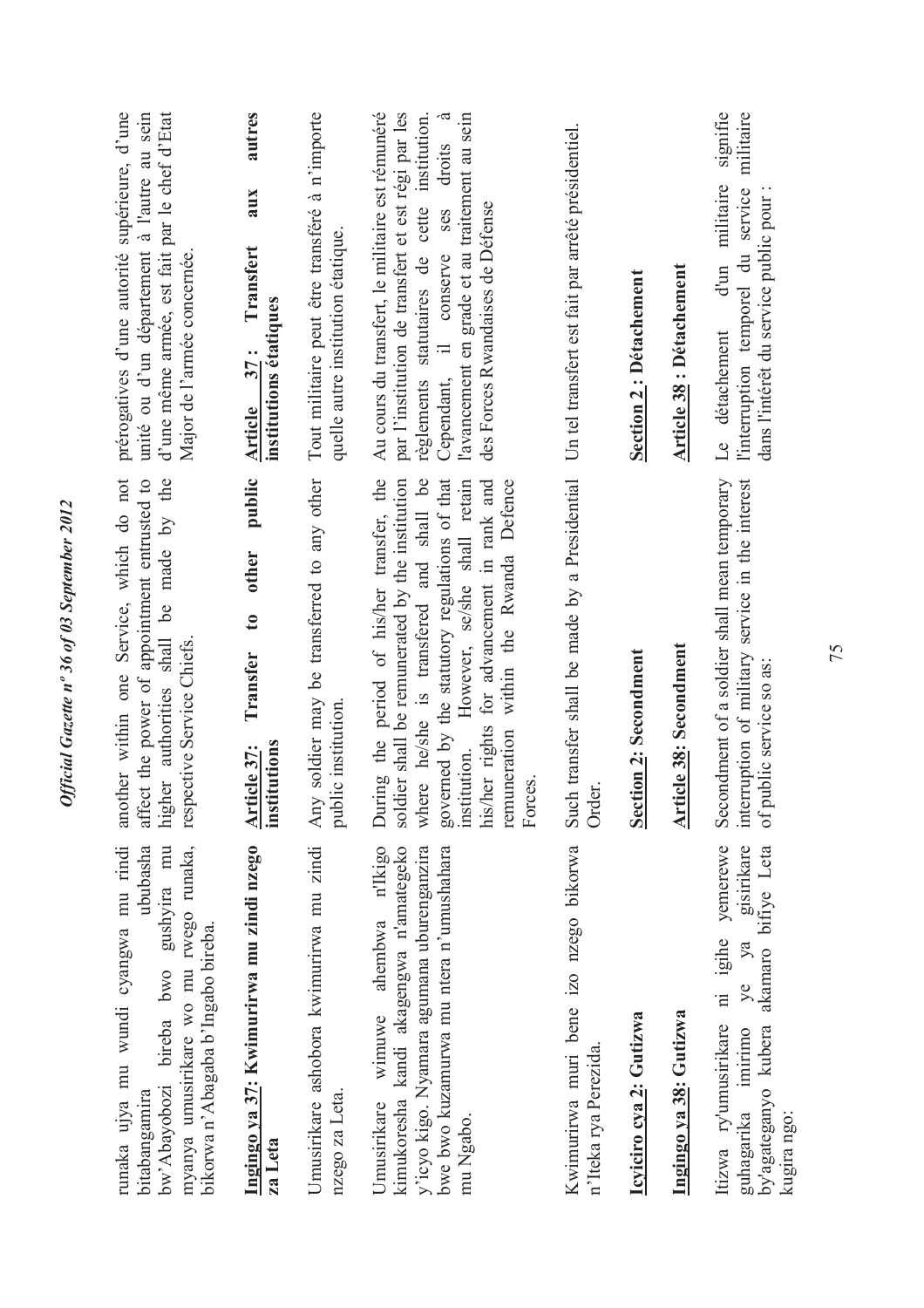| Article 39 : Décision et sortie des effets du<br>une<br>ou entreprise<br>privée dans laquelle l'Etat a des intérêts.<br>dans<br>organisation internationale<br>1° Occuper un poste politique<br>fonction<br>une<br><sup>o</sup> Exercer<br>$\mathbf{\Omega}$<br><b>Article 39:</b> Decision on secondment and its<br>to hold a post in any International<br>$\Xi$<br>company<br>to hold any political appointment;<br>which the State has interests<br>Organization or private<br>$\overline{2}$ °<br>$\overline{1}$ o<br>mu kigo<br>muryango | Le détachement de tout militaire est approuvé<br>$\sigma$<br>Commandant Suprême et sort ses effets à<br>par le Président de la République<br>partir de la date de nomination.<br>détachemen<br>Secondment of any soldier shall be approved<br>Commander-in-Chief and take effect from the<br>effected by the President of the Republic and<br>time of appointment<br>commencement | Article 40 : Droits liés au détachement<br><b>Article 40: Rights related to secondment</b> | accordé pendant une<br>$(3)$ mois rend le poste<br>excédant trois<br>détachement<br>période<br>vacant<br>Tout<br>period<br>make the<br>$\mathfrak{a}$<br>shall<br>for<br>months<br>granted<br>exceeding three $(3)$<br>original post vacant<br>secondment<br>Any | régissant<br>Pendant son détachement, un militaire est régi<br>par les règlements statutaires<br>l'établissement de détachement.<br>During his/her secondment, a soldier shall be<br>governed by the statutory regulations of the<br>institution where he/she is seconded.<br>gihe | Il conserve ses droits à l'avancement en grade<br>sein des Forces<br>au traitement au<br>$\mathbf{c}$<br>He/she shall retain his/her rights for<br>advancement in rank and remuneration within |
|-----------------------------------------------------------------------------------------------------------------------------------------------------------------------------------------------------------------------------------------------------------------------------------------------------------------------------------------------------------------------------------------------------------------------------------------------------------------------------------------------------------------------------------------------|-----------------------------------------------------------------------------------------------------------------------------------------------------------------------------------------------------------------------------------------------------------------------------------------------------------------------------------------------------------------------------------|--------------------------------------------------------------------------------------------|------------------------------------------------------------------------------------------------------------------------------------------------------------------------------------------------------------------------------------------------------------------|------------------------------------------------------------------------------------------------------------------------------------------------------------------------------------------------------------------------------------------------------------------------------------|------------------------------------------------------------------------------------------------------------------------------------------------------------------------------------------------|
| Ingingo ya 39: Iyemezwa ry'itizwa n'igihe<br>1° akore umurimo ujyanye n'ibya politiki;<br>cyigenga Leta ifitemo inyungu.<br>cyangwa<br>mu<br>akazi<br>mpuzamahanga<br>$2°$ akore                                                                                                                                                                                                                                                                                                                                                              | Itizwa ry'umusirikare ryemezwa na Perezida<br>agaciro guhera igihe<br>wa Repubulika akaba n'Umugaba w'Ikirenga<br>w'Ingabo rikagira<br>ryemerejwe.<br>ritangirira                                                                                                                                                                                                                 | Uburenganzira<br>bw'umusirikare watijwe<br>40:<br>$1$<br>Ingingo                           | Itizwa ryose ry'umusirikare rirengeje igihe<br>cy'amezi atatu (3) rituma umwanya usigara<br>utagira nyirawo.                                                                                                                                                     | cy'itizwa n'amategeko y'Ikigo kimukoresha.<br>mu<br>agengwa<br>Umusirikare utijwe                                                                                                                                                                                                  | Agumana uburenganzira bwe bwo kuzamurwa<br>mu ntera n'umushahara mu Ngabo. Ahembwa<br>IV <sub>O</sub><br>atijwemo keretse<br>n'urwego                                                          |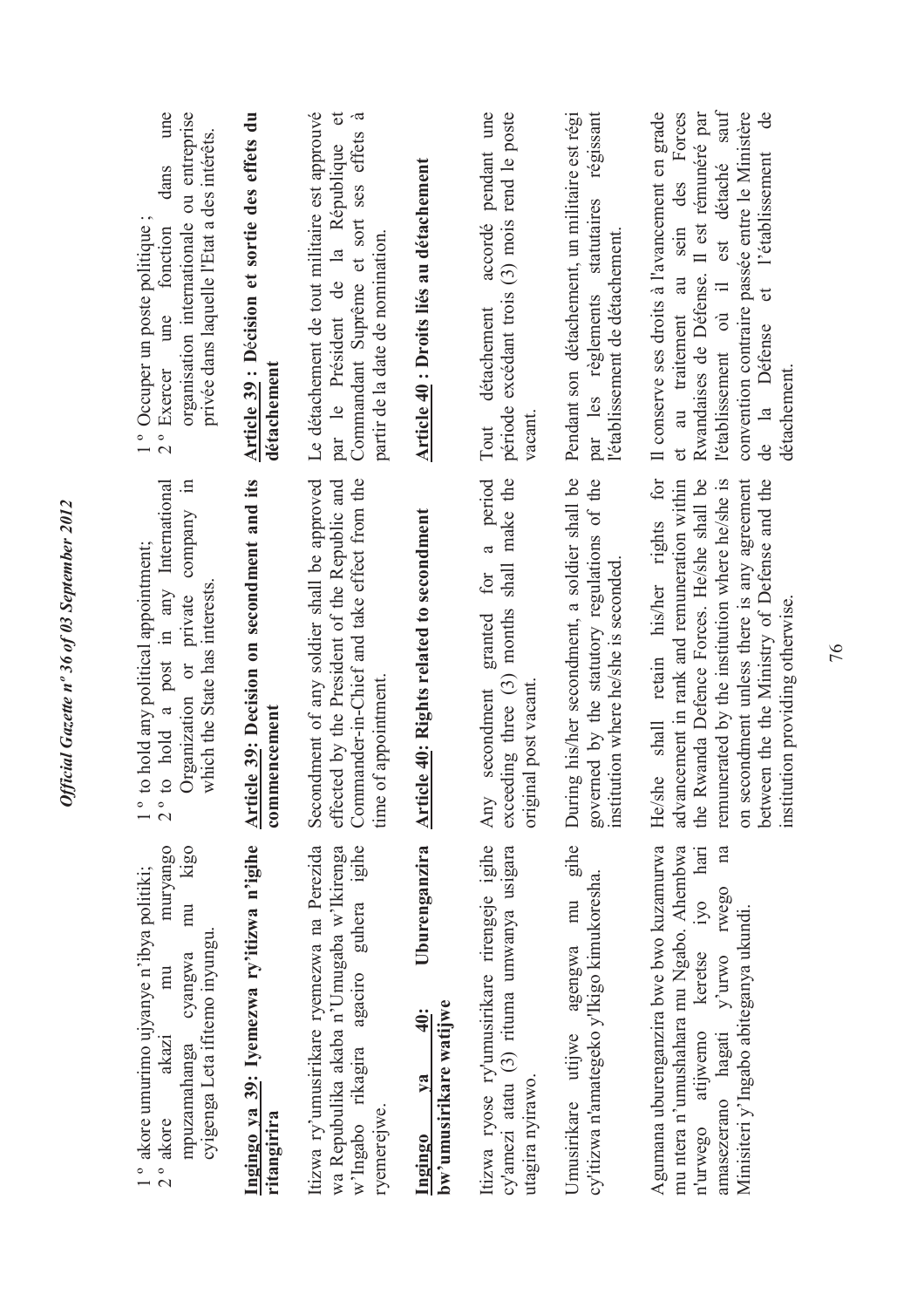| afite<br>uburenganzira bwo gusubizwa ku murimo wa<br>gisirikare, keretse igihe irangizwa ry'iryo<br>tizwa ritewe n'impamvu z'amakosa ashobora<br>kugeza igihe ikurikirana ry'amakosa rirangiye<br>hakurikijwe uburyo buteganywa n'ingingo ya<br>Icyo gihe umusirikare ahagarikwa ku kazi<br>gutuma yareka burundu akazi ka gisirikare.<br>Iyo itizwa rirangiye, umusirikare<br>65 kugeza ku ya 68 y'iri teka. | After completing his/her secondment, the<br>soldier shall have the right to return to active<br>conditions provided for in Articles 65 to 68 of<br>this Order up to the conclusion of disciplinary<br>would cause his/her definitive cessation of<br>placed on suspension of duty under<br>military service, unless termination of his/her<br>secondment is due to disciplinary reasons that<br>military service. In the later case he/she shall<br>proceedings.<br>9q | ce dernier cas, il est placé en suspension de<br>détachement est due à des motifs d'ordre<br>cessation définitive du service militaire. Dans<br>A l'issue de son détachement, le militaire est<br>rétabli en activité, sauf le cas où la fin du<br>disciplinaire susceptibles d'entraîner la<br>articles 65 à 68 jusqu'à ce que l'action<br>fonction dans les conditions prévues aux<br>disciplinaire soit clôturée. |
|---------------------------------------------------------------------------------------------------------------------------------------------------------------------------------------------------------------------------------------------------------------------------------------------------------------------------------------------------------------------------------------------------------------|------------------------------------------------------------------------------------------------------------------------------------------------------------------------------------------------------------------------------------------------------------------------------------------------------------------------------------------------------------------------------------------------------------------------------------------------------------------------|----------------------------------------------------------------------------------------------------------------------------------------------------------------------------------------------------------------------------------------------------------------------------------------------------------------------------------------------------------------------------------------------------------------------|
| Icyiciro cya 3: Ukwinjizwa                                                                                                                                                                                                                                                                                                                                                                                    | <b>Section 2: Integration</b>                                                                                                                                                                                                                                                                                                                                                                                                                                          | Section 2: Intégration                                                                                                                                                                                                                                                                                                                                                                                               |
| ngingo ya 41: Ukwinjizwa                                                                                                                                                                                                                                                                                                                                                                                      | <b>Article 41: Integration</b>                                                                                                                                                                                                                                                                                                                                                                                                                                         | <b>Article 41: Intégration</b>                                                                                                                                                                                                                                                                                                                                                                                       |
| Umuntu wese ufite ubumenyi bwihariye mu<br>bya gisirikare bwagirira akamaro igisirikare<br>ashobora kwinjizwa mu Ngabo z'u Rwanda.                                                                                                                                                                                                                                                                            | Rwanda Defence Forces may integrate any<br>person with military skills that are considered<br>useful to the institution.                                                                                                                                                                                                                                                                                                                                               | Les Forces Rwandaises de Défense peuvent<br>intégrer toute personne ayant les qualifications<br>-ದ<br>militaires qui sont considérées utiles<br>l'institution.                                                                                                                                                                                                                                                       |
| Ukwinjizwa bikorwa n'Iteka rya Perezida.                                                                                                                                                                                                                                                                                                                                                                      | Integration shall be made by a Presidential L'intégration est faite par arrêté présidentiel.<br>Order.                                                                                                                                                                                                                                                                                                                                                                 |                                                                                                                                                                                                                                                                                                                                                                                                                      |
| Inyandiko yo kwinjiza yerekana urwego<br>n'intera uwinjijwe azafata mu Ngabo z'u<br>Rwanda.                                                                                                                                                                                                                                                                                                                   | The instrument of integration shall specify the<br>class and position to be held in the Rwanda<br>Defence Forces.                                                                                                                                                                                                                                                                                                                                                      | L'acte d'intégration précise la catégorie et le<br>Forces<br>des<br>sein<br>grade à occuper au<br>Rwandaises de Défense.                                                                                                                                                                                                                                                                                             |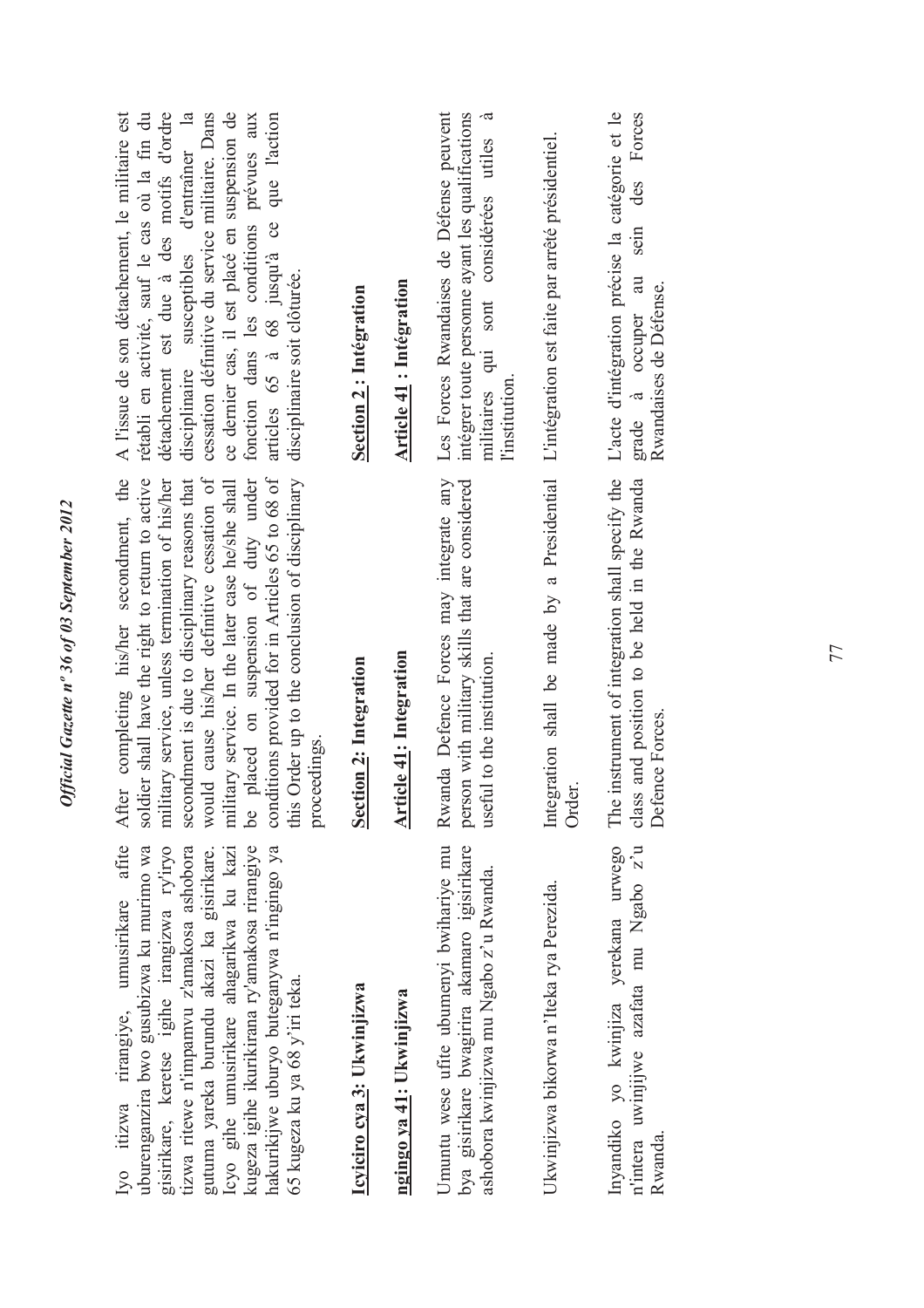| INSHINGANO,<br><b>IBITABANGIKANYWA</b><br>$\mathbf{N}$ :<br>N'UBURENGANZIRA<br>YA<br>IBIBUJIJWE,<br><b>INTERURO</b>                                                           | IV: RESPONSIBILITIES,<br>PROHIBITIONS, INCOMPATIBILITIES<br><b>AND RIGHTS</b><br>THEE                                                                                                                  | TITRE IV : DEVOIRS, INTERDICTIONS,<br>INCOMPATIBILITES ET DROITS                                                                                                     |
|-------------------------------------------------------------------------------------------------------------------------------------------------------------------------------|--------------------------------------------------------------------------------------------------------------------------------------------------------------------------------------------------------|----------------------------------------------------------------------------------------------------------------------------------------------------------------------|
| UMUTWE WA MBERE: INSHINGANO                                                                                                                                                   | <b>CHAPTER ONE: RESPONSIBILITIES</b>                                                                                                                                                                   | <b>CHAPITRE PREMIER: DES DEVOIRS</b>                                                                                                                                 |
| Ingingo ya 42: Ukubaha n'Inshingano                                                                                                                                           | <b>Article 42: Obedience and responsibility</b>                                                                                                                                                        | Article 42 : Obéissance et responsabilités                                                                                                                           |
| bamukuriye<br>Buri musirikare uhawe kuyobora umurimo ni<br>n'abayobozi<br>imikorere y'uwo murimo.<br>uryozwa<br>we                                                            | service shall be<br>answerable to his/her superiors for the smooth<br>$\mathfrak{a}$<br>soldier heading<br>running of that service.<br>Any                                                             | Le militaire placé à la tête d'un service est<br>supérieurs<br>du bon fonctionnement de ce<br>ses<br>ප්<br>auprės<br>hiérarchiques<br>responsable<br>service         |
| Afite inshingano zo guhana cyangwa gutuma<br>cyangwa<br>ashobora<br>kumenya ko byabayeho mu kazi ke.<br>uburangare,<br>n'amabwiriza<br>hahanwa amakosa,<br>amategeko<br>kwica | He/she shall be responsible for punishing or<br>come to his/her notice in the exercise of<br>breaches of laws and regulations that may<br>cause punishment all abuses, negligence or<br>his/her duties | Il est tenu de réprimer ou faire réprimer les<br>règlements qu'il peut constater dans l'exercice<br>abus, négligences ou violations des lois et<br>de ses fonctions. |
| Ategetswe kuba intabera kandi ntagomba<br>kurangwa n'ivangura iryo ariryo ryose.                                                                                              | be<br>not<br>and<br>characterized by any discrimination<br>impartial<br>Le<br>He/she must                                                                                                              | Il doit être impartial et ne doit pas être animé<br>d'un esprit de discrimination                                                                                    |
| Buri Ofisiye na buri Musirikare Muto wese<br>ufite abo ayobora yirengera amabwiriza yose<br>yahaye abasirikare ayobora.                                                       | Officer, Non-Commissioned Officer and<br>Troopers in a command position shall assume<br>full responsibility for all orders he/she gives to<br>his/her subordinates.<br>Any                             | Tout militaire en position de commandement<br>tous les<br>assume l'entière responsabilité de<br>ordres qu'il donne à ses subalternes.                                |
| UMUTWE WA II: IBIBUJIJWE                                                                                                                                                      | <b>CHAPTER II: PROHIBITIONS</b>                                                                                                                                                                        | <b>CHAPITRE II : INTERDICTIONS</b>                                                                                                                                   |
| Ingingo ya 43: Ibyo umusirikare abujijwe                                                                                                                                      | <b>Article 43: Prohibited actions</b>                                                                                                                                                                  | Article 43 : Actes interdits                                                                                                                                         |
| Ba Ofisiye, Su-Ofisiye n'Abasirikare Bato                                                                                                                                     | Officers and Non Commissioned Officers and                                                                                                                                                             | Des Officiers, les Sous-officiers et hommes                                                                                                                          |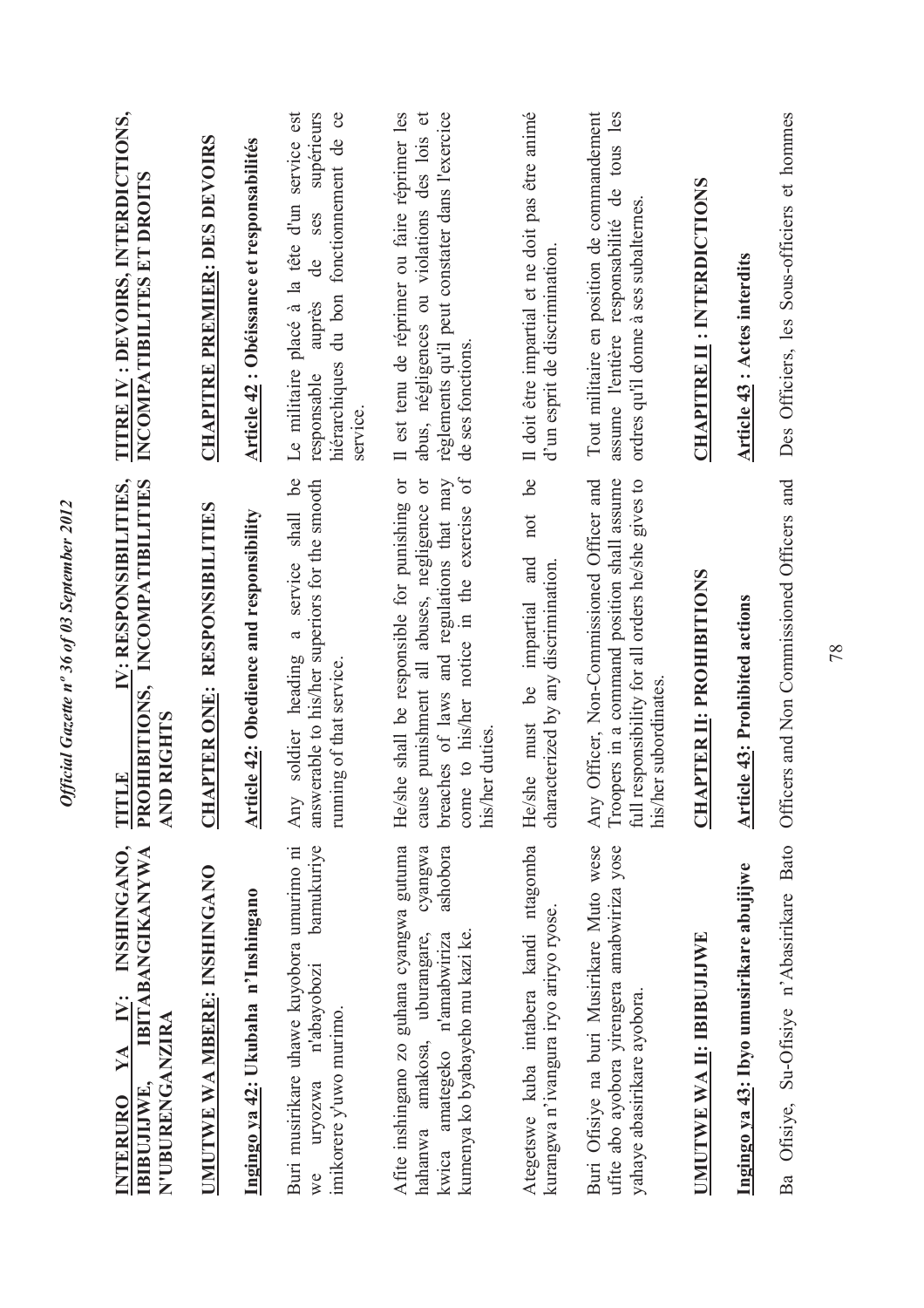|                                                                                   | $\dot{\sigma}$<br>lois, aux institutions ou autorités établies,<br>$\mathbf{a}$<br>1° entreprendre toute activité contraire aux<br>ou toute activité de nature<br>sécurité de<br>République du Rwanda;<br>compromettre la | 2° participer aux grèves ou aux actions<br>destinées à provoquer une grève                              | personne interposée, même en dehors de<br>cadeaux, bonifications ou tout autre<br>l'exercice de ses fonctions, des donations,<br>avantage de nature à comprometre son<br>son<br>3° exiger ou accepter directement ou par<br>autorité morale, son intégrité,<br>objectivité et son impartialité; | 4° tirer profit de son statut militaire afin<br>d'éviter de payer ses dettes ou solliciter<br>un traitement de faveur;                       | 5° s'affilier à des partis politiques ou à toute<br>autre association à caractère politique ou<br>ses<br>publiquement<br>préférences politiques.<br>manifester     |
|-----------------------------------------------------------------------------------|---------------------------------------------------------------------------------------------------------------------------------------------------------------------------------------------------------------------------|---------------------------------------------------------------------------------------------------------|-------------------------------------------------------------------------------------------------------------------------------------------------------------------------------------------------------------------------------------------------------------------------------------------------|----------------------------------------------------------------------------------------------------------------------------------------------|--------------------------------------------------------------------------------------------------------------------------------------------------------------------|
| shall be prohibited from the de troupes sont interdits de:<br>following<br>Troops | which is<br>institutions or authority or any activity<br>intending to jeopardize the security of the<br>established<br>activity<br>the laws,<br>Republic of Rwanda;<br>any<br>contrary to<br>undertaking<br>$\frac{1}{1}$ | participating in strikes or taking part in<br>actions intended to provoke a strike;<br>$\frac{1}{2}$    | $rac{1}{2}$<br>gifts, bonuses or any advantages likely to<br>undermine his/her moral authority,<br>through intermediary, even outside the<br>exercise of his/her functions, donations,<br>demanding or accepting directly<br>integrity, objectivity and impartiality;<br>$\frac{1}{3}$          | taking advantage of his/her military status<br>in order to evade paying his/her debts or<br>to solicit a favored treatment;<br>$\frac{1}{4}$ | being affiliated to political parties or any<br>other association of a political nature or<br>expressing publicly his/her political<br>inclination.<br>5 °         |
| babujijwe:                                                                        | 1° Gukora cyabangamira amategeko, inzego<br>cyose kigamije<br>cyangwa ubuyobozi buriho cyangwa<br>guhungabanya umutekano wa Repubulika<br>igikorwa icyo ari<br>y'u Rwanda;                                                | cyangwa<br>bigamije<br>2° Kujya mu myigaragambyo<br>kugira uruhare mu bikorwa<br>gukora imyigaragambyo; | 3° Kwaka cyangwa kwakira ubwe cyangwa<br>yo yose yashobora gutuma ata icyizere<br>gucisha<br>binyujijwe ku wundi, nubwo byaba ari na<br>nyuma ya kazi, impano, amaronko ayarı<br>cya rubanda, ubudakemwa,<br>mukuri no kutabogama bye;                                                          | 4° Kwitwaza ko ari umusirikare akanga<br>gusaba<br>kwishyura imyenda ye cyangwa<br>ko yakwitabwaho kurusha abandi;                           | 5° Kujya mu mashyaka ya politiki cyangwa<br>mu yandi mashyirahamwe yose afitanye<br>isano na politiki cyangwa kugaragaza mu<br>ruhame ibitekerezo bye bya politiki |

Official Gazette nº 36 of 03 September 2012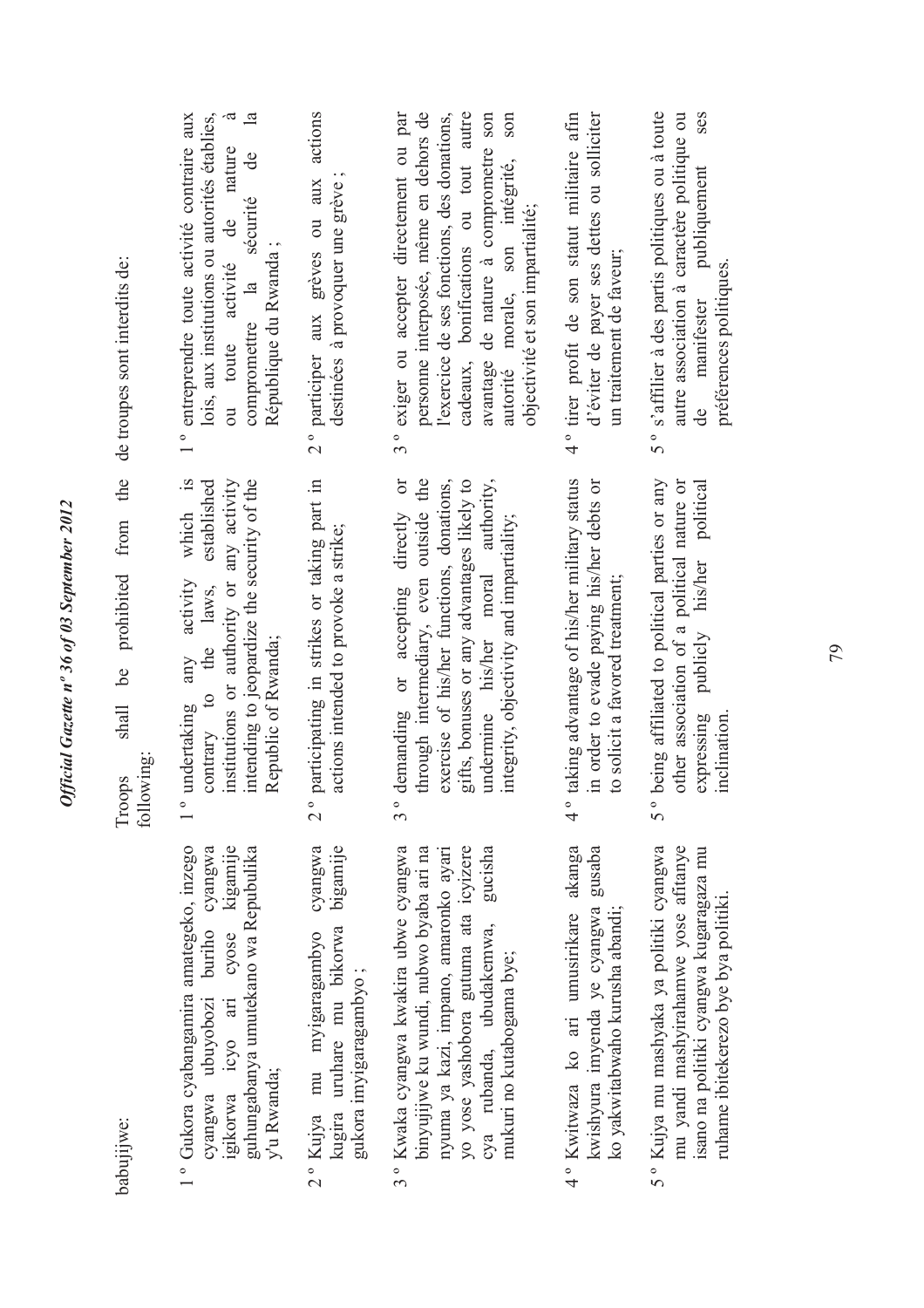| Ë<br>$\mathbb{N} \mathbb{A}$<br><b>IBITABANGIKANYWA</b><br>UMUTWE                                                                     | <b>CHAPTER III: INCOMPATIBILITIES</b>                                                                                                                                             | <b>CHAPITRE III : INCOMPATIBILITÉS</b>                                                                                                                   |
|---------------------------------------------------------------------------------------------------------------------------------------|-----------------------------------------------------------------------------------------------------------------------------------------------------------------------------------|----------------------------------------------------------------------------------------------------------------------------------------------------------|
| Ingingo ya 44: Ibitabangikanywa                                                                                                       | <b>Article 44: Incompatible actions</b>                                                                                                                                           | <b>Article 44: Actions incompatibles</b>                                                                                                                 |
| Bitabangamiye ibiteganyijwe mu ngingo ya 29<br>w'umusirikare<br>ntubangikanwa n'ibi bikurukira:<br>umurimo<br>teka,<br>$y'$ iri       | the following shall be incompatible with the<br>Without prejudice to Article 29 of this Order,<br>military activities:                                                            | Sans préjudice à l'article 29 du présent arrêté,<br>sont incompatibles avec la qualité de militaire:                                                     |
| 1° umurimo wa politiki utorerwa;                                                                                                      | any political mandate;<br>$\circ$                                                                                                                                                 | 1 ° tout mandat politique;                                                                                                                               |
| 2° umwuga wose w'ubucuruzi cyangwa w'<br>inganda;                                                                                     | any commercial or industrial profession;<br>$\frac{1}{2}$                                                                                                                         | $\overline{\mathrm{c}}$<br>commerciale<br>profession<br>industrielle;<br>$2^{\circ}$ toute                                                               |
| mu<br>yigenga<br>cyangwa<br>y'ubucuruzi cyangwa y'inganda<br>bw'imiryango<br>buyobozi<br>3 <sup>°</sup> ukuba mu<br>butegetsi         | any participation in the management or<br>administration of a private company or<br>industrial<br>$\overline{\text{or}}$<br>commercial<br>any other<br>enterprise.<br>$3^{\circ}$ | 3° toute participation à la direction ou à<br>l'administration d'une société ou d'une<br>autre d'une entreprise commerciale ou<br>industrielle.          |
| gace ka 3 k'iyi ngingo<br>guhagararira<br>byigenga.<br>Leta mu bigo<br>ku batumwe<br>mu<br>ntibikurikizwa<br>Za<br>Ibivugwa<br>nyungu | Provisions of the item 3 of this Article shall<br>be applicable to mandates exercised on<br>behalf of the state in private enterprises.<br>not                                    | Les dispositions du point 3 du présent article<br>exercés au nom de l'Etat dans les entreprises<br>n'est toutefois pas applicable aux mandats<br>privées |
| UMUTWE WA IV: UBURENGANZIRA                                                                                                           | <b>CHAPTER IV: RIGHTS</b>                                                                                                                                                         | <b>CHAPITRE IV: DROITS</b>                                                                                                                               |
| Ingingo ya 45: Uburenganzira bwo gusoma<br>dosiye                                                                                     | <b>Article 45: Right to consult personal file</b>                                                                                                                                 | Article 45: Droit de consulter le dossier<br>personnel                                                                                                   |
| cyangwa<br>afite uburenganzira bwo<br>Su-Ofisiye<br>Umusirikare muto<br>Ofisiye,<br>Buri                                              | troops shall have the right to consult his/her<br>Officer, Non Commissoned Officer and<br>Any                                                                                     | Tout Officier, Sous-Officier et Homme de<br>son dossier<br>Troupe a droit de consulter                                                                   |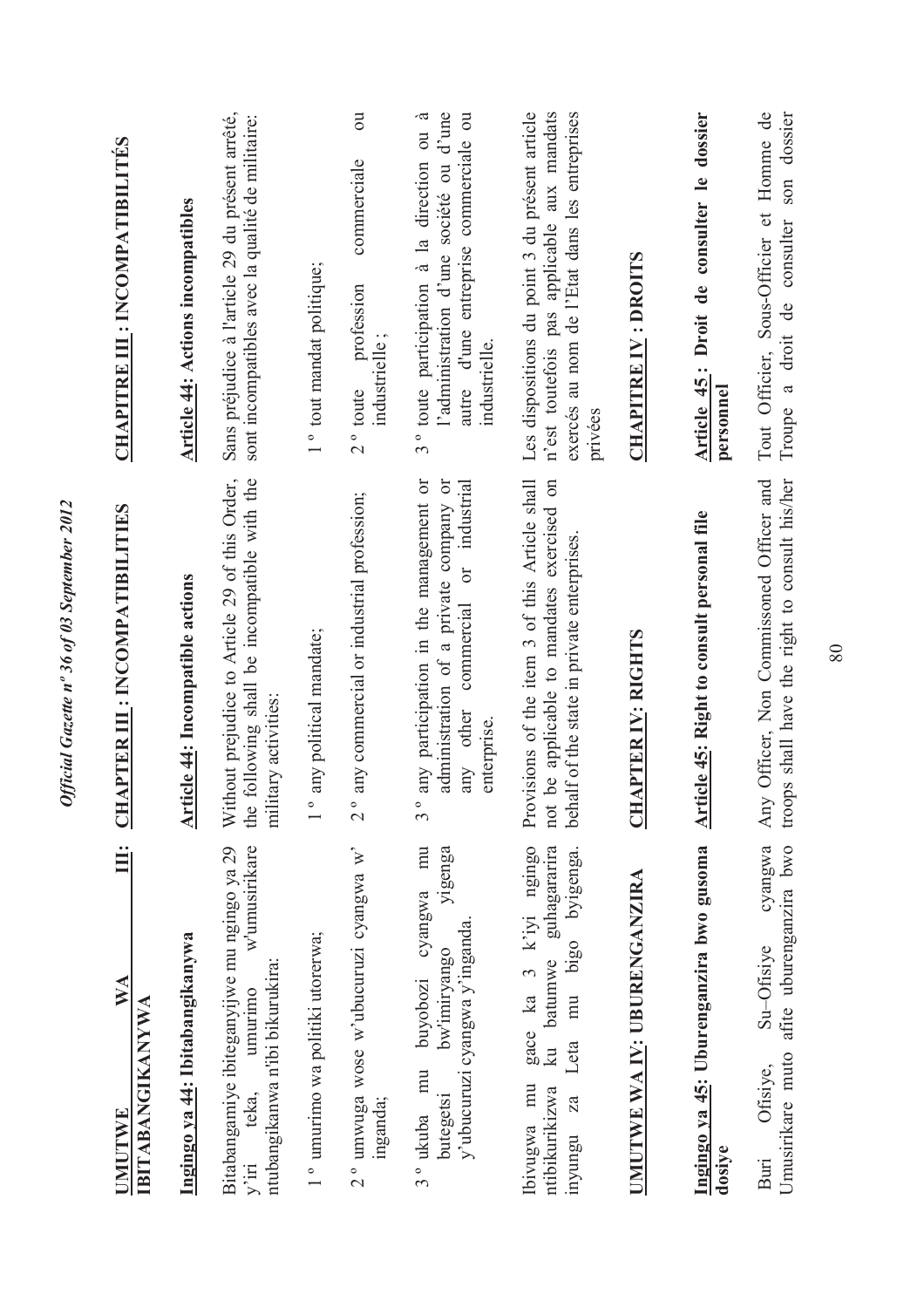| arrêté, mais ne peut en soustraire aucune<br>personnel prévu par l'article 26 du présent<br>pièce. Il peut cependant en prendre copie.                         | Article 46 : Droit de recours            | prise contre lui peut introduire un recours<br>contentieux contre une décison prise en son<br>Un militaire qui s'estime lésé par une décision<br>administratif et éventuellement un recours<br>encontre.           | Le recours administratif est introduit auprès de<br>auprès de tout organe compétent institué à cet<br>l'autorité qui a pris la décision en cause ou<br>effet.                                        | Le recours contentieux est porté auprès de la<br>juridiction ou de la chambre administrative<br>compétente. | Section première : Interruption temporaire<br>CHAPITRE V: INTERRUPTION<br><b>SERVICE MILITAIRE</b><br>5C       |            |
|----------------------------------------------------------------------------------------------------------------------------------------------------------------|------------------------------------------|--------------------------------------------------------------------------------------------------------------------------------------------------------------------------------------------------------------------|------------------------------------------------------------------------------------------------------------------------------------------------------------------------------------------------------|-------------------------------------------------------------------------------------------------------------|----------------------------------------------------------------------------------------------------------------|------------|
| personal file as provided by Article 26 of this<br>Order, but cannot take away any piece of<br>paper from it. However, he/she can take a<br>copy of it.        | <b>Article 46: Right to appeal</b>       | Officers or Non Commissioned Officers and<br>Troops who may not be satisfied by a decision<br>against him/her may make an<br>administrative appeal or initiate a judicial<br>action against that decision<br>taken | administrative appeal shall be made to the<br>authority which took the decision or to his/her<br>immediate superior or any competent organ<br>set up to for that purpose.<br>The                     | The judicial action shall be brought before the<br>competent administrative court or chamber.               | INTERRUPTION<br>tion One: Temporary interruption<br><b>CHAPTER V: INTI</b><br>MILITARY ACTIVITY<br><b>Sect</b> |            |
| gusoma dosiye ye bwite iteganijwe mu ngingo<br>ya 26 y'iri teka, ariko ntashobora gukuramo<br>urupapuro na rumwe. Nyamara, ashobora<br>cyokora kurubonera kopi | Ingingo ya 46: Uburengazira bwo kujurira | Ofisiye cyangwa Umusirikare ubona ko<br>yarenganye ashobora kujuririra mu buyobozi<br>cyangwa mu rukiko rubifitiye ububasha<br>icyemezo cyamufatiwe.                                                               | arirwo rwose rufite ububasha rwashyizweho<br>butegetsi bushyikirizwa<br>wafashe icyemezo kijuririrwa<br>cyangwa umukuriye cyangwa urwego urwo<br>kubera iyo mpamvu.<br>mu<br>umutegetsi<br>Ubujurire | Ubujurire mu rukiko bushyikirizwa Urukiko<br>imanza<br>biburanisha<br>ishami<br>z'ubutegetsi<br>cyangwa     | V: GUHAGARIKA<br>Icyiciro cya mbere: Guhagarika umurimo<br>UMURIMO WA GISIRIKARI<br><b>WA</b><br><b>UMUTWE</b> | igihe gito |

Official Gazette nº 36 of 03 September 2012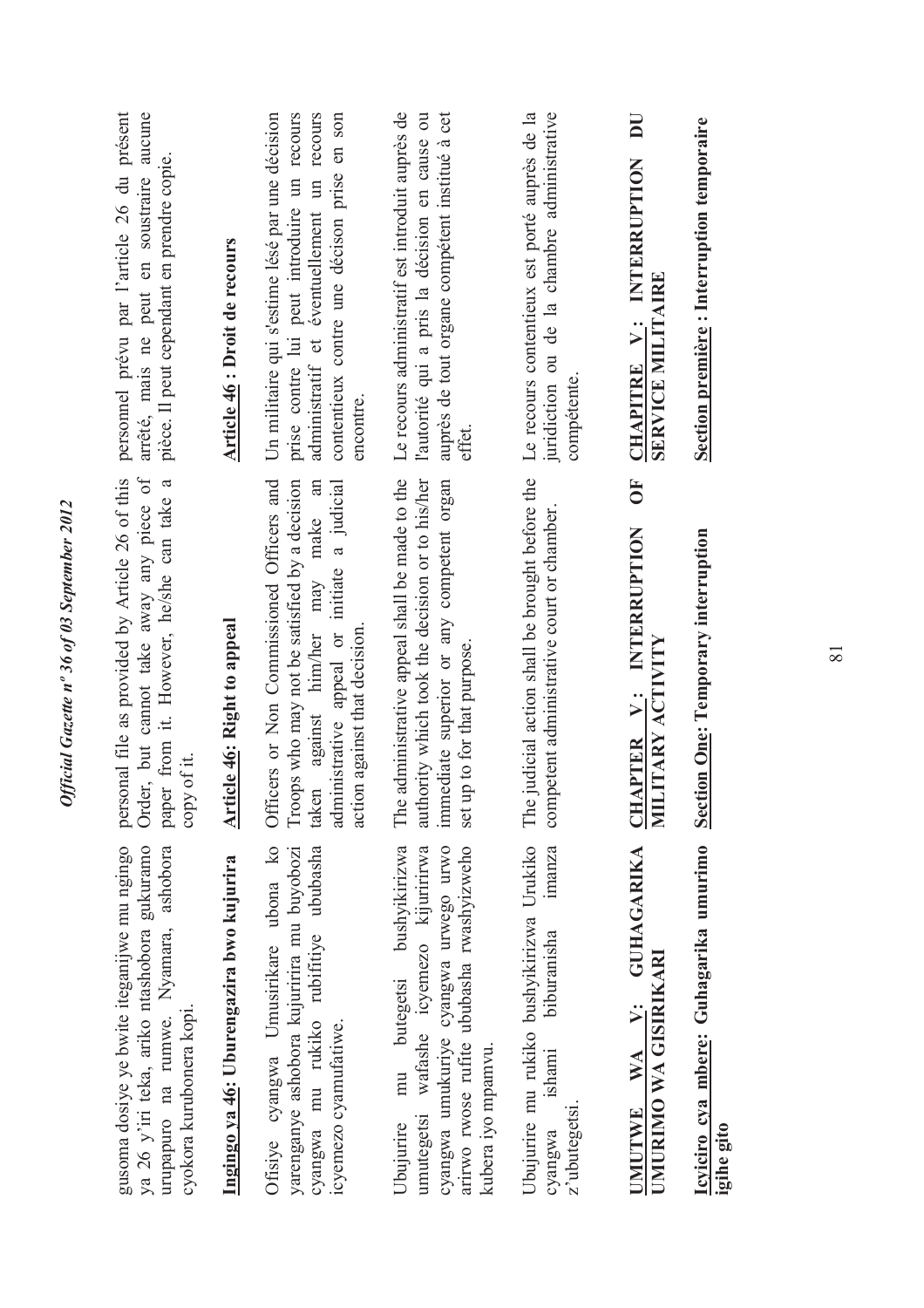| Ingingo ya 47: Uguhagarika umurimo igihe<br>gito                                                                  | Article 47: Interruption of active service                                                                     | <b>Article 47</b> : Interruption d'activité                                                                 |
|-------------------------------------------------------------------------------------------------------------------|----------------------------------------------------------------------------------------------------------------|-------------------------------------------------------------------------------------------------------------|
| kuri imwe muri izi mpamvu<br>Uguhagarika umurimo igihe gito byemerwa<br>hashingiwe<br>zikurikira:                 | Interruption of active service shall be justified<br>any of the following reasons:<br>$\overline{\mathsf{S}}$  | L'interruption d'activité est justifiée par:                                                                |
| 1° ugutizwa;                                                                                                      | secondment;                                                                                                    | 1° détachement;                                                                                             |
| 2° ikiruhuko cy'uburwayi;                                                                                         | sick leave;<br>$\frac{1}{2}$                                                                                   | 2° congé pour maladie;                                                                                      |
| 3° uguhagarikwa ku murimo by'agateganyo.                                                                          | temporary suspension from duty.<br>$\infty$                                                                    | 3° suspension temporelle d'activité.                                                                        |
| Akiciro ka mbere: Ingendo z'ubutumwa<br>bwa Leta                                                                  | <b>Sub-section One: Official mission</b>                                                                       | Sous section première : Mission officielle                                                                  |
| Ingingo ya 48: Amategeko agenga ingendo<br>z'ubutumwa                                                             | official<br>Regulations regarding<br>Article 48:<br>missions                                                   | Article 48 : Textes réglementaires régissant<br>les missions officielles                                    |
| Ingendo z'ubutumwa bwa Leta mu mahanga<br>zigengwa n'Iteka rya Perezida.                                          | Official missions outside the country shall be<br>regulated by a Presidential Order.                           | Les missions officielles à l'extérieur du pays<br>sont réglementées par arrêté présidentiel                 |
| Ingendo z'ubutumwa bwa Leta imbere mu<br>y'Umugaba<br>gihugu zigengwa n'amabwiriza<br>Mukuru w'Ingabo z'u Rwanda. | Chief of<br>Official missions within the country shall be<br>regulated by instructions of the<br>Defence Staff | réglementées par instructions du Chef d'Etat<br>Des missions officielles dans le pays sont<br>Major Général |
| $\overline{\mathbf{z}}$<br>Ibiruhuko n'impushya<br>Akiciro ka 2:<br>gusiba                                        | authorized<br>and<br>Leave<br>$\ddot{\mathbf{q}}$<br>Sub-section<br>absence                                    | abscence<br>$\mathbf{e}$<br>$\mathfrak{e}$<br><b>Repos</b><br>$\frac{1}{2}$<br>Sous section<br>autorisée    |
| Ingingo ya 49: Ikiruhuko cy'umwaka                                                                                | Article 49: Annual leave                                                                                       | <b>Article 49 : Congé annuel</b>                                                                            |
| Ba Ofisiye, ba Su-Ofisiye n'Abasirikare Bato                                                                      | Officers<br>and Non Commissioned<br>Officers                                                                   | Les Officiers, Sous-Officiers et Hommes de                                                                  |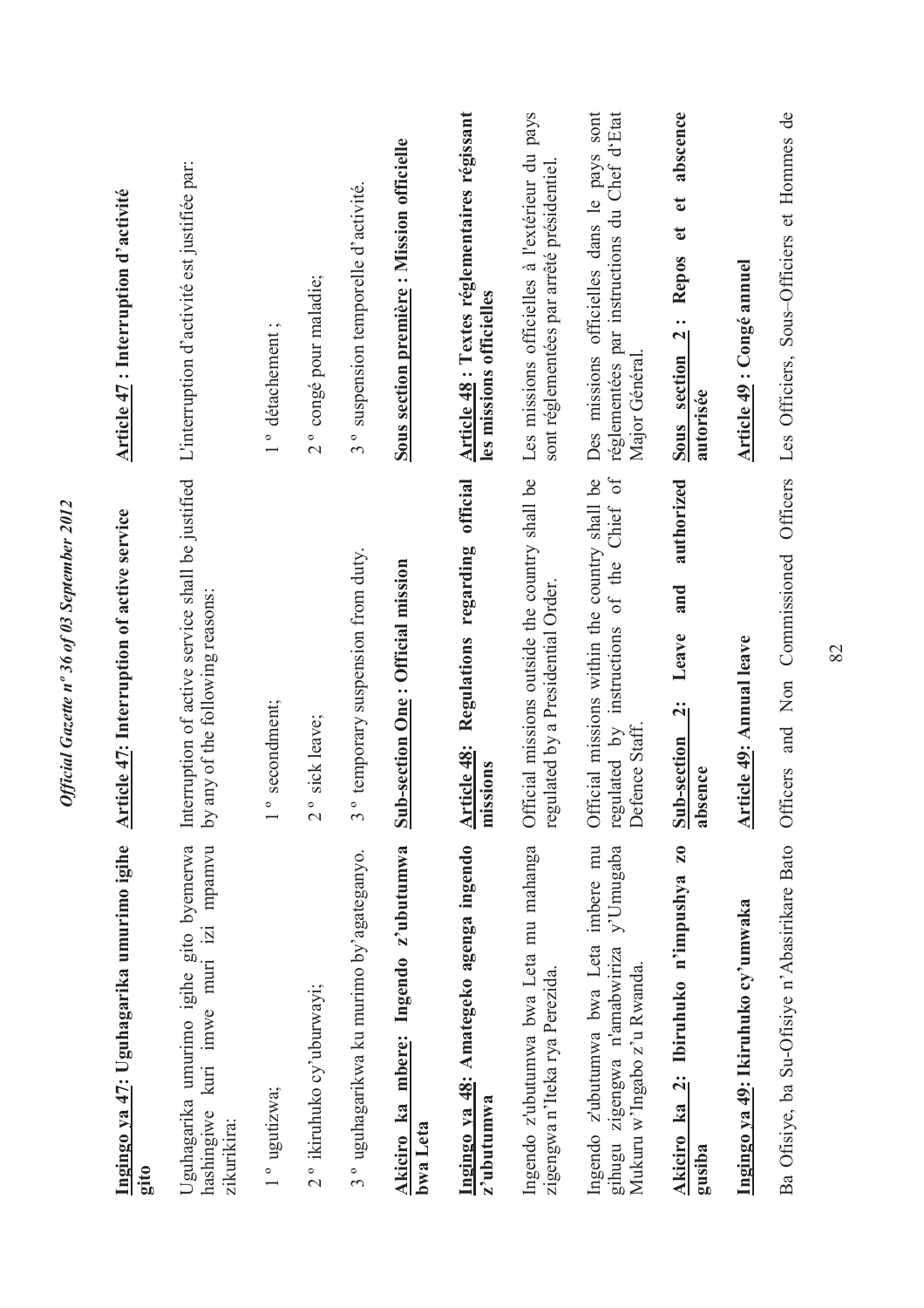| Troupe bénéficient, au cours de chaque année<br>de service d'un congé annuel de trente jours<br>calendriers qui peut être fractionné.                             | Tout militaire qui, pour des raisons de service,<br>ne prend pas son congé annuel le reporte à<br>l'année suivante.                                  | Le militaire qui ne sollicite pas son congé<br>de l'exercice considéré, en<br>annuel au cours<br>perd le bénéfice. | Article 50: Congé de circonstance            | Les Officiers, les Sous-officiers et hommes de<br>de<br>congés<br>des<br>troupes bénéficient<br>circonstance. | La durée et les modalités d'octroie des congés<br>les<br>instructions du Chef d'Etat Major Général<br>circonstance est déterminée par<br>ಕಿ | au<br>Se<br>$\mathbf{d}$ e<br>circonstance est octroyé dès que l'information<br>moment où l'événement qui le justifie<br>produit. En cas de décès, ce congé<br>Le congé de circonstance est octroyé<br>parvient au concerné. |
|-------------------------------------------------------------------------------------------------------------------------------------------------------------------|------------------------------------------------------------------------------------------------------------------------------------------------------|--------------------------------------------------------------------------------------------------------------------|----------------------------------------------|---------------------------------------------------------------------------------------------------------------|---------------------------------------------------------------------------------------------------------------------------------------------|------------------------------------------------------------------------------------------------------------------------------------------------------------------------------------------------------------------------------|
| andTroops shall be entitled to an annual leave<br>of thirty calendar days which may be taken in<br>installments.                                                  | soldier, who, for reasons of service, does<br>have his/her annual leave, shall carry it<br>forward to the following year<br>Any<br>not               | soldier who does not apply for his/her<br>annual leave in the course of the year shall<br>forfeit it.<br>Any       | icle 50: Circumstantial leave<br><u>Arti</u> | and<br>Officers, Non Commissioned Officers<br>Troops shall enjoy circumstantial leave.                        | and modalities of granting<br>circumstantial leave shall be determined by<br>Instructions of the Chief of Defence Staff.<br>duration<br>The | Circumstantial leave shall be granted at the<br>event, the leave shall be granted at the time the<br>time when the event occurs. In case of a death<br>concerned soldier is informed of it.                                  |
| w'akazi,<br>ikurikiranye. Iyo minsi y'ibiruhuko ishobora<br>itatu<br>mirongo<br>mwaka<br>muri buri<br>cy'iminsi<br>gucibwamo imigabane.<br>bemerewe,<br>ikiruhuko | Umusirikare utashoboye kubona ikiruhuko cye<br>n'ikiruhuko cy'umwaka<br>cya buri mwaka kubera impamvu z'akazi,<br>hamwe<br>ukurikiraho.<br>agifatira | Umusirikare kubera impamvu ze bwite utaka<br>aba<br>arimo,<br>cy'umwaka<br>cyc<br>ikiruhuko<br>agitakaje.          | Ingingo ya 50: Ibiruhuko by'lngoboka         | Ba Ofisiye, ba Su-Ofisiye n'Abasirikare Bato<br>bahabwa ibiruhuko by'ingoboka.                                | Igihe ikiruhuko cy'ingoboka kimara n'uburyo<br>n'amabwiriza<br>y'Umugaba Mukuru w'Ingabo.<br>bishyirwaho<br>gitangwa                        | Ikiruhuko cy'ingoboka gitangirwa igihe<br>icyo kiruhuko gitangwa kuva igihe nyirubwite<br>impamvu zacyo zivutse. Mu gihe cy'urupfu<br>amenyeshejwe iyo nkuru.                                                                |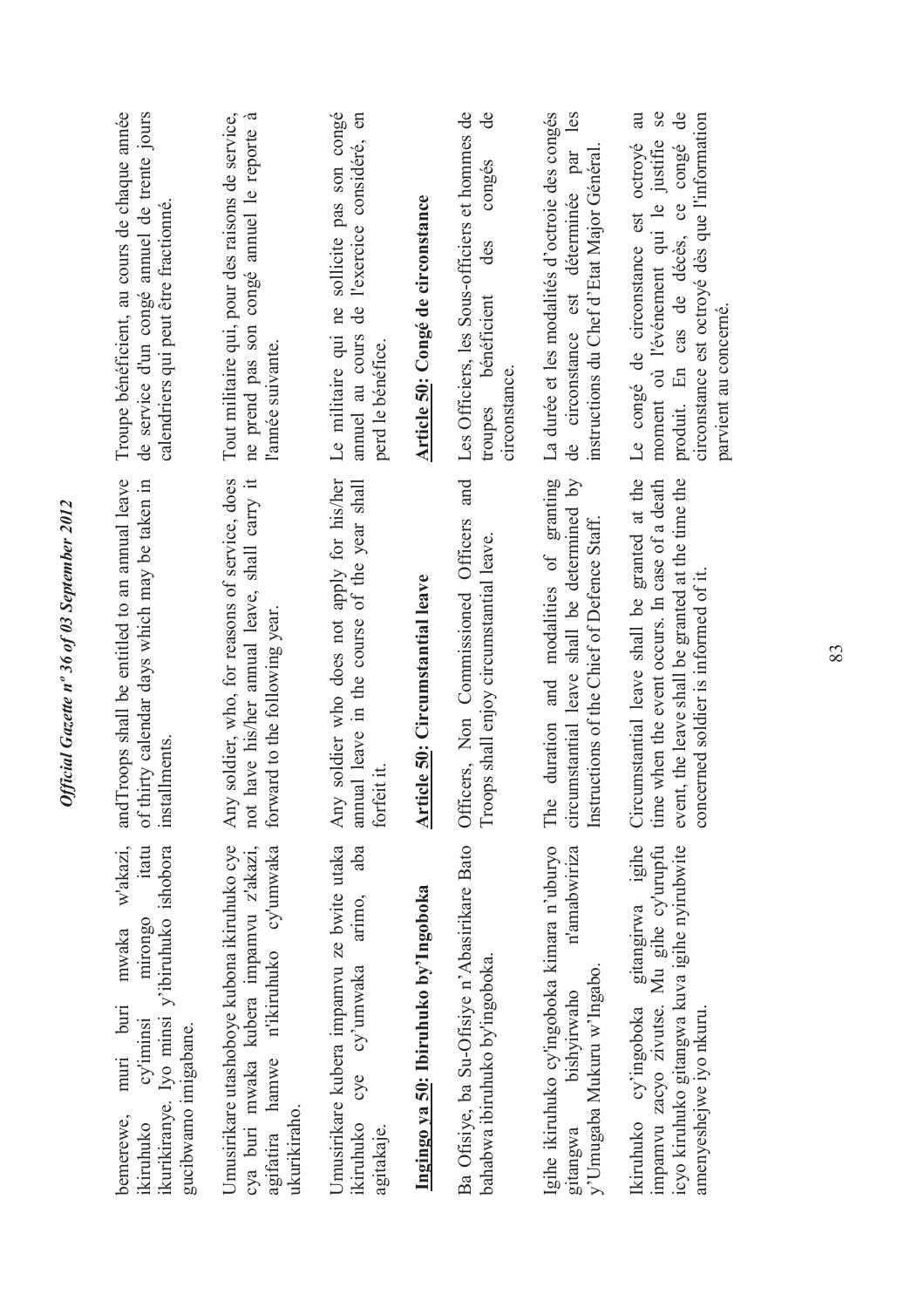| Ingingo ya 51: Ikiruhuko cyo kubyara                                                                                                                                                                                                                                                                                                                         | <b>Article 51: Maternity leave</b>                                                                                                                                                                                                                                                                                                                                                                                   | Article 51 : Congé de maternité                                                                                                                                                                                                                                                                                                                                                        |
|--------------------------------------------------------------------------------------------------------------------------------------------------------------------------------------------------------------------------------------------------------------------------------------------------------------------------------------------------------------|----------------------------------------------------------------------------------------------------------------------------------------------------------------------------------------------------------------------------------------------------------------------------------------------------------------------------------------------------------------------------------------------------------------------|----------------------------------------------------------------------------------------------------------------------------------------------------------------------------------------------------------------------------------------------------------------------------------------------------------------------------------------------------------------------------------------|
| Umusirikare w'umugore afite uburenganzira<br>bw'ikiruhuko cyo kubyara kingana n'iminsi<br>mirongo icyenda (90) ikurikiranye nyuma yo<br>kubvara.                                                                                                                                                                                                             | female soldier shall be entitled to a<br>maternity leave of ninety (90) days after her<br>delivery.<br>Any                                                                                                                                                                                                                                                                                                           | Toute femme militaire a droit au congé de<br>$\dot{a}$<br>Jours<br>maternité de quatre vingt (90)<br>l'occasion de son accouchement                                                                                                                                                                                                                                                    |
| Ariko kandi, mu gihe kitari hejuru y'iminsi<br>mirongo itatu (30) isigaye ngo nyirubwite<br>abyare, ashobora gutangirira icyo kiruhuko<br>igihe icyo aricyo cyose.                                                                                                                                                                                           | However, she may start her leave at any time<br>within thirty (30) days before delivery.                                                                                                                                                                                                                                                                                                                             | tout moment à partir de trente (30) jours avant<br>Toutefois, elle peut commencer son congé à<br>l'accouchement.                                                                                                                                                                                                                                                                       |
| Ingingo ya 52: Ikiruhuko cy'uburwayi                                                                                                                                                                                                                                                                                                                         | <b>Article 52: Sick leave</b>                                                                                                                                                                                                                                                                                                                                                                                        | Article 52 : Congé de maladie                                                                                                                                                                                                                                                                                                                                                          |
| Ba Ofisiye, ba Su-Ofisiye n'Abasirikare Bato<br>muganga wa Leta cyangwa undi wemewe<br>bugaragajwe n'icyemezo gitanzwe na<br>nayo. Iyo icyo gihe kirangiye umusirikare<br>bahabwa ikiruhuko cy'amezi cumi n'umunani<br>(18) bitewe n'uburwayi cyangwa ubumuga<br>atarashobora gusubira ku murimo, ahagarikwa<br>ku kazi hakurikijwe ingingo ya 61 y'iri teka | Government Doctor. Where, at the end of this<br>period, the person is unable to resume his/her<br>Officers, Non Commissioned Officers and<br>medical certificate issued by a<br>duties, he/she shall be placed under<br>is shall be entitled to a leave of eighteen<br>suspension of activity, in conformity with<br>(18) months for sickness or disability, justified<br>Article 61 of this Order.<br>by a<br>Troop | Les Officiers, les Sous-officiers et hommes de<br>mois suite à une maladie ou infirmité justifiée<br>par un certificat délivré par un médecin du<br>n'est pas en état de reprendre le service, il est<br>placé en suspension, conformément à l'article<br>troupes bénéficient d'un congé de dix-huit (18)<br>Gouvernement. Si, à l'issue de cette période, il<br>61 du présent arrêté. |
| Ingingo ya 53: Impushya zo gusiba zemewe                                                                                                                                                                                                                                                                                                                     | Authorized absence<br>Article 53:                                                                                                                                                                                                                                                                                                                                                                                    | Article 53: Absence exceptionnelle autorisée                                                                                                                                                                                                                                                                                                                                           |
| Impushya zo gusiba zitavanwa ku kiruhuko<br>cy'umwaka zishobora guhabwa ba Ofisiye<br>n'Abasirikare Bato ku buryo bw'umwihariko,<br>n'amabwiririza<br>kubera impamvu zigaragara kandi zumvikana.<br>y'Umugaba Mukuru w'Ingabo<br>Izo mpushya zigengwa                                                                                                        | absences shall be regulated by the Chief of<br>Troops for duly justified reasons. Authorized<br>Authorized absence that is not deducted from<br>to Officers, Non Commissioned Officers and<br>the annual leave may be exceptionally granted<br>Defence Staff.                                                                                                                                                        | Tout Officier, Sous-officier et homme de<br>troupes peut exceptionnellement être accordé<br>une absence autorisée qui n'est pas déduite du<br>congé annuel pour des raisons dûment<br>justifiées. Ces absences exceptionnelles sont<br>réglementées par le Chef d'Etat Major<br>Général                                                                                                |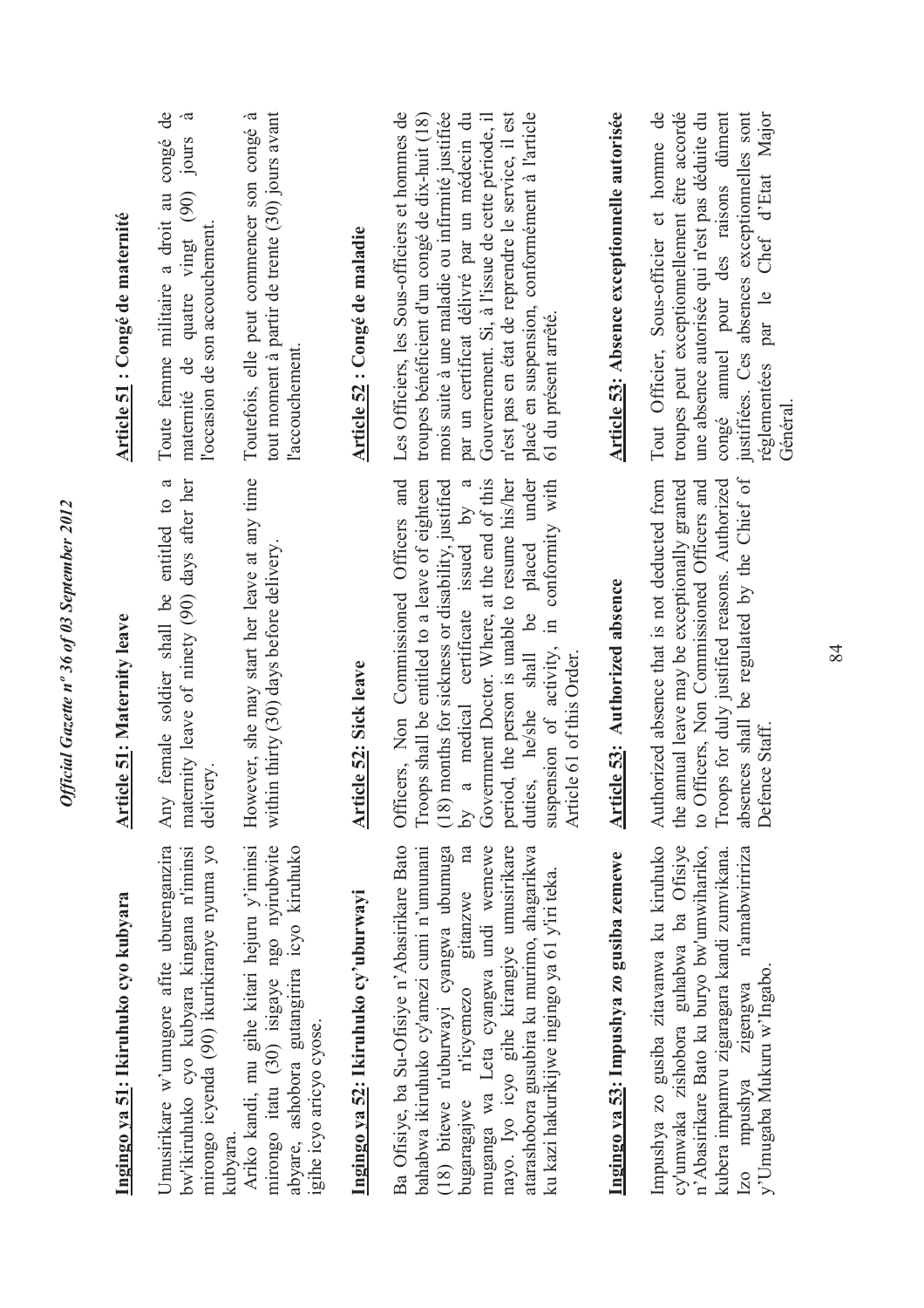| Ingingo ya 54: Guhuriza hamwe ibiruhuko                                                                                                                                                                                                     | <b>Article 54: Consolidation of leaves</b>                                                                                                                                                                                                                                            | Article 54: Cumul de congés                                                                                                                                                                                                                                                              |
|---------------------------------------------------------------------------------------------------------------------------------------------------------------------------------------------------------------------------------------------|---------------------------------------------------------------------------------------------------------------------------------------------------------------------------------------------------------------------------------------------------------------------------------------|------------------------------------------------------------------------------------------------------------------------------------------------------------------------------------------------------------------------------------------------------------------------------------------|
| Ikiruhuko cya buri mwaka, ikiruhuko cyo<br>kubyara n'ikiruhuko cy'ingoboka bishobora<br>gutangirwa rimwe.Ikiruhuko cya buri mwaka<br>n'ikiruhuko cy'uburwayi nabyo bishobora<br>gutangirwa rimwe.                                           | Annual, maternity and circumstantial leave<br>be consolidated. Similarly annual and<br>sick leave may be consolidated.<br>may                                                                                                                                                         | đ<br>$\mathsf{D}$ e<br>maladie et annuel<br>maternité<br>cumulés.<br>être<br>de<br>$\mathbf{d}$ e<br>peuvent<br>annuaire,<br>même, les congés<br>peuvent être cumulés.<br>circonstanciel<br>Le congé                                                                                     |
| Ingingo ya 55: Uburenganzira bwo gutanga<br>impushya                                                                                                                                                                                        | <b>Article 55: Right to issue authorisation</b>                                                                                                                                                                                                                                       | <b>Article 55: Autorisation</b>                                                                                                                                                                                                                                                          |
| gusiba hamwe n'ibiruhuko<br>bitangwa n'abategetsi ba gisirikare bagenwa<br>n'Umugaba Mukuru w'Ingabo.<br><b>ZO</b><br>Impushya                                                                                                              | Authorized absence and leave shall be granted<br>by the military authorities determined by the<br>Chief of Defence Staff.                                                                                                                                                             | par les autorités militaires déterminées par le<br>Les absences et congés autorisés sont accordés<br>Chef d'Etat Major Général                                                                                                                                                           |
| Akiciro ka 3: Amahugurwa                                                                                                                                                                                                                    | <b>Sub-section 3: Courses</b>                                                                                                                                                                                                                                                         | Sous section 3 : Stages de perfectionnement                                                                                                                                                                                                                                              |
| Ingingo ya 57: Ibyiciro                                                                                                                                                                                                                     | <b>Article 57: Categories</b>                                                                                                                                                                                                                                                         | <b>Article 57: Catégories</b>                                                                                                                                                                                                                                                            |
| byiciro bibiri:<br>n'inyigisho<br>gisirikare<br>mu<br>ίË<br>ya<br>Amahugurwa<br>amahugurwa<br>zisanzwe                                                                                                                                      | Courses shall fall into two categories: military<br>courses and formal education                                                                                                                                                                                                      | catégories : stages de formation militaire et<br>Les stages de perfectionnement sont de deux<br>l'enseignement scolaire et académique                                                                                                                                                    |
| Ingingo ya 58: Amahugurwa ya gisirikare                                                                                                                                                                                                     | Article 58: Military course                                                                                                                                                                                                                                                           | <b>Article 58: Stages de formation militaires</b>                                                                                                                                                                                                                                        |
| igihe<br>kugirango ahabwe amahugurwa ya gisirikare<br>mu gihe runaka, bimwongerera ubumenyi bwo<br>kumufasha kurushaho gutunganya imirimo<br>akazi<br>umusirikare ahagarika by'agateganyo<br>gisirikare ni<br>ya<br>Amahugurwa<br>ashinzwe. | Military courses shall mean a situation where<br>to undertake military studies, on full time<br>basis, allowing him/her to acquire new<br>principles and techniques meant to improve<br>a soldier interrupts temporarily duties in order<br>knowledge and<br>his/her military skills, | atin<br>Les stages de formation militaires signifient<br>à temps plein, des études<br>militaires qui lui permettent d'acquérir des<br>une situation où un militaire doit interrompre<br>techniques et principes nouveaux censés<br>fonctions<br>Ses<br>temporairement<br>d'entreprendre, |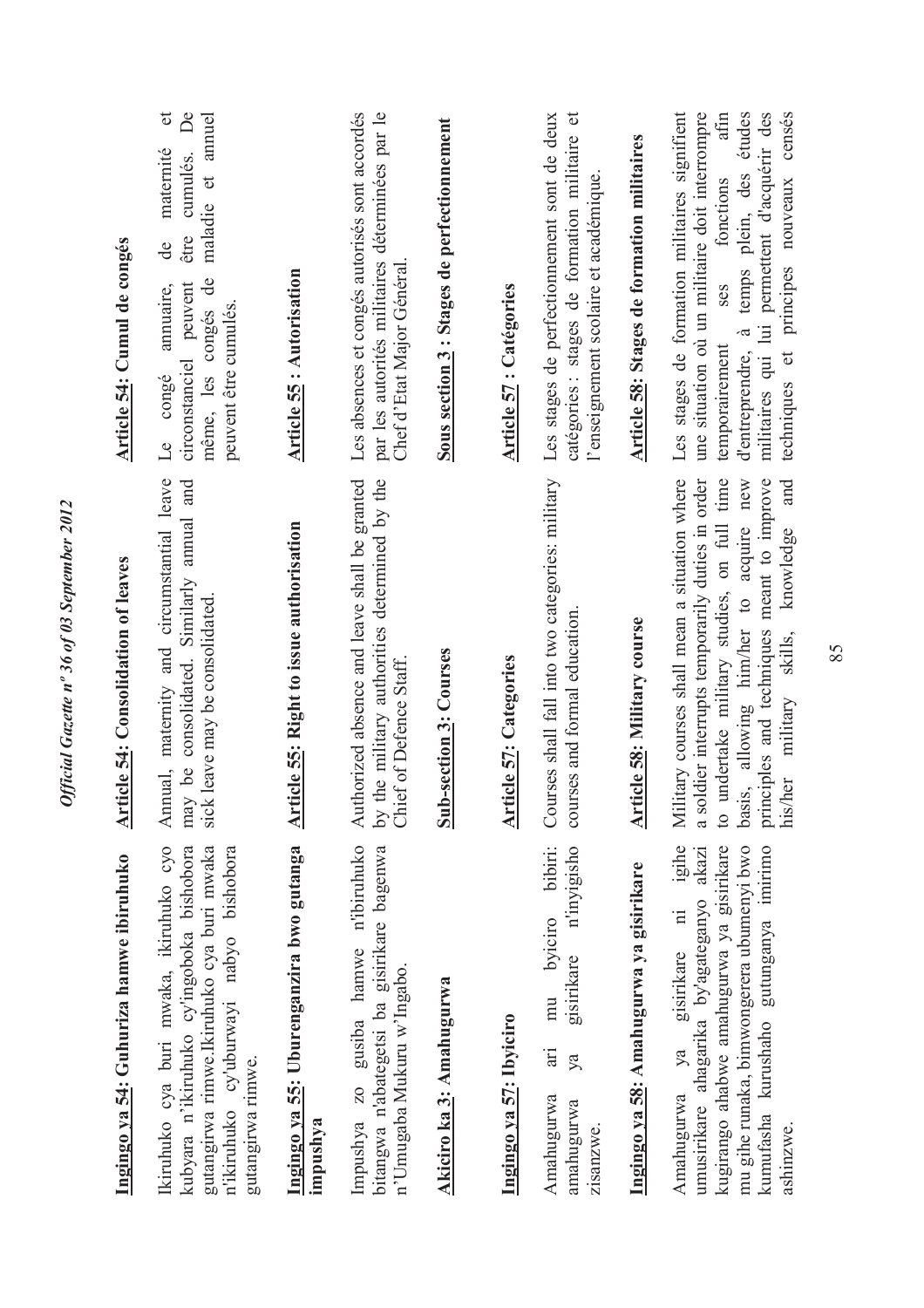| d'améliorer ses qualifications, connaissance et<br>savoir-faire militaires. | Les stages de formation militaires peuvent être<br>organisés par le Gouvernement Rwandais ou<br>militaires sont décidés par le Ministre ayant<br>conformément à un accord passé entre les<br>deux parties. Les stages de formation<br>les forces de défense dans ses attributions sur<br>par un pays ou établissement étrangers,<br>proposition du Chef d'Etat Major Général. | $\bullet$<br>scolaire<br>Enseignement<br>Article 59:<br>universitaire | L'Enseignement scolaire et universitaire est<br>encouragé au sein des Forces Rwandaises de<br>Défense afin de renforcer les capacités<br>institutionnelles et individuelles | ont<br>Sous-officiers et hommes de troupes est<br>Même si l'auto-développement des Officiers,<br>encouragé, les besoins de l'institution<br>toujours la priorité.                        | universitaire sont déterminées par le Ministre<br>Des modalités pour l'enseignement scolaire et<br><b>Ses</b><br>dans<br>ayant les forces de défense<br>attributions |
|-----------------------------------------------------------------------------|-------------------------------------------------------------------------------------------------------------------------------------------------------------------------------------------------------------------------------------------------------------------------------------------------------------------------------------------------------------------------------|-----------------------------------------------------------------------|-----------------------------------------------------------------------------------------------------------------------------------------------------------------------------|------------------------------------------------------------------------------------------------------------------------------------------------------------------------------------------|----------------------------------------------------------------------------------------------------------------------------------------------------------------------|
| performance.                                                                | Military courses may be organized by the<br>charge of defence forces upon proposal by the<br>Government of Rwanda or by a foreign<br>country or institution in accordance with an<br>agreement between the two parties. Military<br>courses shall be decided by the Minister in<br>Chief of Defence Staff.                                                                    | <b>Article 59: Formal education</b>                                   | Formal education shall be promoted within the<br>Rwanda Defence Forces in order to strengthen<br>both institutional and individual capabilities.                            | Institutional needs shall always take priority,<br>while self-development of Officers, Non<br>Commissioned Officers and Troops shall be<br>encouraged                                    | Modalities for undergoing formal education<br>shall be determined by the Minister in charge<br>of defence forces.                                                    |
|                                                                             | Amahugurwa ya gisirikare ashobora gutangwa<br>Amahugurwa yemezwa na Minisitiri ufite<br>ingabo z'lgihugu mu nshingano ze bisabwe<br>na guverinoma y'u Rwanda, igihugu cyangwa<br>ikigo cy'amahanga hakurikijwe amasezerano<br>y'ubutwererane ari hagati y'impande zombi.<br>n'Umugaba Mukuru w'Ingabo.                                                                        | Article 59: Inyigisho zisanzwe                                        | Inyigisho zisanzwe mu Ngabo z'u Rwanda<br>zigomba gushyigikirwa mu rwego rwo guteza<br>imbere ubushobozi bw'Ingabo muri rusange<br>n'ubw'umusirikare ku giti cye.           | Ubumenyi bukenewe mu Ngabo z'u Rwanda<br>nibwo bwitabwaho mbere hatirengagijwe<br>Su-Ofisiye<br>ariko no kuzamura ubumenyi bwagirira<br>ba<br>akamaro Ba Ofisiye,<br>n'Abasirikare Bato. | Uburyo inyigisho zisanzwe zikurikiranwa<br>bugenwa na Minisitiri ufite ingabo z'Igihugu<br>mu nshingano ze.                                                          |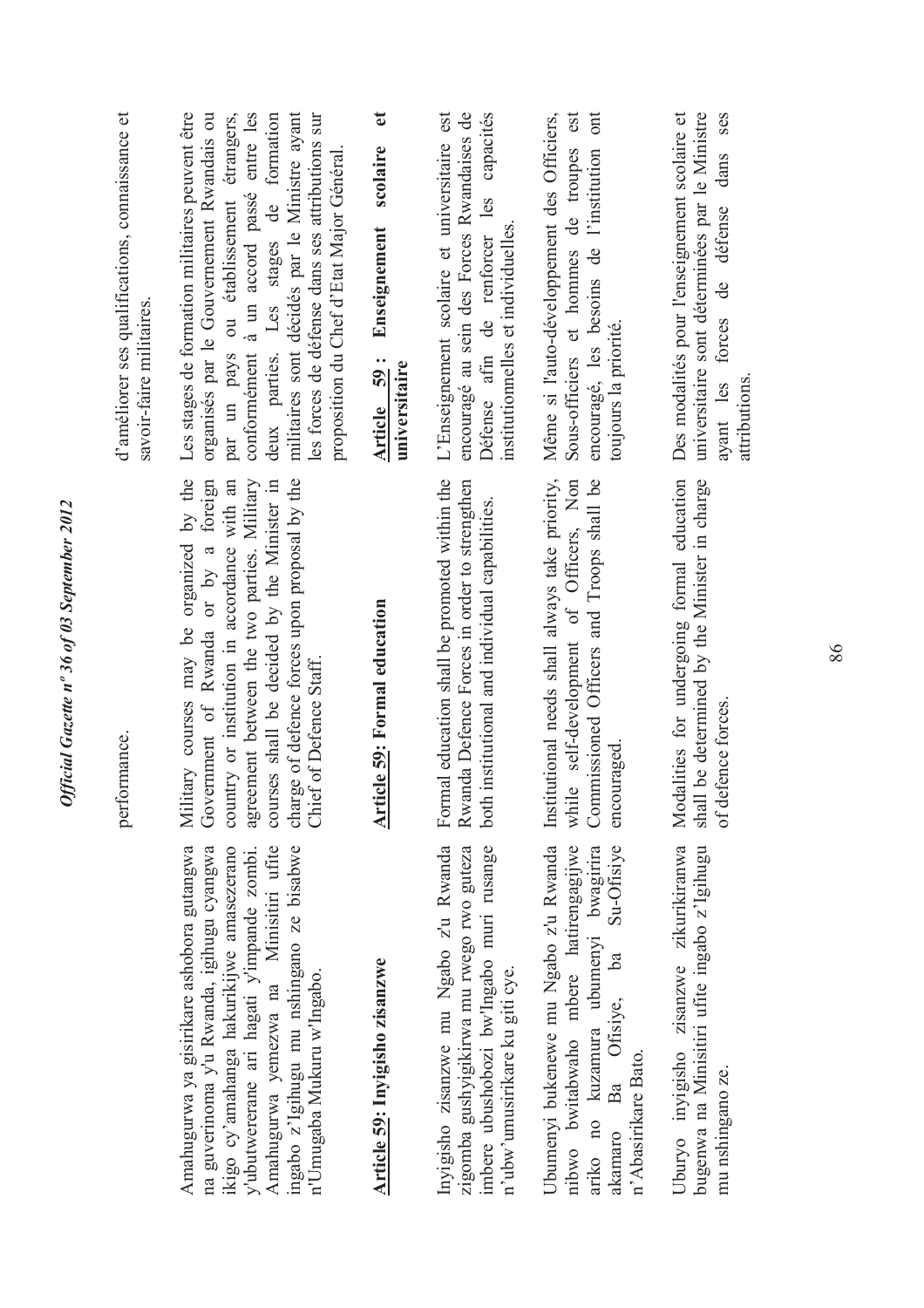| Article 60 : Droits des militaires en stage<br>Article 60: Rights of soldiers undergoing      | Tout militaire en formation conserve ses droits<br>à l'avancement de grade, de traitement et de<br>catégorie ainsi qu'à l'ancienneté de grade.<br>maintain his/her rights as far as salary,<br>soldier while attending a course shall<br>advancement and seniority are concerned. | Sous-section 5 : Suspension d'activité pour<br>cause de maladie<br>Sub-section 4: Suspension of activity of | cette<br>Article 61 : La suspension d'activité pour<br>cause de maladie et la durée de<br>suspension<br>$\mathfrak{h}$<br>activity due to sickness and the duration of<br>suspension<br>Temporary | La suspension d'activité pour cause de<br>du service pendant une période excédant dix-<br>huit (18) mois suite à une maladie ou à une<br>maladie signifie une situation où un Officier,<br>Sous-officier ou homme de troupe est absent<br>invalidité confirmée par un médecin du<br>Gouvernement.<br>Officer or Trooper is placed for the duration of<br>absence exceeding eighteen (18) months due<br>Temporary Suspension of activity means the<br>period when any officer, Non-Commissioned<br>medical certificate issued by a Government<br>to any sickness or infirmity justified by a | La durée d'une telle suspension d'activité ne<br>peut excéder dix-huit (18) mois.<br>duration of temporary suspension of<br>activity due to sickness shall not exceed |
|-----------------------------------------------------------------------------------------------|-----------------------------------------------------------------------------------------------------------------------------------------------------------------------------------------------------------------------------------------------------------------------------------|-------------------------------------------------------------------------------------------------------------|---------------------------------------------------------------------------------------------------------------------------------------------------------------------------------------------------|---------------------------------------------------------------------------------------------------------------------------------------------------------------------------------------------------------------------------------------------------------------------------------------------------------------------------------------------------------------------------------------------------------------------------------------------------------------------------------------------------------------------------------------------------------------------------------------------|-----------------------------------------------------------------------------------------------------------------------------------------------------------------------|
| 'ses<br>cour                                                                                  | Any                                                                                                                                                                                                                                                                               | activity due to sickness                                                                                    | the suspension<br>Article 61:                                                                                                                                                                     | doctor.                                                                                                                                                                                                                                                                                                                                                                                                                                                                                                                                                                                     | eighteen (18) months.<br>The                                                                                                                                          |
| $\overline{\mathbf{z}}$<br>abari<br>Ibigenerwa<br>$\ddot{\bullet}$<br>Ingingo ya<br>mahugurwa | agumana uburenganzira bwe bwose ku<br>bijyanye n'umushahara, kuzamurwa mu ntera<br>Umusirikare wese ukurikirana amahugurwa<br>n'uburambe mu kazi.                                                                                                                                 | umurimo<br>impamvu<br>4: Guhagarika<br>kubera<br>Akiciro ka ka<br>by'agateganyo<br>z'uburwayi               | umurimo<br>impamvu<br>Uguharika<br>kubera<br>z'uburwayi n'Igihe bimara<br>$\ddot{5}$<br>by'agateganyo<br>Ingingo ya                                                                               | Jguharika umurimo by'agateganyo ni igihe<br>umu ofisiye, Su-ofisiye cyangwa Umusirikare<br>ubumuga bwemejwe n'umuganga wemewe<br>cumi n'umunani bitewe n'uburwayi cyangwa<br>muto yabuze ku kazi mu gihe kirenze amezi<br>n'amategeko.                                                                                                                                                                                                                                                                                                                                                      | Uguharika umurimo by'agateganyo ntibirenga<br>amezi cumi n'umunani (18).                                                                                              |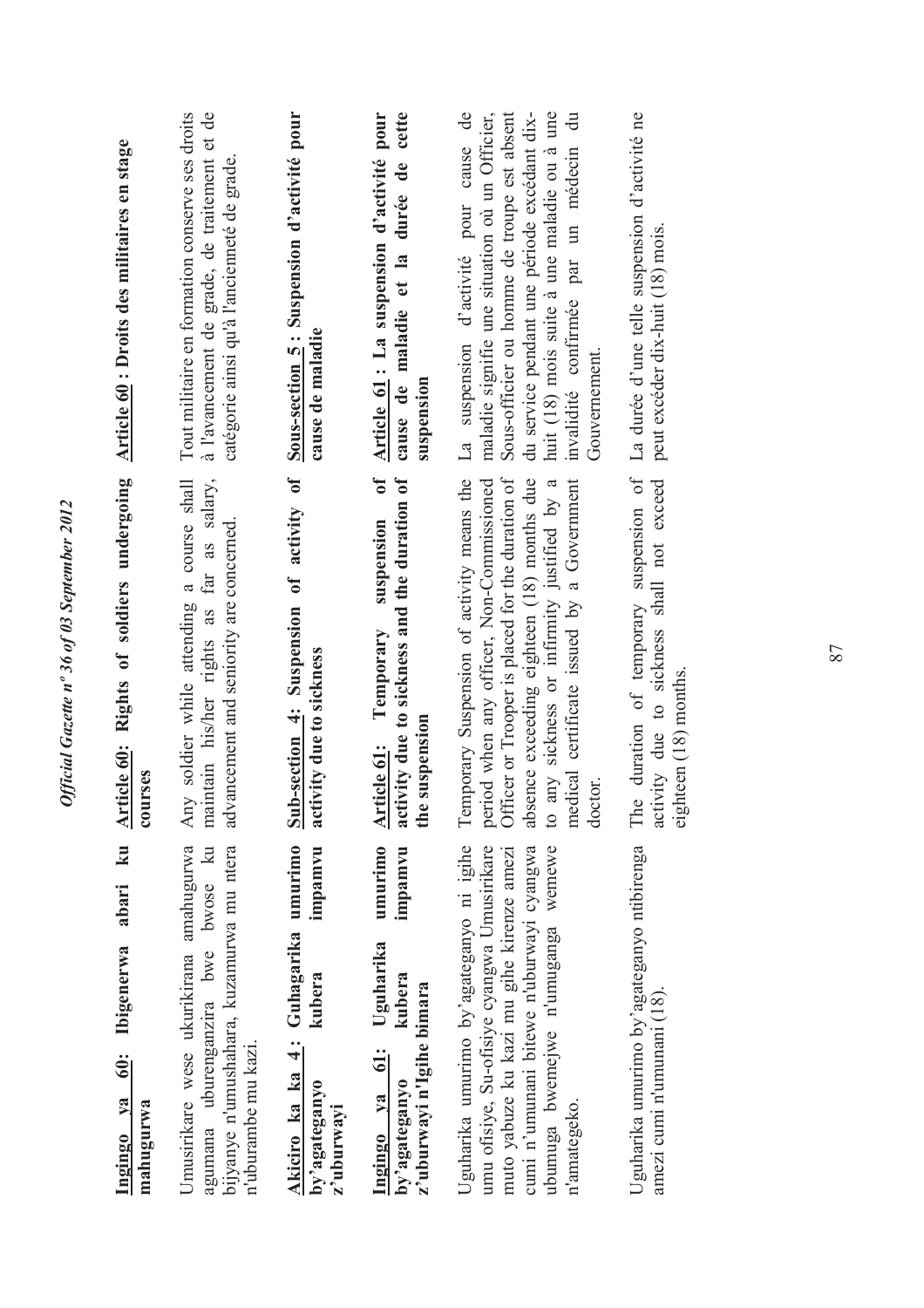| Ingingo ya 63: Kurangira ku ihagarika Article 63:<br>Ingingo 64: Umutegetsi ufite ububasha bwo<br>wahagaritswe<br>cyangwa<br>Uburenganzira<br>Iyo uguharika umurimo by'agateganyo<br>umurimo<br>by'agateganyo aba afite uburenganzira ku<br>abarirwamo, ku mushahara n'uburambe ku<br>birangiye, ofisiye, Su-ofisiye cyangwa<br>umusirikare muto agaruka mu kazi iyo yakize<br>gisirikare<br>bijyanye n'izamurwa mu ntera n'urwego<br>hakurikijwe ibiteganywa n'ingingo ya 89 y'iri<br>cyangwa agasezererwa mu<br>Umu ofisiye, umu su-ofisiye<br>umusirikare muto wahagaritse<br>by'agateganyo kubera uburwayi<br>ry'umurimo by'agateganyo<br><u>62:</u><br>bw'umusirikari<br>$1$ | When temporary suspension of activity<br>discharged in conformity with Article 89 of<br>Article 62: Rights of soldier in temporary<br>Troop under temporary suspension of activity<br>terminates, the Officer or Non-Commissioned<br>for<br>Officer, Non-Commissioned Officer or<br>be entitled to advancement as regards<br>as<br>into activity after he/she has fully recovered or<br>Officer and Troops shall either be reintegrated<br>promotion in rank and class as well<br>suspension due to sickness<br>remuneration and seniority<br>suspension of activity<br>Order.<br>Any<br>shall<br>this | en<br>$\mathbf{d}\mathbf{e}$<br>Tout Officier, Sous-officier ou homme de<br>A la fin de la suspension d'activité pour cause<br>l'avancement en ce qui concerne la promotion<br>en grade, ainsi qu'à la rémunération et à<br>de maladie, l'Officier, le Sous-officier ou<br>entièrement récupéré est réintégré en activité<br>pour<br>troupes en suspension d'activité a droit à<br>où il est réformé conformément aux<br>troupes sorti de l'hôpital<br>Termination of temporary Article 63 : Fin de la suspension d'activité<br>dispositions de l'article 89 du présent arrêté.<br>d'un militaire<br>temporaire pour cause<br>Article 64: Autorité compétente<br>Article 62: Droits<br>homme de<br>l'ancienneté.<br>suspension<br>maladie |
|-----------------------------------------------------------------------------------------------------------------------------------------------------------------------------------------------------------------------------------------------------------------------------------------------------------------------------------------------------------------------------------------------------------------------------------------------------------------------------------------------------------------------------------------------------------------------------------------------------------------------------------------------------------------------------------|--------------------------------------------------------------------------------------------------------------------------------------------------------------------------------------------------------------------------------------------------------------------------------------------------------------------------------------------------------------------------------------------------------------------------------------------------------------------------------------------------------------------------------------------------------------------------------------------------------|-------------------------------------------------------------------------------------------------------------------------------------------------------------------------------------------------------------------------------------------------------------------------------------------------------------------------------------------------------------------------------------------------------------------------------------------------------------------------------------------------------------------------------------------------------------------------------------------------------------------------------------------------------------------------------------------------------------------------------------------|
| guharika by'agateganyo ku murimo kubera                                                                                                                                                                                                                                                                                                                                                                                                                                                                                                                                                                                                                                           | deciding temporary suspension of activity<br>authority<br>Article 64: Competent<br>for sickness                                                                                                                                                                                                                                                                                                                                                                                                                                                                                                        | décider la suspension d'activité pour cause<br>de maladie                                                                                                                                                                                                                                                                                                                                                                                                                                                                                                                                                                                                                                                                                 |
| Uguharika umurimo by'agateganyo bitangwa<br>na Minisitiri ufite ingabo z'Igihugu mu<br>nshingano ze bisabwe n'Umugaba Mukuru                                                                                                                                                                                                                                                                                                                                                                                                                                                                                                                                                      | Temporary suspension of activity shall be<br>decided by the Minister in charge of defence<br>forces on proposal by the Chief of Defence<br>Staff.                                                                                                                                                                                                                                                                                                                                                                                                                                                      | La suspension d'activité pour cause de<br>forces de défense dans ses attributions sur<br>recommandation du Chef d'Etat Major<br>maladie est octroyée par le Ministre ayant les<br>Général                                                                                                                                                                                                                                                                                                                                                                                                                                                                                                                                                 |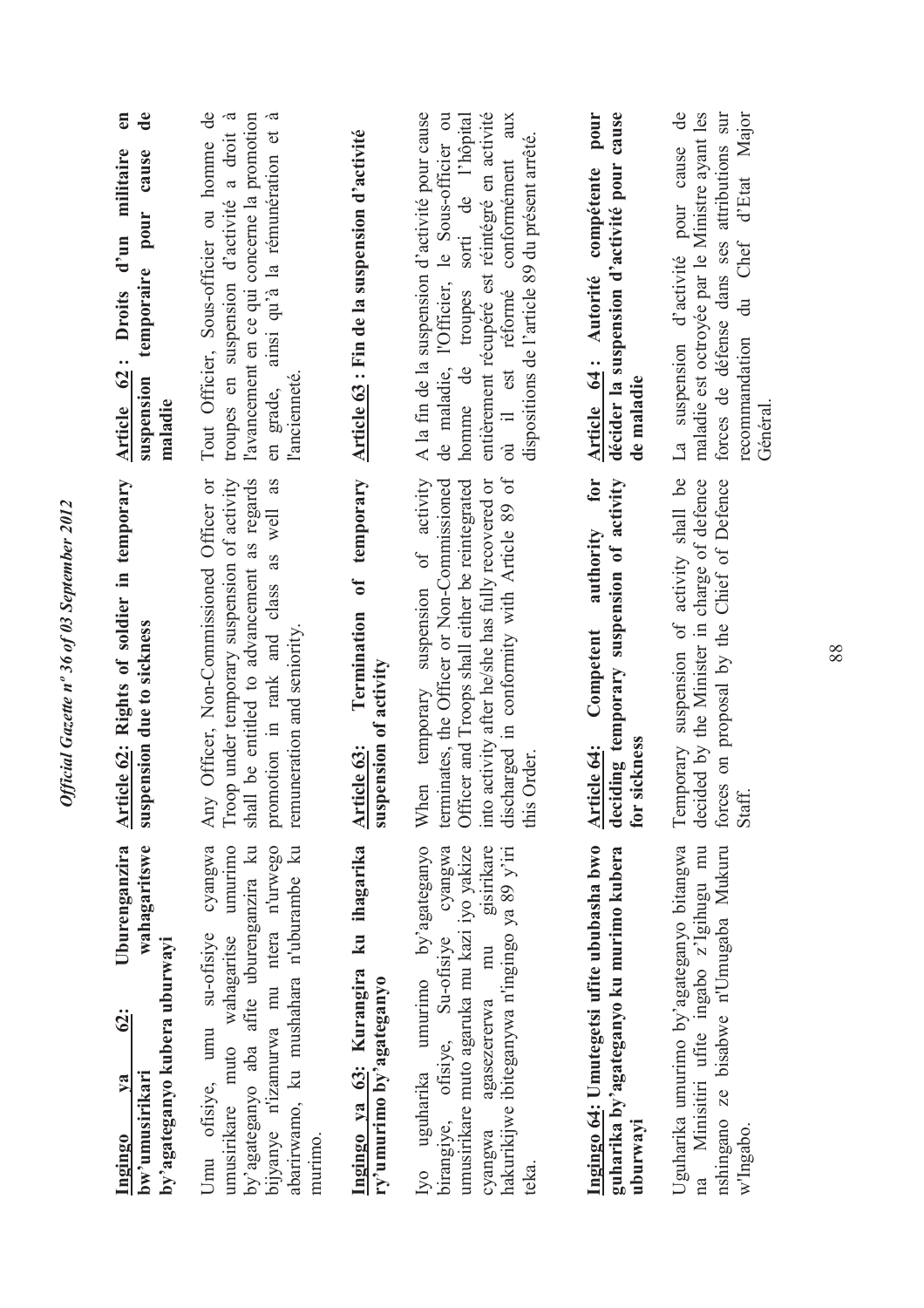| ku kazi<br>Icyiciro cya 2: Uguhagarikwa<br>kubera amakosa cyangwa icyaha                                                                                                                                                 | $\overline{\mathbf{C}}$<br>due to faults<br>Suspension<br>offenses committed<br>Section 2:                                                                                                                                    | Section 2: Suspension pour cause de fautes<br>or infractions commises                                                                                                                                                                        |
|--------------------------------------------------------------------------------------------------------------------------------------------------------------------------------------------------------------------------|-------------------------------------------------------------------------------------------------------------------------------------------------------------------------------------------------------------------------------|----------------------------------------------------------------------------------------------------------------------------------------------------------------------------------------------------------------------------------------------|
| Ingingo ya 65: Guhagarikwa ku kazi bitewe<br>n'imyitwarire mibi                                                                                                                                                          | <b>Article 65: Disciplinary suspension</b>                                                                                                                                                                                    | <b>Article 65: Suspension disciplinaire</b>                                                                                                                                                                                                  |
| Guhagarikwa ku kazi bitewe n'imyitarire mibi<br>cyangwa<br>ku kazi bitewe n'imyitwarire ye itandukanye<br>umusirikare muto yahagaritswe by'agateganyo<br>ni igihe ofisiye, su-ofisiye<br>n'amategeko agenga igisirikare. | from his/her duties due to his/her conduct<br>Disciplinary suspension shall mean a situation<br>where an Officer or Non-Commissioned<br>Officer and Troops is temporarily suspended<br>incompatible with military discipline. | une<br>fonctions à la suite de son comportement<br>situation où l'Officier, Sous-officier ou homme<br>de troupes est provisoirement suspendu de ses<br>suspension disciplinaire signifie<br>incompatible avec la discipline militaire.<br>La |
| kubera<br>impamvu z'imyitwarire mibi rikorwamo<br>buteganywa n'Iteka rya Minisitiri ufite ingabo<br>Uburyo ihagarikwa ku murimo<br>z'lgihugu mu nshingano ze.                                                            | Modalities for disciplinary suspension shall be<br>provided for by the Order of the Minister in<br>ge of defense forces.<br>char                                                                                              | Les modalités de suspension disciplinaire sont<br>prévues par l'arreté du Ministre ayant les<br>forces de défense dans ses attributions                                                                                                      |
| $\mathbf{n}$ 0<br>ritewe<br>Ingingo ya 66: Ihagarikwa<br>gukurikiranwaho icyaha                                                                                                                                          | criminal<br>$\mathfrak{g}$<br>due<br>Suspension<br>stigation<br>Article 66:<br>inve                                                                                                                                           | d'une<br>suite<br>Suspension<br>investigation criminelle<br>Article 66 :                                                                                                                                                                     |
| Umusirikare wese ukurikiranyweho icyaha<br>ahagarikwa ku kazi iyo:                                                                                                                                                       | soldier shall be suspended due to criminal<br>stigation against him/her when<br>Any<br><b>inve</b>                                                                                                                            | Tout militaire peut être suspendu suite à une<br>enquête menée contre lui quand:                                                                                                                                                             |
| gihe<br>$(3)$ , ategereje<br>mu<br>by'agateganyo<br>atatu<br>amezi<br>kuburana;<br>1° vafunzwe<br>kitarenze                                                                                                              | he/she is being held in custody on pre-<br>trial detention for a period not exceeding<br>three (3) months;<br>$\overline{\phantom{a}}$                                                                                        | <sup>o</sup> Il est tenu en détention provisoire pendant<br>une période n'excédant pas trois (3)<br>mons;                                                                                                                                    |
| 2° afunzwe nyuma yo gukatirwa igihano<br>cy'igifungo kitarenze amezi atandatu (6).                                                                                                                                       | he/she is being held in custody on<br>enforcement of a judicial sentence for a<br>period not exceeding six (6) months<br>$\frac{1}{2}$                                                                                        | 2° Il purge une peine d'emprisonnement<br>n'excédant pas six (6) mois.                                                                                                                                                                       |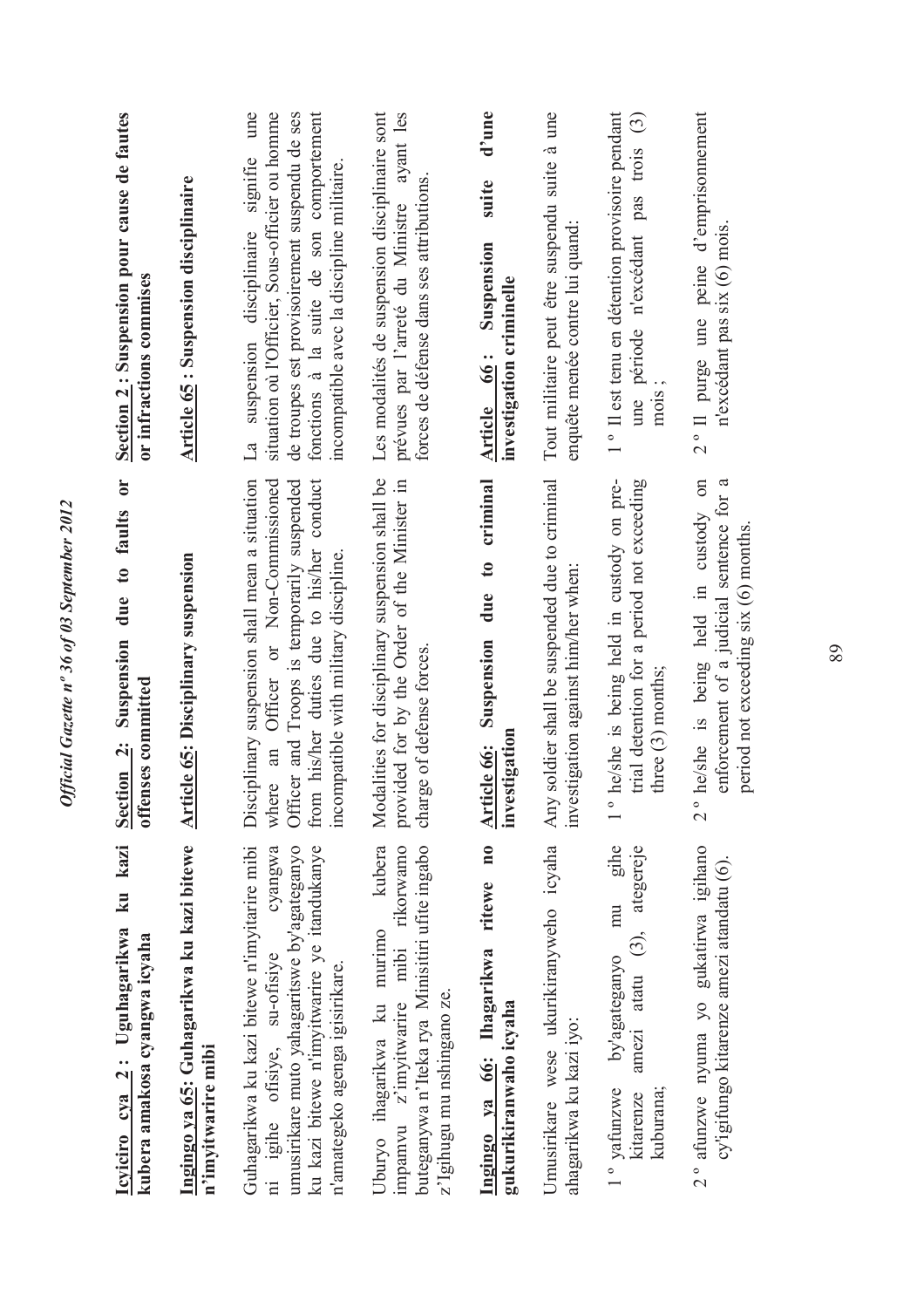| Article 67 : Effets de suspension                         | troupes en état de suspension reçoit deux tiers<br>$\mathsf{d}\mathsf{e}$<br>Tout Officier, Sous-officier ou homme de<br>l'avancement en ce qui concerne la promotion<br>de sa rémunération et perd son droit<br>ancienneté pendant la période<br>suspension.<br>et | Si, un militaire en état de suspension suite à<br>reintégre les droit qu'il avait perdu suite à la<br>une investigation criminelle est acquitté, il<br>suspension.             | <b>Article 68</b> : Fin de suspension                                     | La fin de la suspension d'activité est décidée<br>raisons<br>par l'autorité compétente pour des<br>suivantes:      | suspension<br>de<br>disciplinaire prend fin<br>1° quand la période       | 2° en cas d'acquittement après la détention<br>provisoire                                                                   | sa peine dans les<br>$\ddot{\vec{a}}$<br>conditions prévues par l'article 66<br>3° après avoir purgé<br>présent arrêté |
|-----------------------------------------------------------|---------------------------------------------------------------------------------------------------------------------------------------------------------------------------------------------------------------------------------------------------------------------|--------------------------------------------------------------------------------------------------------------------------------------------------------------------------------|---------------------------------------------------------------------------|--------------------------------------------------------------------------------------------------------------------|--------------------------------------------------------------------------|-----------------------------------------------------------------------------------------------------------------------------|------------------------------------------------------------------------------------------------------------------------|
| <b>Article 67: Consequences of suspension</b>             | Officer, Non Commissioned Officer or<br>seniority during the temporary suspension<br>Troops under temporary suspension shall<br>receive two third (2/3) of his/her remuneration<br>shall loose the right to promotion and<br>period.<br>Any<br>and                  | a soldier under suspension due to<br>criminal investigation is not found guilty,<br>he/she shall reinstate his/her rights he/she had<br>lost due to the the suspension<br>When | temporary<br>$\mathbf{d}$<br>Termination<br>Article 68:<br>ension<br>susp | Termination of suspension from duty shall be<br>decided by the competent authority due to the<br>following reasons | when the disciplinary suspension period<br>ends;<br>$\frac{1}{\sqrt{2}}$ | $\mathfrak{a}$<br>in case of acquittal decision following<br>pre-trial detention;<br>$\frac{1}{2}$                          | as<br>provided for in Article 66 of this Order<br>conviction<br>his/her<br>serving<br>after<br>ე<br>ე                  |
| <u>Ingingo ya 67: Ing</u> aruka zo guhagarikwa ku<br>kazi | ntera no mu burambe bw'akazi mu gihe<br>cyangwa<br>by'umushahara we kandi ntazamurwa mu<br>umusirikare muto wahagaritswe ku kazi<br>by'agateganyo abona bibiri bya gatatu (2/3)<br>cy'ihagarikwa ku kazi by'agateganyo.<br>Umu ofisiye wese, umu su-ofisiye         | Iyo umusirikare wahagaritswe ku murimo<br>asubizwa<br>icyaha,<br>uburenganzira bwe yari yarambuwe.<br>ko ari umwere<br>gukurikiranwaho<br>bitewe no<br>bigaragaye              | Ingingo ya 68: Irangizwa ry'ihagarikwa ku<br>kazi by'agateganyo           | Guhagarikwa ku kazi birangizwa n'umuyobozi<br>mpamvu<br>kubera<br>ububasha<br>zikurikira:<br>ubifitiye             | kubera<br>cy'ihagarikwa<br>imyitwarire mibi kirangiye;<br>1° iyo igihe   | by'agateganyo<br>icyaha<br>$\overline{\mathbf{k}}$<br>ufunze<br>kubera<br>kitamuhama;<br>$2^{\circ}$ iyo uwari<br>yafunguwe | 3° iyo arangije igihano yari yarakatiwe<br>nk'uko biteganywa n'ingingo ya 66 y'iri<br>teka.                            |

Official Gazette nº 36 of 03 September 2012 *Official Gazette nº 36 of 03 September 2012*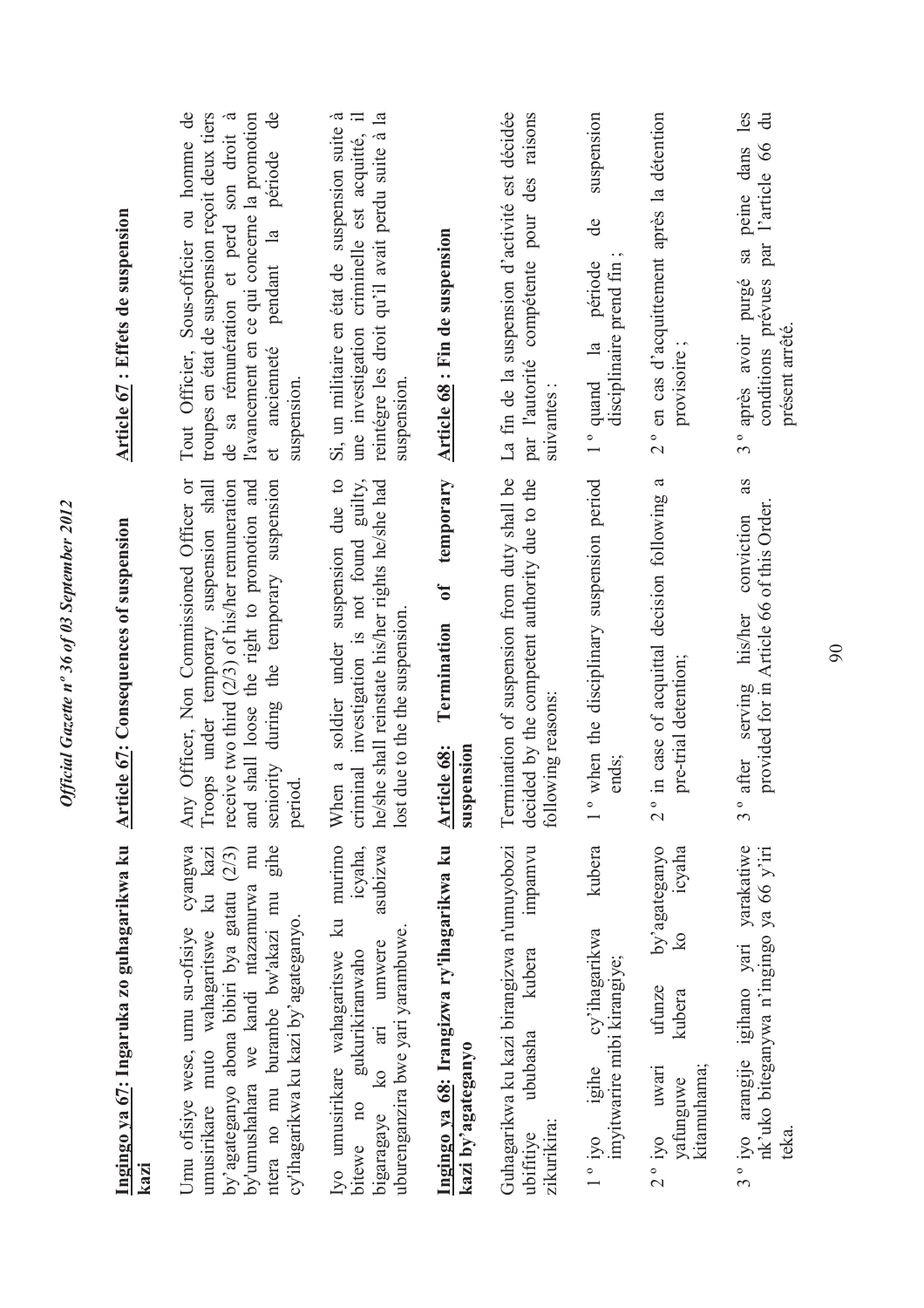| <b>UMUSHAHARA</b><br>N'IBINDI BIGENERWA ABASIRIKARI<br>$\ddot{v}$ :<br>INTERURO YA                                                                                                                                                  | <b>FRINGE</b><br><b>AND</b><br><b>BENEFITS FOR A SOLDIER</b><br><b>SALARY</b><br>LE V:<br>Ë                                                                                                                                                       | AUTRE<br><b>AVANTAGES POUR UN MILITAIRE</b><br>$E\Gamma$<br><b>SALAIRE</b><br>$\ddot{v}$ :<br>TITRE                                                                                                         |
|-------------------------------------------------------------------------------------------------------------------------------------------------------------------------------------------------------------------------------------|---------------------------------------------------------------------------------------------------------------------------------------------------------------------------------------------------------------------------------------------------|-------------------------------------------------------------------------------------------------------------------------------------------------------------------------------------------------------------|
| Icyiciro cya mbere: Umushahara                                                                                                                                                                                                      | <b>Section One: Salary</b>                                                                                                                                                                                                                        | <b>Section première: Salaire</b>                                                                                                                                                                            |
| Ingingo ya 69: Umushahara                                                                                                                                                                                                           | <b>Article 69: Salary</b>                                                                                                                                                                                                                         | <b>Article 69: Salaire</b>                                                                                                                                                                                  |
| hakurikijwe imiterere yihariye y'imirimo ya<br>umurimo<br>utangwa<br>ugamije<br>n'abifuza<br>abasirikare b'Ingabo z'u Rwanda<br>w'abasirikare<br>gukundisha<br>Umushahara<br>by'umwihariko<br>Umushahara<br>gisirikare.<br>kuba bo. | considered in relation to the unique nature of<br>6e<br>be the attraction and retention of<br>the military service. Its overarching objective<br>personnel within the Rwanda Defence Forces.<br>shall<br>personnel<br>Salary of military<br>shall | Le salaire est lié à la nature particulière du<br>primordial est<br>des Forces<br>Rwandaises de Défense et ceux qui voudraient<br>service militaire. Son objectif<br>de motiver le personnel<br>le devenir. |
| Ingingo ya 70: Ibigize umushahara n'uko<br>utangwa                                                                                                                                                                                  | Article 70: Components of the salary and<br>its paiement                                                                                                                                                                                          | Article 70 : Les composantes du salaire et<br>son payement                                                                                                                                                  |
| Umushahara ugizwe n'ibi bikurikira:                                                                                                                                                                                                 | Salary shall comprise of the following:                                                                                                                                                                                                           | Le salaire est constitué:                                                                                                                                                                                   |
| n'ipeti<br>ujyanye<br>umusirikare agezeho;<br>fatizo<br>umushahara<br>$\frac{1}{1}$                                                                                                                                                 | basic salary related to the conferred rank;<br>$\circ$                                                                                                                                                                                            | grade<br>au<br>afférant<br>de base<br>1° du salaire<br>conféré;                                                                                                                                             |
| n'ibi<br>kagizwe<br>Agahimbazamusyi<br>bikurikira:<br>$\frac{1}{2}$                                                                                                                                                                 | Allowances comprises of the following:<br>$\frac{1}{2}$                                                                                                                                                                                           | 2° Des indemnités comprenant :                                                                                                                                                                              |
| amafaranga y'icumbi;<br>$\widehat{a}$                                                                                                                                                                                               | house allowance;<br>a                                                                                                                                                                                                                             | a) indemnités de logement;                                                                                                                                                                                  |
| ingereka y'ubumenyi runaka bujyanye<br>n'amashuri;<br>6                                                                                                                                                                             | professional/skills allowances;<br>6                                                                                                                                                                                                              | b) indemnités professionnelles;                                                                                                                                                                             |
| c) indi ngereka iyo ariyo yose yagenwa<br>n'Iteka rya Minisitiri                                                                                                                                                                    | be<br>may<br>determined by a Ministerial Order.<br>as<br>allowance<br>any other<br>$\widehat{\circ}$                                                                                                                                              | être<br>pouvant<br>déterminée par arrêté ministériel<br>c) toute autre indemnité                                                                                                                            |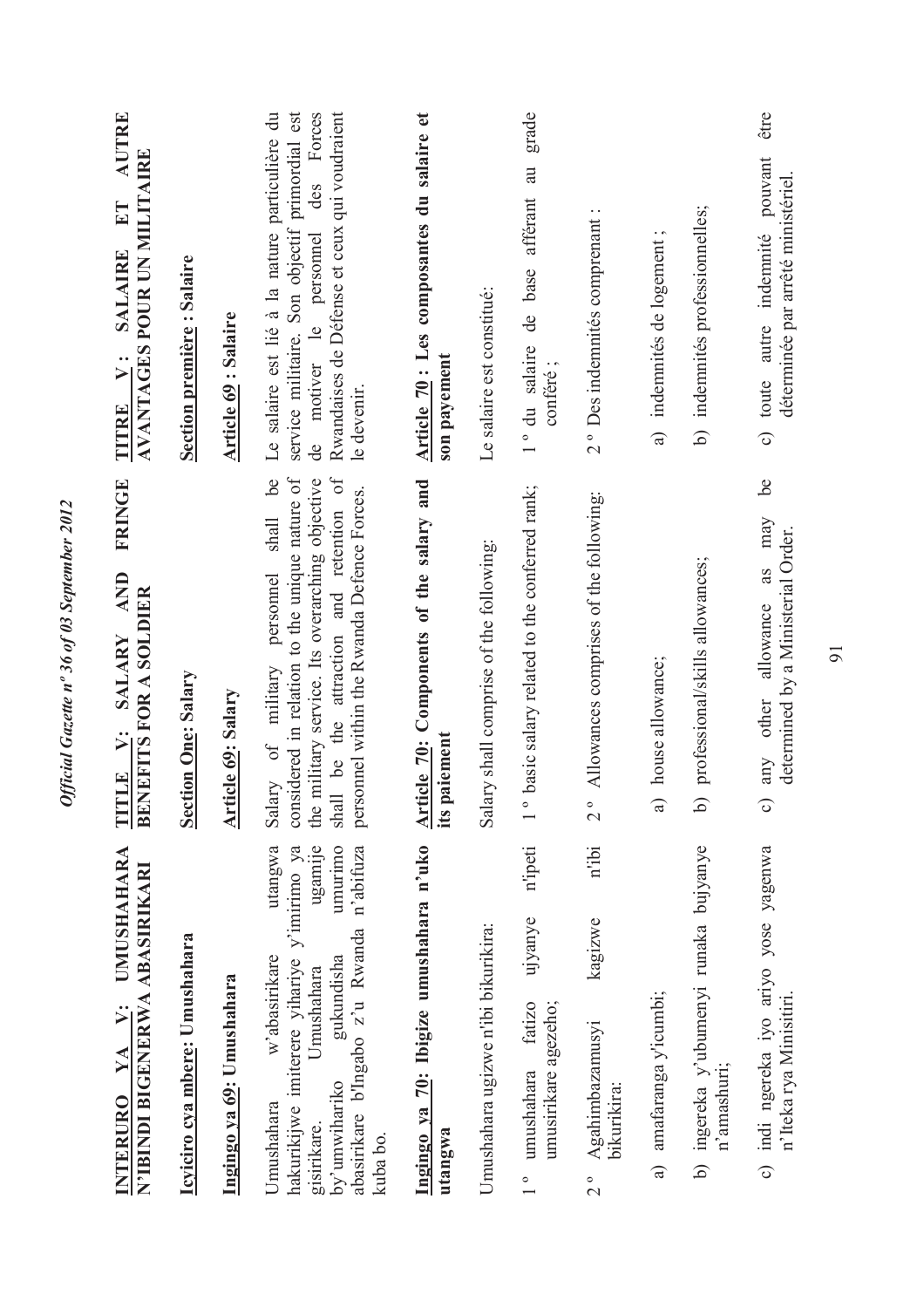| kwezi<br>buti<br>uko<br>utangwa<br>Umushahara                                                                                                                        | ary shall be paid at the end of every month.<br>S <sub>al</sub>                                                                                                                       | Le salaire est payé à la fin de chaque mois.                                                                                                                                      |
|----------------------------------------------------------------------------------------------------------------------------------------------------------------------|---------------------------------------------------------------------------------------------------------------------------------------------------------------------------------------|-----------------------------------------------------------------------------------------------------------------------------------------------------------------------------------|
| kurangiye.                                                                                                                                                           |                                                                                                                                                                                       |                                                                                                                                                                                   |
| y'iri teka, umushahara utangwa hashingiwe ku<br>Bitabangamiye ibivugwa mu ngingo ya 67<br>kazi kakozwe.                                                              | Without prejudice to the provisions of Article<br>67 of this Order, salary shall be paid only for<br>period of service.<br>the                                                        | le salaire est dû uniquement durant la période<br>Sans préjudice des dispositions de l'article 67,<br>d'activité                                                                  |
| Ingingo ya 71: Umutegetsi ufite ububasha<br>bwo kwemeza ingereka ku mushahara                                                                                        | $\mathbf{c}$<br>empowered<br>Authority<br>determine allowances<br>Article 71:                                                                                                         | les<br>déterminant<br>L'autorité<br>Article 71:<br>indemnités                                                                                                                     |
| Ingereka ku mushahara zigugwa mu ngingo ya<br>73 y'iri teka ziganwa n'iteka rya Minisitiri<br>ufite ingabo z'Igihugu mu nshingano ze.                                | Allowances provided for in Article 73 of this<br>Order shall be determined by an Order of the<br>Minister in charge of defence forces                                                 | $\frac{1}{\sqrt{2}}$<br>présent arrêté son déterminées par arrêté du<br>Ministre ayant les forces de défense dans ses<br>Les indemnités prévues à l'article 73<br>attributions    |
| Umushahara<br>ofisiye<br>b <sub>a</sub><br>kuba<br>72:<br>w'abategurirwa<br>$2$<br>n'amakurutu<br>Ingingo                                                            | Salary for Officer cadets and<br>Article 72:<br>recruits                                                                                                                              | Article 72: Salaire des candidats officiers et<br>des recrues                                                                                                                     |
| Umushahara w'abategurirwa kuba ba ofisiye<br>gisirikare. Ababa basanzwe ari abasirikare<br>ungana n'uwa Soluda ku basivili binjijwe mu<br>bahemberwa ipeti bagezeho. | salary for Officer Cadets shall be<br>equivalent to that of a Private rank for newly<br>recruited civilians. A soldier already in service<br>is paid according to his/hr rank.<br>The | est<br>équivalent à celui du grade de soldat pour les<br>civils nouvellement enrolés. Un militaire en<br>officiers<br>service est payé selon son rang<br>Le salaire des candidats |
| n'icya<br>ungana<br>kabiri (1/2) cy'umushahara wa Soluda.<br>Umushahara w'amakurutu                                                                                  | salary of recruits shall be equivalent to<br>$f(1/2)$ of that of a Private rank<br>The<br>hal                                                                                         | $\ddot{a}$<br>Le salaire des recrues est équivalent<br>moitié (1/2) de celui du grade de soldat                                                                                   |
| imishahara<br>ryemeza<br>Perezida<br>y'abasirikare.<br>rya<br>Iteka                                                                                                  | Presidential Order approves salary rates for<br>the military personnel<br>$\overline{A}$ I                                                                                            | L'arrêté présidentiel approuve les salaires du<br>personnel de Forces Rwandaises de Défense                                                                                       |
|                                                                                                                                                                      |                                                                                                                                                                                       |                                                                                                                                                                                   |

Official Gazette nº 36 of 03 September 2012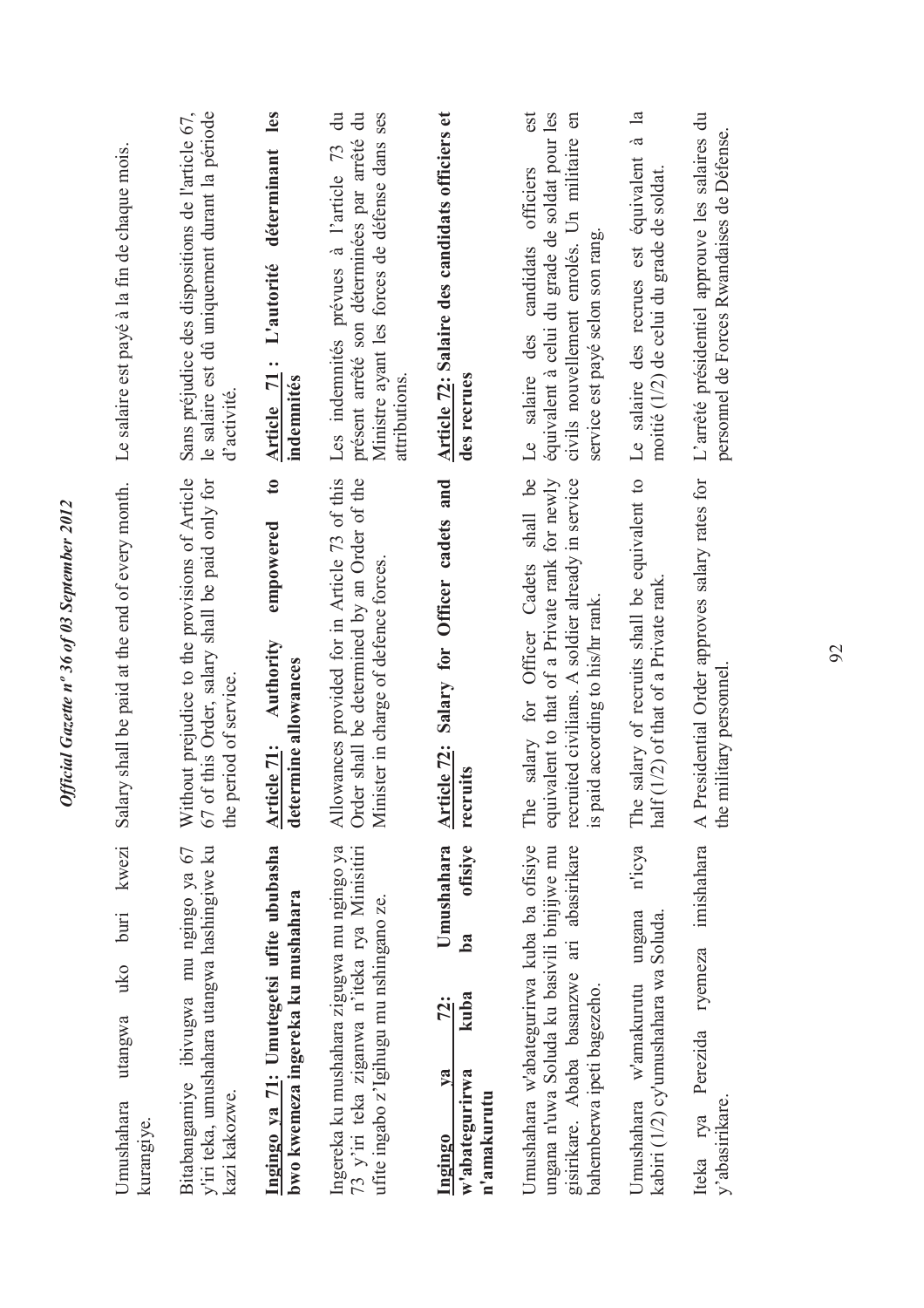| <b>Article 73: Augmentations annuelles</b>                                    | une augmentation annuelle selon la politique<br>Le salaire du personnel militaire est sujet à<br>nationale des salaires. | Section 2 : Autres avantages                                                               | $\overline{d}$<br>avantages<br>D'autres<br>personnel militaire<br><u>74</u> :<br><b>Article</b> | Les Officiers, les Sous-officiers et hommes de<br>aux avantages<br>troupes ont également droit<br>suivants:<br>and<br>the          | 1 <sup>°</sup> ration alimentaire | 2° habillement militaire;                         | 3° logement               | 4° soins médicaux;             | $\cdot$ $\sim$<br>frais funéraires<br>$\frac{1}{2}$ | 6° sécurité sociale;                | $\cdot$ $\sim$<br>7 <sup>°</sup> rabais   | 8° frais d'incorporation;                 |
|-------------------------------------------------------------------------------|--------------------------------------------------------------------------------------------------------------------------|--------------------------------------------------------------------------------------------|-------------------------------------------------------------------------------------------------|------------------------------------------------------------------------------------------------------------------------------------|-----------------------------------|---------------------------------------------------|---------------------------|--------------------------------|-----------------------------------------------------|-------------------------------------|-------------------------------------------|-------------------------------------------|
| Article 73: Annual increment to the salary<br>of military personnel           | shall increase<br>National<br>annually in accordance with the<br>Salary for military personnel<br>salary policy.         | Section 2: Fringe benefits                                                                 | military<br>$\mathfrak{h}$<br>benefits<br>Fringe<br>Article 74:<br>personnel                    | $\overline{c}$<br>Officers, Non Commissioned Officers<br>entitled<br><u>be</u><br>also<br>following benefits:<br>shall<br>Troopers | feeding;                          | military clothing;<br>$\frac{1}{2}$               | accomodation;<br>$\infty$ | medical care;<br>$\frac{1}{4}$ | compassionate package;<br>$5^{\circ}$               | social security<br>$\delta$ $\circ$ | discount shopping<br>$\frac{1}{\sqrt{2}}$ | incorporation allowance;<br>$\frac{1}{8}$ |
| $\mathbf{k}$ u<br>yongerwa<br>Ingingo ya 73: Ingereka<br>mushahara buri mwaka | mwaka hakurikijwe politiki y'imishahara mu<br>Umushahara w'umusirikare wiyongera buri<br>Rwanda.                         | abasirikari<br><b>Ibindi</b><br>$\ddot{\mathbf{c}}$<br>cya<br>bagenerwa<br><b>Icviciro</b> | abasirikare<br><b>Ibindi</b><br>74:<br>$\sqrt{a}$<br>bagenerwa<br>Ingingo                       | Aba Ofisiye, ba Su-Ofisiye n'Abasirikare Bato<br>bagenerwa kandi ibi bikurikira:                                                   | 1° amafaranga y'ibibatunga;       | kwambikwa imyenda ya gisirikare;<br>$\frac{1}{2}$ | 3° icumbi;                | 4° kuvuzwa;                    | amafarangayo gukaraba;<br>$5^{\circ}$               | 6° ubwiteganyirize bw'abakozi;      | 7° igabanyirizwa ry'ibiciro;              | 8° amafaranga yo kwinjizwa mu ngabo;      |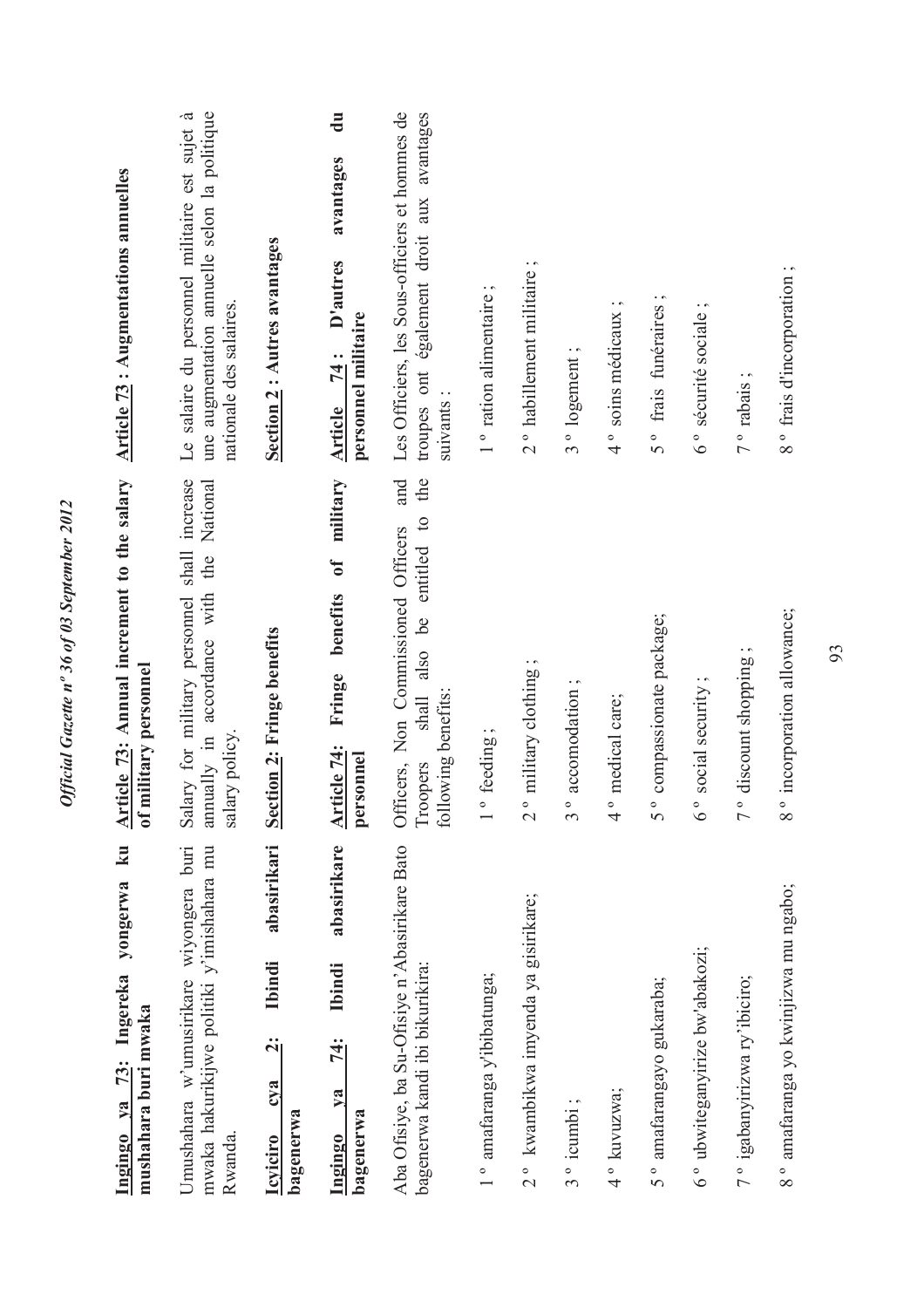| 9° équipements de récréation;<br>recreation facilities; | 10° indemnité de fin de contrat;<br>end of contract package; | 11° indemnité de retraite;<br>retirement package; | 12° allocation de décès;<br>terminal benefits; | 13° médailles et titres honorifiques;<br>medals and distinctions; | considéré nécessaire et décidé par<br>qui peut<br>Président de la République.<br>avantage<br>autre<br>$14°$ tout<br>necessary and decided by the President of<br>Any other benefit that may be deemed<br>the Republic | Article 75 : Frais d'incorporation<br><b>Article 75: Entry allowance</b> | signe son premier contrat au sein des Forces<br>son entrée en service, tout militaire qui<br>Rwandais de la Défense a droit aux frais<br>d'incorporation équivalent à trois (3) mois du<br>salaire de base.<br>$\prec$<br>his/her definitive entry into service, every<br>soldier who signs an initial contract with<br>Rwanda Defense Forces shall be entitled to an<br>entry allowance equivalent to three (3) months | Article 76 : Indemnités de fin de contrat<br><b>Article 76: End of contract package</b> | autre militaire reçoit une indemnité de fin de<br>contrat équivalent à trois (3) mois de son<br>A la fin de son contrat, chaque Officier ou tout<br>salaire brut s'il a signé son contrat une fois<br>package equivalent to three (3) monthsof<br>At the end of his/her contract, every officer or<br>soldier shall receive an end of contract<br>his/her last gross salary, if he/she has signed |
|---------------------------------------------------------|--------------------------------------------------------------|---------------------------------------------------|------------------------------------------------|-------------------------------------------------------------------|-----------------------------------------------------------------------------------------------------------------------------------------------------------------------------------------------------------------------|--------------------------------------------------------------------------|-------------------------------------------------------------------------------------------------------------------------------------------------------------------------------------------------------------------------------------------------------------------------------------------------------------------------------------------------------------------------------------------------------------------------|-----------------------------------------------------------------------------------------|---------------------------------------------------------------------------------------------------------------------------------------------------------------------------------------------------------------------------------------------------------------------------------------------------------------------------------------------------------------------------------------------------|
| $\circ$                                                 | $10^{\circ}$                                                 |                                                   | $12^{\circ}$                                   | 13                                                                | $\frac{14}{1}$<br>$\ddot{a}$<br>W <sub>a</sub>                                                                                                                                                                        | $\overline{\mathbf{k}}$ 0                                                | salary.<br>basic:<br>$\overline{\text{On}}$<br>$\widehat{c}$                                                                                                                                                                                                                                                                                                                                                            |                                                                                         | any                                                                                                                                                                                                                                                                                                                                                                                               |
| 9° ubwidagaduriro;                                      | amafaranga yo kurangiza amasezerano;<br>$10^{\circ}$         | 11° amafaranga y'Impozamarira;                    | 12° imidari y'ishimwe n'ibindi bimenyetso;     | 13° amafaranga y'imperekeza y'abagiye mu<br>zabukuru;             | ngombwa bikemezwa na Perezida<br>14° ibindi bihembo byagaragara ko<br>Repubulika.                                                                                                                                     | Agahimbazamusyi<br>$\overline{25}$ :<br>$ya$<br>kwinjira<br>Ingingo      | gisirikare<br>agashyira umukono ku masezerano ahabwa<br>agahimbazamusyi ko kwinjira mu Ngabo z'u<br>eshatu<br>yinjiye mu<br>Rwanda kangana n'inshuro<br>z'umushahara fatizo ahembwa.<br>umusirikare<br>I <sub>V</sub> O                                                                                                                                                                                                 | ahabwa<br>Amafaranga<br>abarangije amasezerano<br>76:<br>$v_{\mathbf{a}}$<br>Ingingo    | Iyo arangije amasezerano ye, buri mu ofisiye<br>amafaranga agenerwa abarangije amasezerano<br>ahabwa<br>y'umushahara<br>muto<br>atatu $(3)$<br>umusirikare<br>n'amezi<br>cyangwa<br>angana                                                                                                                                                                                                        |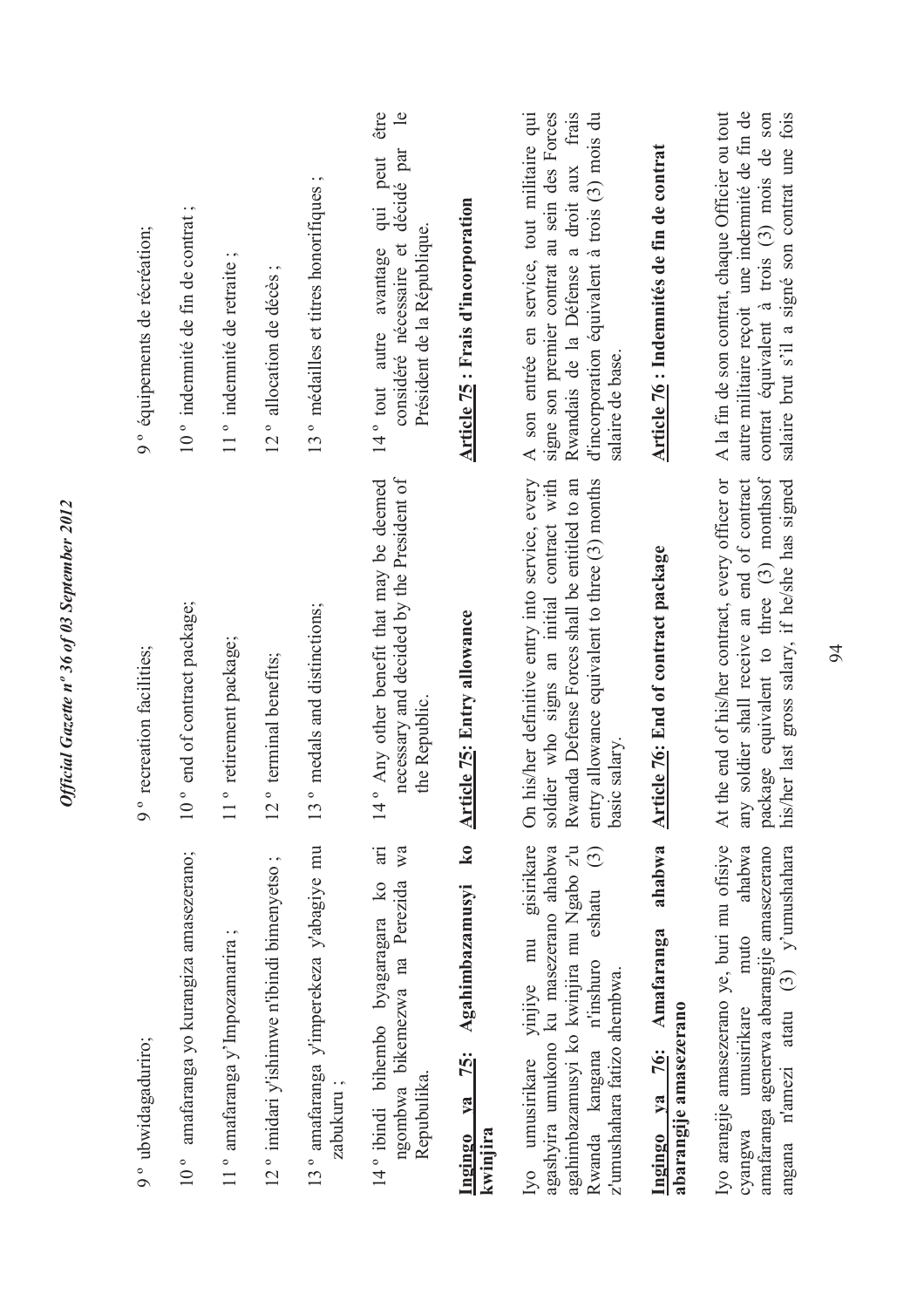| $(1)$ , six $(6)$ mois, s'il l'a signé deux $(2)$ fois ou<br>neuf (9) mois si il a signé son contrat trois (3)<br>fois.<br>his/her contrat once, six (6) months if has<br>signed two (2) times or nine if he/she has<br>signed three (3) times. | le rapport de trois (3) mois payés pour<br>résilié reçoit une indemnité de fin de contrat<br>service et calculée proportionnellement dans<br>Un militaire sous contrat dont le contrat est<br>calculée sur base du nombre de mois passés en<br>soixante mois de service.<br>three $(3)$ months paid per sixty $(60)$ months of<br>proportionally to the ratio referred to in the<br>Paragraph One of this Article equivalent to<br>receive an end of contract package based on<br>number of months served calculated<br>Discharged soldier under contract shall | Article 77: Indemnité de retraite<br>Article 77: Retirement package | A sa retraite, un Officier ou sous Officier de<br>carrière a droit à une indemnité de retraite<br>mois calculé sur base de son dernier salaire<br>équivalente au salaire brut de trente six (36)<br>brut.<br>At his/her retirement, a career officer or Non<br>Commissioned Officer shall be entitled to a<br>retirement package equivalent to thirty six<br>(36) months' last gross salary to be calculated<br>basing on his/her last gross salary. | équivalente au dixième de son dernier salaire<br>Tout autre militaire de carrière dont le contrat<br>est résilié reçoit une indemnité de retraite<br>brut multiplié par le nombre de mois servis.<br>other discharged career soldier shall<br>tenth of his/her latest last gross salary times<br>receive a retirement package equivalent to a<br>the total number of months served. |
|-------------------------------------------------------------------------------------------------------------------------------------------------------------------------------------------------------------------------------------------------|-----------------------------------------------------------------------------------------------------------------------------------------------------------------------------------------------------------------------------------------------------------------------------------------------------------------------------------------------------------------------------------------------------------------------------------------------------------------------------------------------------------------------------------------------------------------|---------------------------------------------------------------------|------------------------------------------------------------------------------------------------------------------------------------------------------------------------------------------------------------------------------------------------------------------------------------------------------------------------------------------------------------------------------------------------------------------------------------------------------|-------------------------------------------------------------------------------------------------------------------------------------------------------------------------------------------------------------------------------------------------------------------------------------------------------------------------------------------------------------------------------------|
|                                                                                                                                                                                                                                                 | service<br>the<br>n'amasezerano                                                                                                                                                                                                                                                                                                                                                                                                                                                                                                                                 | ahabwa                                                              | umushahara                                                                                                                                                                                                                                                                                                                                                                                                                                           | Any                                                                                                                                                                                                                                                                                                                                                                                 |
| mbumbe we iyo yasinye amasezerano inshuro<br>imwe (1), amezi atandatu (6) iyo yayasinye<br>inshuro ebyiri (2) cyangwa amezi icyenda (9)<br>iyo yasinye amasezerano inshuro eshatu (3)                                                           | usezerewe ku kazi ahabwa amafaranga yo<br>kurangiza amasezerano hashingiwe ku mubare<br>w'amezi amaze mu kazi, akabarwa<br>hakurikijwe ikigereranyo cyavuzwe mu gika<br>atatu (3) arihwa ku muntu wakoze amezi<br>cya mbere cy'iyi ngingo kingana n'amezi<br>ugengwa<br>mirongo itandatu (60).<br>Umusirikare                                                                                                                                                                                                                                                   | Ingingo ya 77: Amafaranga<br>abagiye mu zabukuru                    | cyangwa Su- Ofisiye ugiye mu<br>ahabwa amafaranga yagenewe<br>w'imbumbe w'amezi mirongo itatu n'atandatu<br>abajya mu zabukuru angana n'umushahara<br>$(36)$ wabazwe hakurikijwe<br>w'imbumbe yari agezeho.<br>zabukuru<br>Ofisiye,                                                                                                                                                                                                                  | Undi musirikare w'umwuga wese usezerewe<br>abagiye mu zabukuru angana na kimwe cya<br>cumi cy'umushahara w'imbumbe yari agezeho<br>mu Ngabo ahabwa amafaranga agenerwa                                                                                                                                                                                                              |

Official Gazette nº 36 of 03 September 2012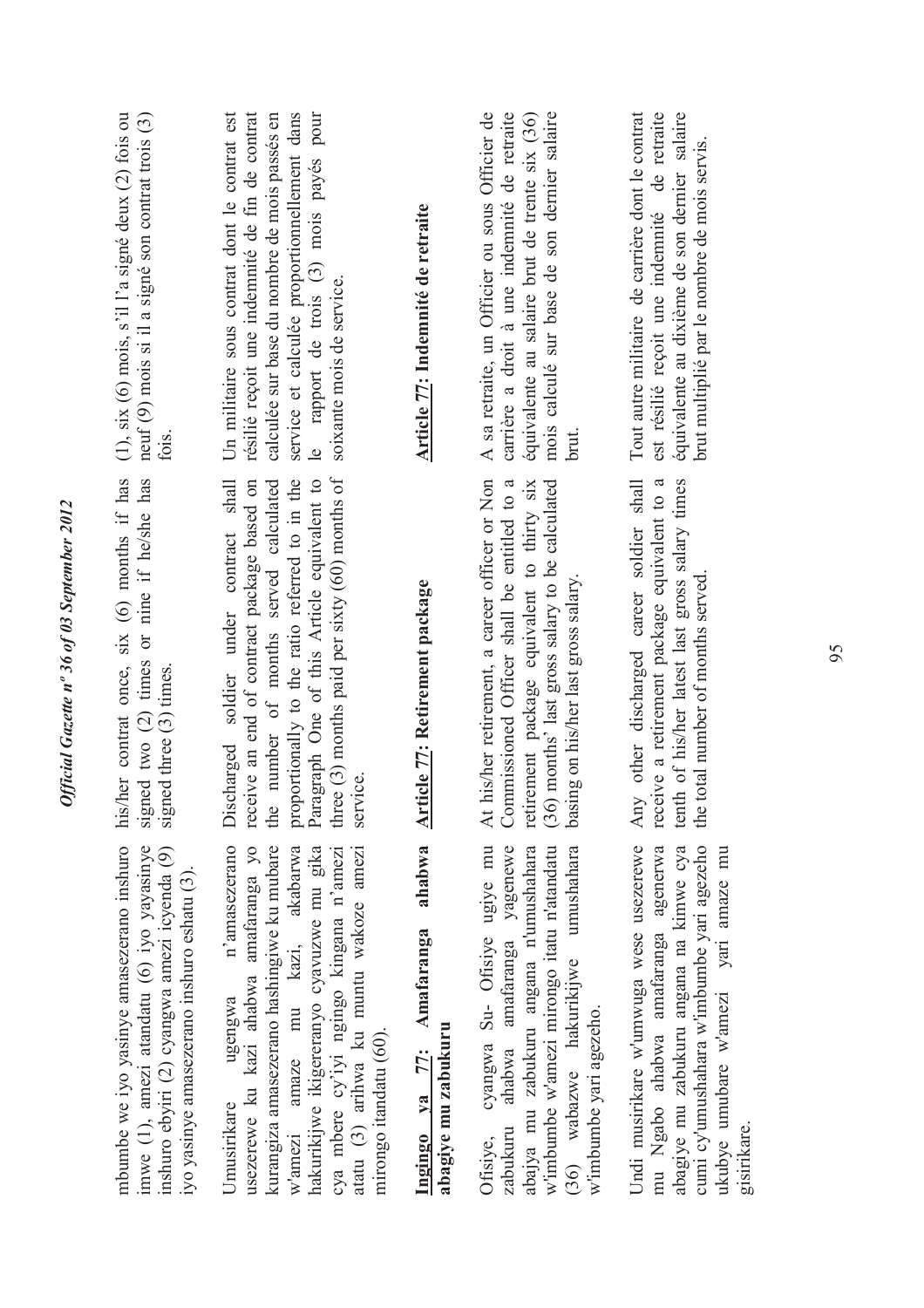| forces.<br>The<br>whil<br>last<br>$\delta$<br>Ingingo ya 80: Imidari y'ishimwe n'ibindi<br>Byemejwe n'Umugaba w'Ikirenga, abisabwe<br>Umuryango w'umusirikare upfuye akiri mu<br>amafaranga<br>y'impozamarira angana n'umushara mbumbe<br>Umubare w'amafaranga y'ishyingura ugenwa<br>n'Iteka rya Minisitiri ufite ingabo z'Igihugu<br>na Minisitiri ufite ingabo z'lgihugu mu<br>nshingano ze, Ofisiye, Su-Ofisiye cyangwa<br>umusirikare muto ubaye intangarugero mu<br>Ingingo ya 79: Amafaranga y'ishyingura<br>ugenerwa<br>we w'amezi atandatu $(6)$ .<br>mu nshingano ze.<br>ye<br>bimenyetso<br>muruno | the request of the Minister in charge of<br>family of a deceased soldier who dies<br>on approval by the<br>le still in service shall be entitled to death<br>Funeral expenses shall be determined by an<br>Order of the Minister in charge of defence<br>Commander-in-Chief, Medals and other<br>allowances equivalent to six (6) times his/her<br>honorary distinctions shall be awarded to an<br><b>Article 80: Medals and distinctions</b><br><b>Article 79: Funeral expenses</b><br>defence forces and<br>gross salary. | est encore en service a droit à un montant<br>Sur proposition du Ministre ayant les forces de<br>défense dans ses attributions et approbation du<br>Commandat Suprême, les médailles et autres<br>titres honorifiques sont attribués à un Officier,<br>équivalant à six (6) fois son salaire brut, à<br>Les frais funéraires sont déterminés par un<br>arrêté du Ministre ayant les forces de défense<br>La famille d'un militaire qui meurt alors qu'il<br><b>Article 80: Médailles et titres honorifiques</b><br><b>Article 79 : Frais funéraires</b><br>titre d'indemnité de décès.<br>dans ses attributions. |
|---------------------------------------------------------------------------------------------------------------------------------------------------------------------------------------------------------------------------------------------------------------------------------------------------------------------------------------------------------------------------------------------------------------------------------------------------------------------------------------------------------------------------------------------------------------------------------------------------------------|-----------------------------------------------------------------------------------------------------------------------------------------------------------------------------------------------------------------------------------------------------------------------------------------------------------------------------------------------------------------------------------------------------------------------------------------------------------------------------------------------------------------------------|------------------------------------------------------------------------------------------------------------------------------------------------------------------------------------------------------------------------------------------------------------------------------------------------------------------------------------------------------------------------------------------------------------------------------------------------------------------------------------------------------------------------------------------------------------------------------------------------------------------|
| The<br>as<br>mu<br>Ashobora kubihabwa akiri mu kazi, agiye mu<br>kazi ahabwa Imidari n'ibindi bimenyetso<br>Amoko y'imidari n'ibimenyetso by'ishimwe,<br>by'ishimwe bitangwa mu Ngabo z'u Rwanda.<br>imitere vabyo ndetse n'ibigenderwaho<br>kubitanga bigenwa n'Iteka rya Minisitiri.<br>kiruhuko cy'izabukuru cyangwa apfuye.<br>umudari<br>yamburwa<br>Umusirikare                                                                                                                                                                                                                                         | we A soldier shall be deprived of his/her medal or<br>list of medals and other honorary<br>be<br>Troopers who will have served honorably.<br>He/she may be awarded during active service,<br>Officers, Non Commissioned Officer or<br>distinctions to be awarded, their design as well<br>criteria for granding them shall<br>determined by a Ministerial Order.<br>after retirement or posthumously.                                                                                                                       | servi honorablement. Il peut être attribués<br>pendant le service actif, après la retraite ou à<br>honorifiques, la forme ainsi que les conditions<br>de leur attribution sont determinés par arrêté<br>La liste des médailles et autres titres<br>Un militaire est dépossédé de sa médaille ou<br>Sous-officiers ou hommes de troupes qui a<br>titre posthume.<br>ministériel                                                                                                                                                                                                                                   |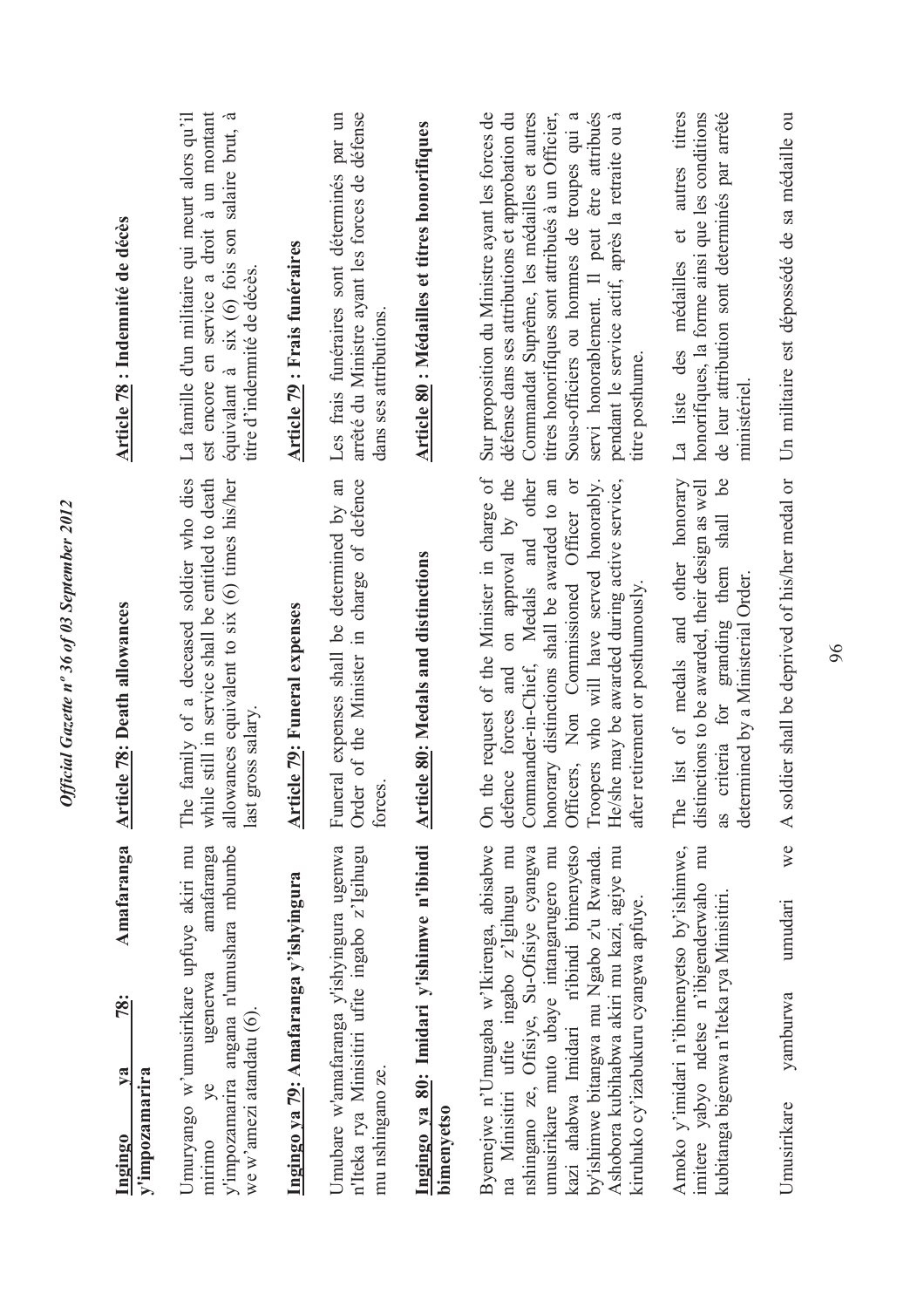| w'ishimwe cyangwa ibindi bimenyetso iyo<br>yagaragayeho igikorwa cy'iterasoni.                                                                                                                                                                                                                                                                      | $\mathfrak{a}$<br>honorary distinction when he/she commits<br>disgraceful act.                                                                                                                                                                                                              | titre honorifique quand il commet un acte<br>dégradant.                                                                                                                                                                                                                                                                                            |
|-----------------------------------------------------------------------------------------------------------------------------------------------------------------------------------------------------------------------------------------------------------------------------------------------------------------------------------------------------|---------------------------------------------------------------------------------------------------------------------------------------------------------------------------------------------------------------------------------------------------------------------------------------------|----------------------------------------------------------------------------------------------------------------------------------------------------------------------------------------------------------------------------------------------------------------------------------------------------------------------------------------------------|
| <b>IBIHANO</b><br>У <u>і</u> :<br>BW'IMYITWARIRE<br>YA<br><b>INTERURO</b>                                                                                                                                                                                                                                                                           | <b>LEVI: DISCIPLINARY MEASURES</b><br>E                                                                                                                                                                                                                                                     | <b>TITRE VI : REGIME DISCIPLINAIRE</b>                                                                                                                                                                                                                                                                                                             |
| Ingingo ya 81: Ikosa ry'imyitwarire                                                                                                                                                                                                                                                                                                                 | <b>Article 81: Disciplinary fault</b>                                                                                                                                                                                                                                                       | Article 81 : Faute disciplinaire                                                                                                                                                                                                                                                                                                                   |
| ni ugukora<br>ikibujijwe cyangwa kudakora igitegetswe,<br>byaba ku bushake cyangwa guteganya gucye<br>n'abakuriye<br>umusirikari cyangwa gukora ibyanduza isura<br>kutumvira amabwiriza yatanzwe mu buryo<br>gisirikare,<br>bigira ingaruka ku kazi ka<br>mibi<br>amategeko<br>nziza y'Ingabo z'u Rwanda.<br>ry'imyitwarire<br>bwubahirije<br>lkosa | A disciplinary fault shall consist of any<br>of negligence which may impede one's<br>military duties, disobedience to lawful orders<br>tarnishing the image of the Rwanda Defence<br>commission or omission, be it voluntary or out<br>given by a superiors or any other behavior<br>Forces | faute disciplinaire consiste en tout acte<br>omission, volontaire ou involontaire,<br>pouvant porter atteinte à l'accomplissement<br>tout comportement susceptible de ternir<br>ordres légitimes donnés par son supérieur ou<br>des devoirs militaires, la désobéissance aux<br>l'image des Forces Rwandaises de Défense.<br>Une<br>$\overline{c}$ |
| ry'ikosa<br>Ingaruka<br>82:<br>ry'imitwarire<br>$1$<br>Ingingo                                                                                                                                                                                                                                                                                      | Article 82: Consequences of a disciplinary<br>fault                                                                                                                                                                                                                                         | Article 82: Les Conséquences d'une faute<br>disciplinaire                                                                                                                                                                                                                                                                                          |
| gutuma<br>disipulini no mu nkiko cyangwa ikurikiranwa<br>habaho icyarimwe ikurikiranwa mu rwego rwa<br>Amakosa ya disipulini ashobora<br>rimwe muri ayo yombi.                                                                                                                                                                                      | disciplinary and judicial punishment or one of<br>may lead to both<br>fault<br>A disciplinary<br>them                                                                                                                                                                                       | peut déclencher à la<br>fois une procédure disciplinaire et pénale, ou<br>Une faute disciplinaire<br>l'une des deux                                                                                                                                                                                                                                |
| Ikurikiranwa mu rwego rwa disipulini rikorwa<br>hatitawe ku ikurikiranwa mu nkiko.                                                                                                                                                                                                                                                                  | Disciplinary proceedings shall be conducted<br>independently from judicial proceedings.                                                                                                                                                                                                     | La procédure disciplinaire est indépendante de<br>la procédure judiciaire.                                                                                                                                                                                                                                                                         |
| Ingingo ya 83: Ikurikiranwa mu rwego rwa<br>disipulini                                                                                                                                                                                                                                                                                              | <b>Article 83: Disciplinary action</b>                                                                                                                                                                                                                                                      | Article 83: L'action disciplinaire                                                                                                                                                                                                                                                                                                                 |
| Ikurikiranwa mu rwego rwa disipulini rikorwa                                                                                                                                                                                                                                                                                                        | Disciplinary action must be conducted in La                                                                                                                                                                                                                                                 | doit<br>disciplinaire<br>procédure                                                                                                                                                                                                                                                                                                                 |

Official Gazette nº 36 of 03 September 2012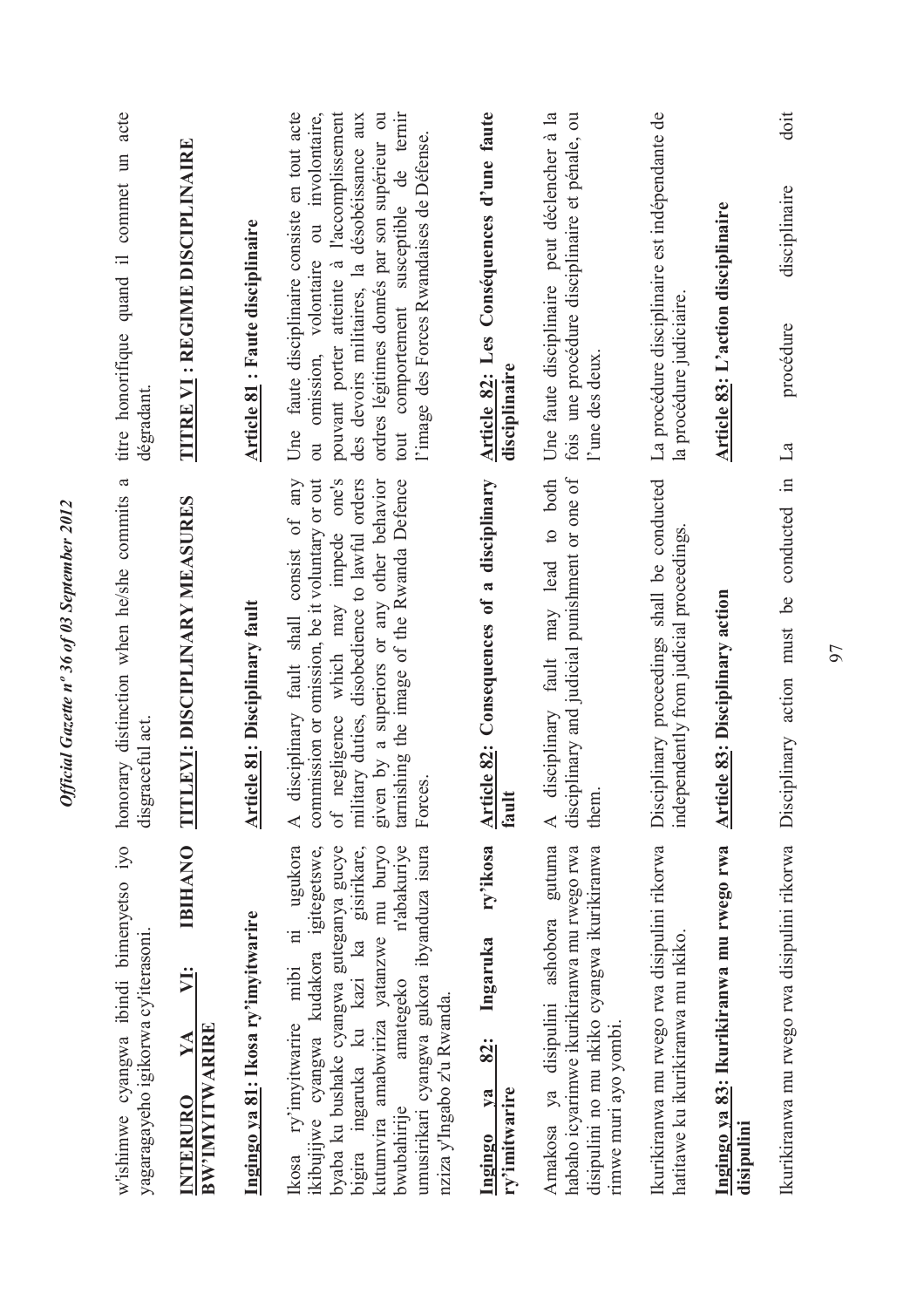| mu nyandiko.                                                                                                                  | writing.                                                                                                     | obligatoirement être écrite.                                                                                                                                                 |
|-------------------------------------------------------------------------------------------------------------------------------|--------------------------------------------------------------------------------------------------------------|------------------------------------------------------------------------------------------------------------------------------------------------------------------------------|
| Buri musirikare afite uburenganzira bwo<br>cyose<br>kwiregura ku cyemezo icyo aricyo<br>cyamufatirwa mu rwego rwa disipulini. | Every soldier shall have the right of defence<br>before any disciplinary action is taken against<br>him/her. | Aucune sanction disciplinaire ne peut être<br>sans que l'intéressé ait eu la<br>$\mathbf{d}\mathbf{e}$<br>moyens<br>de présenter ses<br>prononcée<br>possibilité<br>défense. |
| agenga y'imyitwarire myiza mu Ngabo z'u<br>Iteka rya Minisitiri riteganya amabwiriza<br>Rwanda.                               | the<br>Rwanda Defence<br>determines<br>Disciplinary Code of the<br>Order<br>Ministerial<br>Forces.           | Un arrêté ministériel détermine le Code de<br>Discipline des Forces Rwandaises de Défense.                                                                                   |
| INTERURO YA VII: KUREKA AKAZI                                                                                                 | <b>TLE VII: CESSATION OF SERVICE</b><br>E                                                                    | <b>SERVICE</b><br>$\overline{\mathbf{D}}$<br><b>KIN</b><br>VII:<br>MILITAIRE<br>TITRE                                                                                        |
| Ingingo ya 84: Impamvu zo kureka akazi                                                                                        | <b>Article 84: Causes of cessation of service</b>                                                            | Article 84 : Les causes de la cessation de<br>service                                                                                                                        |
| kubera<br>gahagarara<br>gisirikari<br>impamvu zikurikira:<br>Akazi ka                                                         | $\circ$<br>due<br>cease<br>military service shall<br>owing reasons:<br>The<br>$\overline{10}$                | Le service militaire prend fin pour des raisons<br>suivantes:                                                                                                                |
| 1° Ikiruhuko cy'izabukuru;                                                                                                    | 1º Retirement;                                                                                               | 1 <sup>°</sup> Retraite                                                                                                                                                      |
| 2° Irangira ry'amasezerano;                                                                                                   | 2° Termination of contract;                                                                                  | 2° Fin du contrat;                                                                                                                                                           |
| 3° Iseswa ry'amasezerano;                                                                                                     | 3º Rescission of contract;                                                                                   | 3° Résiliation du contrat;                                                                                                                                                   |
| 4° Kwegura byemewe byarasabwe;                                                                                                | 4° Granted request;                                                                                          | 4° Demande accordée;                                                                                                                                                         |
| 5° Ukurekurwa;                                                                                                                | 5° Discharge                                                                                                 | 5° Réforme;                                                                                                                                                                  |
| 6° Urupfu                                                                                                                     | 6° Death.                                                                                                    | 6 <sup>°</sup> La mort.                                                                                                                                                      |

Official Gazette nº 36 of 03 September 2012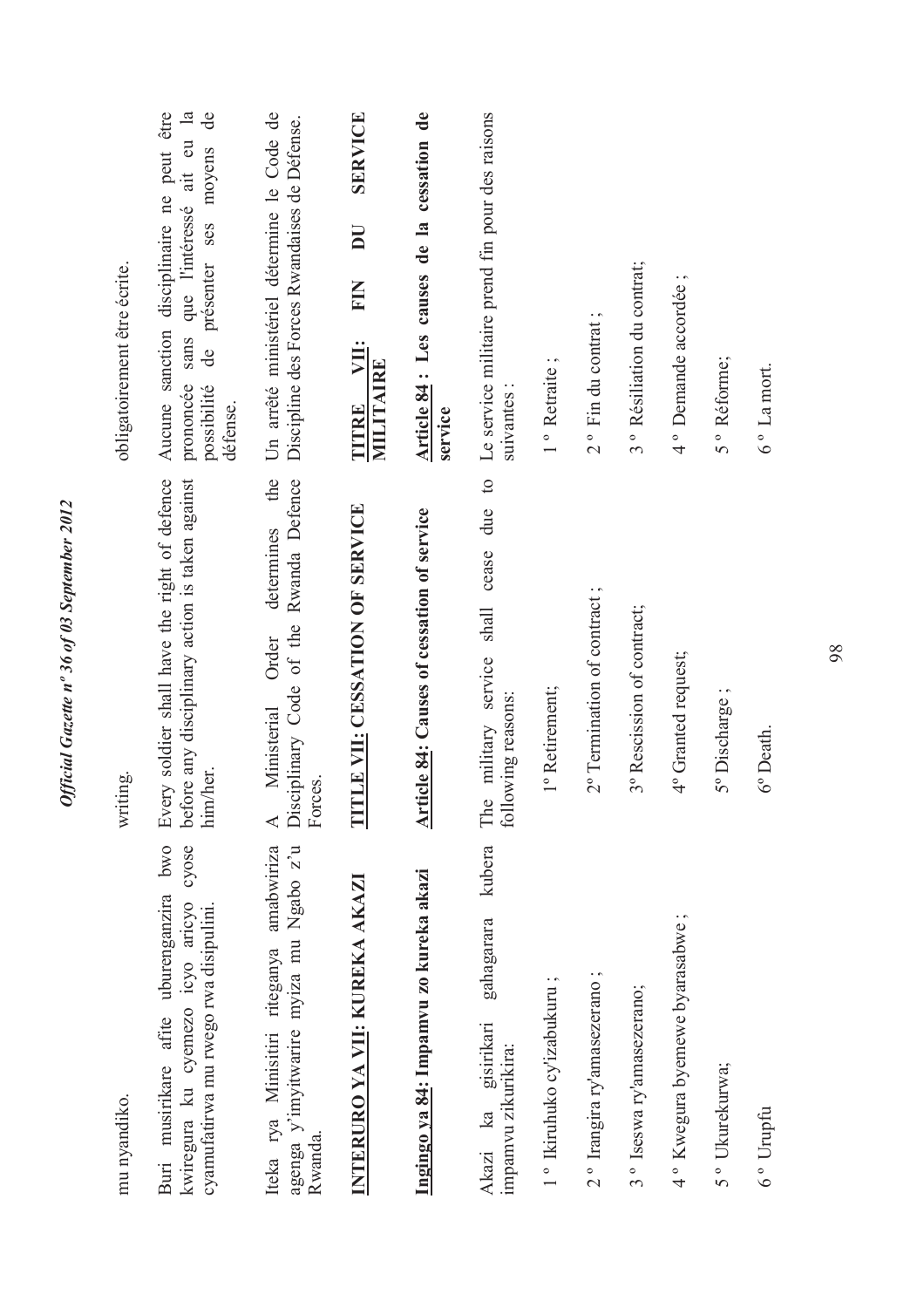| Ingingo ya 85: Ikiruhuko cy'izabukuru ku<br>musirikari w'umwuga                                                                                                                                                                                                                            | icle 85: Retirement for a career soldier<br><b>Arti</b>                                                                                                                                                                                                                                      | Article 85 : La retraite pour un militaire de<br>carrière                                                                                                                                                                                                                                                        |
|--------------------------------------------------------------------------------------------------------------------------------------------------------------------------------------------------------------------------------------------------------------------------------------------|----------------------------------------------------------------------------------------------------------------------------------------------------------------------------------------------------------------------------------------------------------------------------------------------|------------------------------------------------------------------------------------------------------------------------------------------------------------------------------------------------------------------------------------------------------------------------------------------------------------------|
| Imyaka ntarengwa yikiruhuko cy'izabukuru<br>kuri Ofisiye w' umwuga cyangwa su-ofisiye<br>mukuru w'umwuga ni iyi ikurikira:                                                                                                                                                                 | limit for retirement of a career Officer or<br>a career senior Non Commissioned Officer<br>shall be the following<br>Age                                                                                                                                                                     | Officier de carrière et un Sous-officier<br>La limite d'âge pour la mise à la retraite d'un<br>Supérieur de carrière sont les suivantes                                                                                                                                                                          |
| 1° Ofisiye Jenerali: Imyaka mirongo itanu<br>$n$ <sup>'</sup> itanu (55);                                                                                                                                                                                                                  | General officer: fifty five (55) years;<br>$\overline{1}$ o                                                                                                                                                                                                                                  | 1° Officiers généraux : cinquante cinq (55)<br>ans;                                                                                                                                                                                                                                                              |
| 2° Ofisiye mukuru: Imyaka mirongo itanu<br>$(50)$ ;                                                                                                                                                                                                                                        | Senior officer: fifty (50) years;<br>$\frac{1}{2}$                                                                                                                                                                                                                                           | $\cdot$ $\,$ $\,$ $\,$<br>2° Officiers supérieurs : cinquante (50) ans                                                                                                                                                                                                                                           |
| Su-ofisiye<br>ine n'itanu<br>cyangwa<br>mirongo<br>Imyaka<br>muto<br>mukuru:<br>3° Ofisive<br>$(45)$ .                                                                                                                                                                                     | Non<br>(45)<br>forty five<br>Senior<br>Commissioned Officer:<br>$\sigma$<br>Officer<br>Junior<br>years.<br>$3^{\circ}$                                                                                                                                                                       | 3° Officiers subalternes ou Sous-Officier<br>Supérieur: quarante cinq (45) ans                                                                                                                                                                                                                                   |
| Ariko kubera impamvu zihariye kandi mu<br>cyangwa Su-ofisiye mukuru b'umwuga. Igihe<br>imyaka y'ikiruhuko cy'izabukuru Ofisiye<br>cy'inyongera ntigishobora kurenza imyaka<br>nyungu z'akazi, umutegetsi ufite ububasha<br>bwo kuzamura mu ntera ashobora kongera<br>$\tan(\frac{5}{5})$ . | However, in exceptional cases and in the<br>interest of service, the authority entrusted with<br>power of promotion may extend the<br>Commissioned Officer. The extended<br>ement age for a career Officer or Senior<br>period shall not be more that five (5) years.<br>retir<br>Non<br>the | Toutefois, dans des cas exceptionnels et pour<br>Sous-officier supérieur de carrière. La période<br>d'extension ne peut aller au-delà de cinq (5)<br>l'intérêt du service, l'autorité nantie du pouvoir<br>de promotion peut prolonger l'âge maximum<br>de la retraite pour un officier de carrière ou un<br>ans |
| Ofisiye cyangwa Su-ofisiye mukuru ashobora<br>guhabwa ikiruhuko cy'izabukuru nyuma yo<br>mu gihe hasigaye imyaka itanu (5) mbere<br>gukora imyaka makumyabiri (20) cyangwa<br>y'uko imyaka y'ikiruhuko cy'izabukuru igera.                                                                 | Career Officer or Senior Non Commissioned<br>Officers may apply for retirement after twenty<br>$(20)$ years of service, or within five $(5)$ years<br>before the age limit of retirement.                                                                                                    | Un officier de carrière ou un sous-officier<br>retraite dès qu'il atteint vingt ans de service,<br>supérieur de carrière peut solliciter la mise à la<br>ou cinq (5) ans avant l'âge pour la mise à la<br>retraite                                                                                               |
| Umutegetsi ufite ububasha bwo kuzamura mu                                                                                                                                                                                                                                                  | authority entrusted with the power of<br>The                                                                                                                                                                                                                                                 | L'autorité nantie du pouvoir de promotion peut                                                                                                                                                                                                                                                                   |

Official Gazette nº 36 of 03 September 2012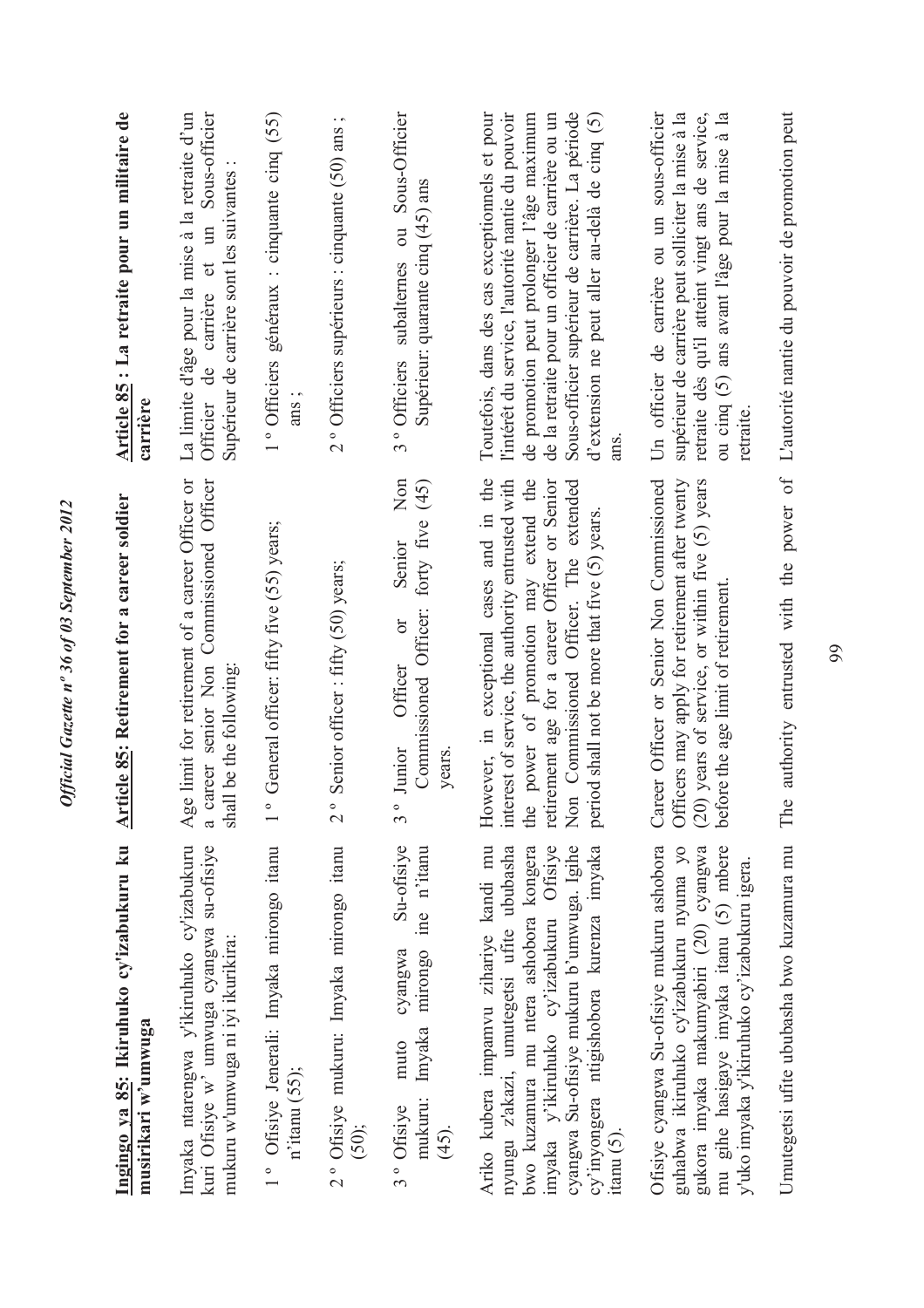| conférer le grade immédiatement supérieur à<br>sous-officier supérieur qui<br>un Officier ou<br>prend sa retraite.         | du présent arrêté, l'officier ou le sous-officier<br>supérieur admit à la retraite jouit d'une<br>$\overline{\mathbf{a}}$<br>Sans préjudice des dispositions de l'article 77<br>.ದ<br>pension de vieillesse conformément<br>législation en vigueur. | $\mathbf{a}$<br>à<br>d'admission<br>Article 86: Autorité<br>retraite           | par<br>L'admission à la retraite est décidée<br>l'autorité nantie du pouvoir de promotion                                 | $\mathbf{d}\mathbf{e}$<br>Article 87 : La demande de cessation<br>service            | La demande de cessation de service par un<br>militaire de carrière est faite par écrit tout en<br>respectant la chaîne de commandement | cessation de service est considérée comme<br>quatre vingt dix (90) jours à dater de la<br>réception de la demande. Si ce délai expire<br>sans qu'une décision soit prise, la demande de<br>L'autorité habilitée statue sur le cas endéans<br>acceptée.                 |
|----------------------------------------------------------------------------------------------------------------------------|-----------------------------------------------------------------------------------------------------------------------------------------------------------------------------------------------------------------------------------------------------|--------------------------------------------------------------------------------|---------------------------------------------------------------------------------------------------------------------------|--------------------------------------------------------------------------------------|----------------------------------------------------------------------------------------------------------------------------------------|------------------------------------------------------------------------------------------------------------------------------------------------------------------------------------------------------------------------------------------------------------------------|
| promotion may confer the rank immediately<br>higher to an officer or Senior North<br>Commissioned Officer upon retirement. | Without prejudice to the provisions of Article<br>pension rights in conformity with the relavant<br>Commissioned Officer shall enjoy their<br>77 of this Order, retired Officer or Senior Non<br>laws                                               | Article 86: Authority entrusted with the<br>er to decide the retirement<br>pow | the<br>$\sigma$ f<br>the power<br>decided by<br>retirement shall be<br>with<br>entrusted<br>promotion<br>authority<br>The | $\mathbf{d}$<br>cessation<br>for<br>Application<br>Article 87:<br><b>Tce</b><br>serv | career soldier shall be made in writing through<br>Application for cessation of service by a<br>the chain of command                   | within ninety (90) days from the date he/she<br>competent authority shall handle the case<br>receives the application. If that period expires<br>without any decision, the application shall be<br>considered granted<br>The                                           |
| ntera ashobora gutanga ipeti rikurikiraho kuri<br>mu<br>ugiye<br>Su-ofisiye<br>kiruhuko cy'izabukuru.<br>Ofisiye cyangwa   | y'iri teka, Ofisiye cyangwa Su-ofisiye ugiye<br>mu kiruhuko cy'izabukuru ahabwa pansiyo<br>Hatabangamiwe ibivugwa mu ngingo ya 77<br>y'ubusaza hakurikijwe amategeko abigenga.                                                                      | Ingingo ya 86: Umuyobozi ufite ububasha<br>bwo kwemeze ikiruhuko cy'izabukuru  | Kujya mu kiruhuko cy'izabukuru byemezwa<br>n'umutegetsi ufite ububasha bwo kuzamura<br>mu ntera.                          | guhagarika<br>Gusaba<br><u>87:</u><br>$Y$ a<br>umurimo<br>Ingingo                    | guhagarika akazi ku basirikare<br>b'umwuga bikorwa mu nyandiko binyujijwe<br>mu ruhererekane rw'ubuyobozi.<br>Gusaba                   | inyandiko yo gusaba guhagarika akazi mu<br>kirangiye<br>umutegetsi ubifitiye ububasha nta cyemezo<br>asuzuma<br>minsi mirongo icyenda (90) uhereye ku itariki<br>afashe, gusaba bifatwa nk'aho byemewe.<br>gihe<br>Umutegetsi ubifitiye ububasha<br>yamugereyeho. Icyo |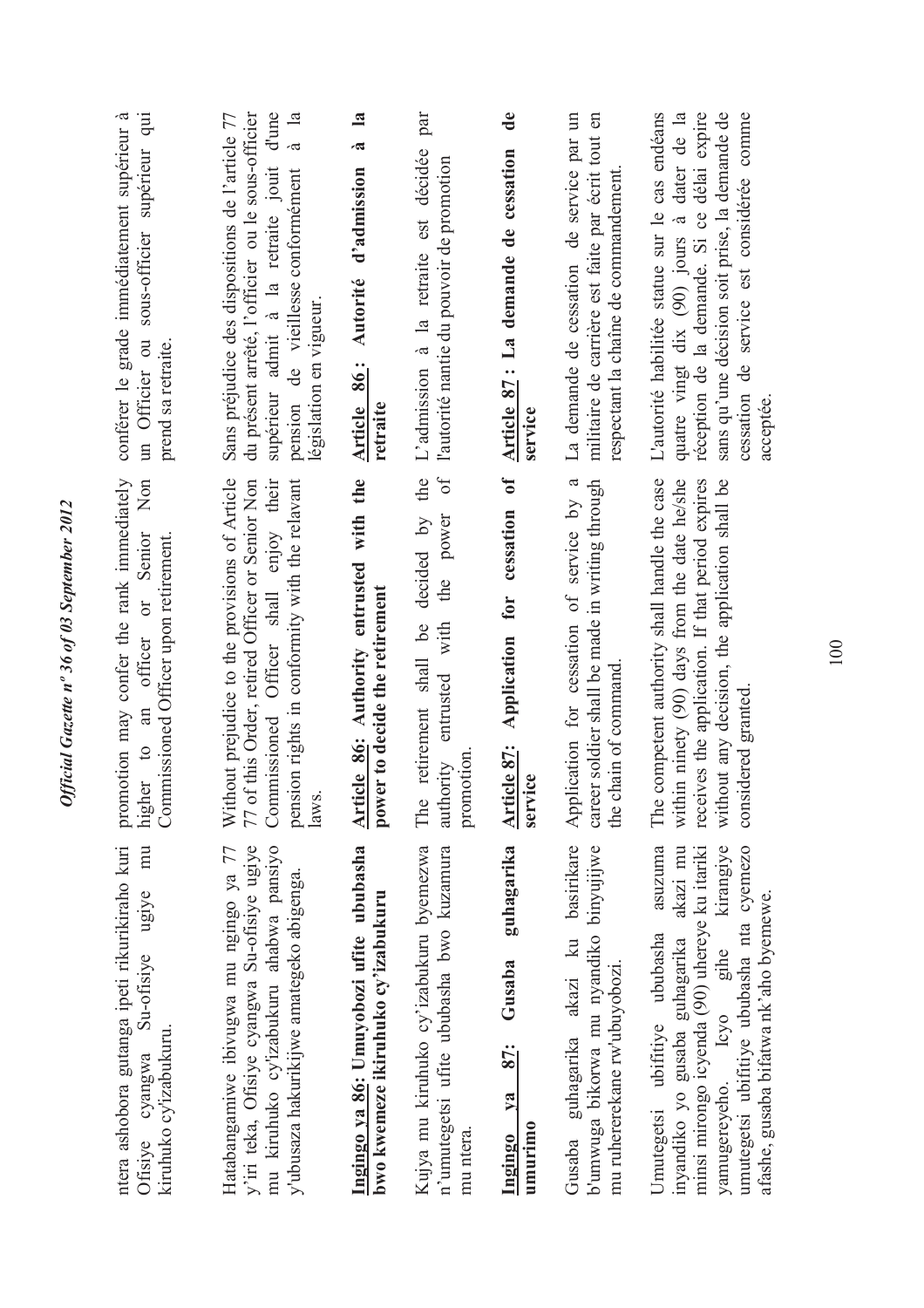| Article 88 : La réforme                                              | L'autorité nantie du pouvoir de promotion<br>militaire ayant une incapacité constatée par le<br>décide la cessation du service pour tout<br>$\tilde{a}$<br>rapport médical ou pour causes prévues<br>l'article 33 du présent statut.                | droit à une pension d'invalidité, conformément<br>Tout Officier, Sous-officier ou homme de<br>troupe reformé pour des raisons médicales a<br>à la législation de sécurité sociale.          | après<br>Article 89: Droits d'un militaire<br>cessation définitive de service | Tout Officier, Sous-officier et homme de<br>troupes qui cesse définitivement son service<br>est autorisé à porter l'uniforme et les insignes<br>de son dernier grade, à l'occasion des<br>cérémonies officielles.           | Les dispositions de l'alinéa premier du présent<br>article ne s'appliquent pas à tout militaire<br>révoqué des Forces Rwandaises de Défense. |
|----------------------------------------------------------------------|-----------------------------------------------------------------------------------------------------------------------------------------------------------------------------------------------------------------------------------------------------|---------------------------------------------------------------------------------------------------------------------------------------------------------------------------------------------|-------------------------------------------------------------------------------|-----------------------------------------------------------------------------------------------------------------------------------------------------------------------------------------------------------------------------|----------------------------------------------------------------------------------------------------------------------------------------------|
| Article 88: Discharge of a soldier with<br>disability                | promoting authority shall have the right to<br>discharge any Officer, Non Commissioned<br>Officer or Trooper with disability based on<br>medical commission report or for reasons<br>referred to in Article 33 of this Order.<br>The                | officer, Non Commissioned Officer or<br>pension in<br>Trooper discharged on medical grounds shall<br>entitled to a disability<br>conformity with relavant laws.<br>Any<br>ತಿ                | $\mathbf{f}$<br>termination<br>after<br>Rights<br>Article 89:<br>service      | After cession of service, any Officer, Non-<br>deserve the right to wear the ceremonial dress,<br>Commissioned Officer or Trooper shall<br>insignia of his/her last rank and medals during<br>national official ceremonies. | The provision of Paragraph One of this Article<br>shall not apply to any soldier who is dismissed<br>from Rwanda Defence Forces.             |
| ku kazi<br>Gusezerera<br>umusirikare ufite ubumuga<br>Ingingo ya 88: | Umutegetsi ufite ububasha bwo kuzamura mu<br>ntera afite ububasha bwo gusezerera Ofisiye<br>cyangwa umusirikare muto wese ufite<br>k'abaganga, cyangwa ku mpamvu zivugwa mu<br>ubumuga hashingiwe kuri raporo y'akanama<br>ngingo ya 33 z'iri teka. | Ofisiye, su-ofisiye cyangwa umusirikare muto<br>wese usezerewe kubera impamvu z'ubumuga<br>biteganywa n'itegeko rigenga ubwiteganyirize<br>nk'uko<br>ahabwa pansiyo y'ubumuga<br>bw'abakozi | Ingingo ya 89: Uburenganzira nyuma yo<br>gusezererwa mu kazi                  | Nyuma yo gusezererwa ku kazi, ofisiye<br>cyangwa undi musirikare wese yemerewe<br>kwambara imyenda n'amapeti n'imidari ya<br>gisirikare igihe cy'iminsi mikuru ya Leta.                                                     | ntibireba umusirikare uwo ari we wese uzaba<br>Ibivugwa mu gika cya mbere cy'iyi ngingi<br>yirukanywe mu Ngabo z'u Rwanda.                   |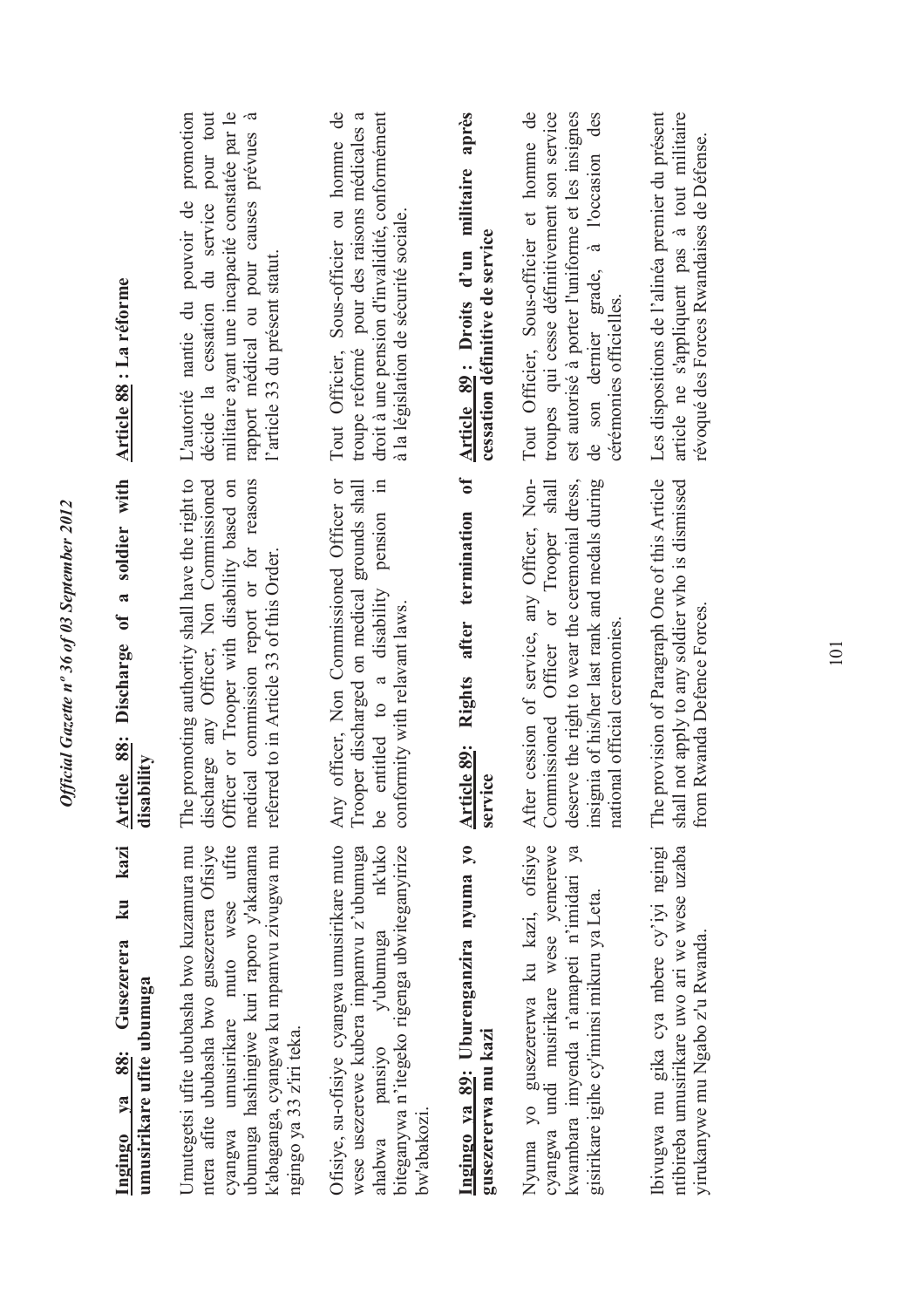| INTERURO YA VIII: INGINGO ZISOZA                                                                                                                                                                                           | LE VIII: FINAL PROVISIONS<br>E                                                                                                                                                    | <b>TITRE VIII : DISPOSITIONS FINALES</b>                                                                                                                                                                                                   |
|----------------------------------------------------------------------------------------------------------------------------------------------------------------------------------------------------------------------------|-----------------------------------------------------------------------------------------------------------------------------------------------------------------------------------|--------------------------------------------------------------------------------------------------------------------------------------------------------------------------------------------------------------------------------------------|
| Ingingo ya 90: Abashinzwe kubahiriza iri<br>teka                                                                                                                                                                           | Article 90: Authorities responsible for the<br>implementation of this Order                                                                                                       | chargées<br>de l'exécution du présent arrêté<br>Autorités<br>90:<br>Article                                                                                                                                                                |
| Minisitiri w'Intebe, Minisitiri ufite ingabo<br>w'Imaro n'Igenamigambi bashinzwe gushyira<br>z'lgihugu mu nshingano ze na Minisitiri<br>mu bikorwa iri teka.                                                               | the<br>and Economic<br>Prime Minister, the Minister of Defence and<br>with<br>entrusted<br>implementation of thir Order.<br>Finance<br>Minister of<br>are<br>Planning<br>the      | Le Premier Ministre, le Ministre de Défense et<br>Economique sont chargés de l'exécution du<br>le Ministre des Finances et de la Planification<br>présent arrêté.                                                                          |
| ry'ingingo<br>Ivanwaho<br>zinyuranije n'iri teka<br>Ingingo va 91:                                                                                                                                                         | <b>Article 91: Repealing provision</b>                                                                                                                                            | <b>Article 91: Disposition abrogatoire</b>                                                                                                                                                                                                 |
| Iteka rya Perezida nº 72/01 ryo ku wa<br>08/07/2002 rishyiraho Sitati rusange igenga<br>abasirikare nk'uko ryavuguruwe kugeza ubu<br>n'izindi ngingo zose z'amateka abanziriza iri<br>kandi zinyuranyije naryo zivanyweho. | Presidential Order nº 72/01 Of 08/07/2002<br>establishing the Army General Statutes as<br>amended to date and all prior provisions<br>contrary to this Order are hereby repealed. | portant Statut Général des militaires tel que<br>modifié jusqu'à ce jour ainsi que toutes les<br>antérieures<br>L'Arrêté Présidentiel n° 72/01 0f 08/07/2002<br>contraires au présent arrêté sont abrogées.<br>dispositions réglementaires |
| Ingingo ya 92: Igihe iteka ritangirira<br>gukurizwa                                                                                                                                                                        | <b>Article 92: Commencement</b>                                                                                                                                                   | Article 92: Entrée en vigueur                                                                                                                                                                                                              |
| Iri teka ritangira gukurikizwa ku munsi<br>Leta ya<br>$y$ a<br>Igazeti<br>Repubulika y'u Rwanda.<br>ritangarijweho mu                                                                                                      | This Order shall come into force on the date of<br>its publication in the Official Gazette of the<br>Republic of Rwanda.                                                          | $\mathbf{a}$<br>Le présent arrêté entre en vigueur le jour de sa<br>de<br>Officiel<br>publication au Journal<br>République du Rwanda.                                                                                                      |
| Kigali, kuwa 03/09/2012                                                                                                                                                                                                    | Kigali, on 03/09/2012                                                                                                                                                             | Kigali, le 03/09/2012                                                                                                                                                                                                                      |
|                                                                                                                                                                                                                            |                                                                                                                                                                                   |                                                                                                                                                                                                                                            |